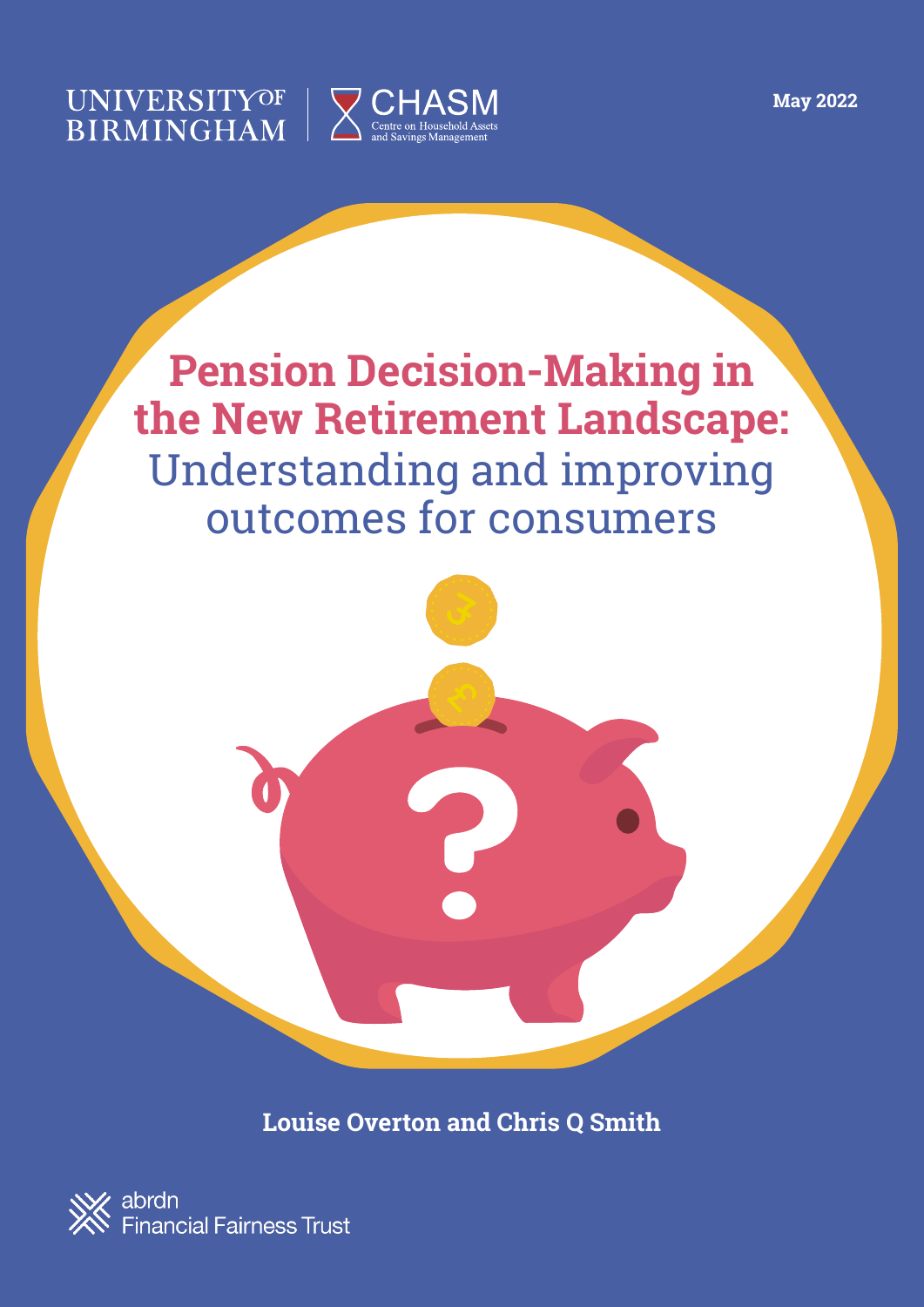### **Acknowledgements**

This research was funded by the abrdn Financial Fairness Trust - Pension Decision-Making in the New Retirement Landscape: Understanding and improving outcomes for consumers.

We are enormously grateful to all those who gave up their time to participate in the research. This report would not have been possible without you.

Dr Louise Overton is Assistant Professor in Social Policy and Director of the Centre on Household Assets and Savings Management (CHASM), College of Social Sciences, University of Birmingham. Her research interests focus on older people and financial well-being, including pensions and paying for care, housing wealth, and financial advice and the regulation of consumer financial services.

Dr Chris Q Smith is Research Fellow in CHASM, College of Social Sciences, University of Birmingham. He specialises in using sociological theory to develop original insights into contemporary policy issues.

Design: evansgraphic.co.uk

### **Contents**

| The risks and challenges of DC pension decision-making - a social context perspective 12 |  |
|------------------------------------------------------------------------------------------|--|
| What decumulation decisions are people making and how are they using their money? 15     |  |
|                                                                                          |  |
|                                                                                          |  |
| The decision-making process: Confused by the system and overwhelmed by information  18   |  |
|                                                                                          |  |
|                                                                                          |  |
|                                                                                          |  |
|                                                                                          |  |
|                                                                                          |  |
|                                                                                          |  |
|                                                                                          |  |
|                                                                                          |  |
|                                                                                          |  |
|                                                                                          |  |
|                                                                                          |  |
|                                                                                          |  |
|                                                                                          |  |
|                                                                                          |  |
|                                                                                          |  |
|                                                                                          |  |
|                                                                                          |  |
|                                                                                          |  |
|                                                                                          |  |
|                                                                                          |  |
|                                                                                          |  |
|                                                                                          |  |
|                                                                                          |  |
|                                                                                          |  |
|                                                                                          |  |
|                                                                                          |  |
|                                                                                          |  |
|                                                                                          |  |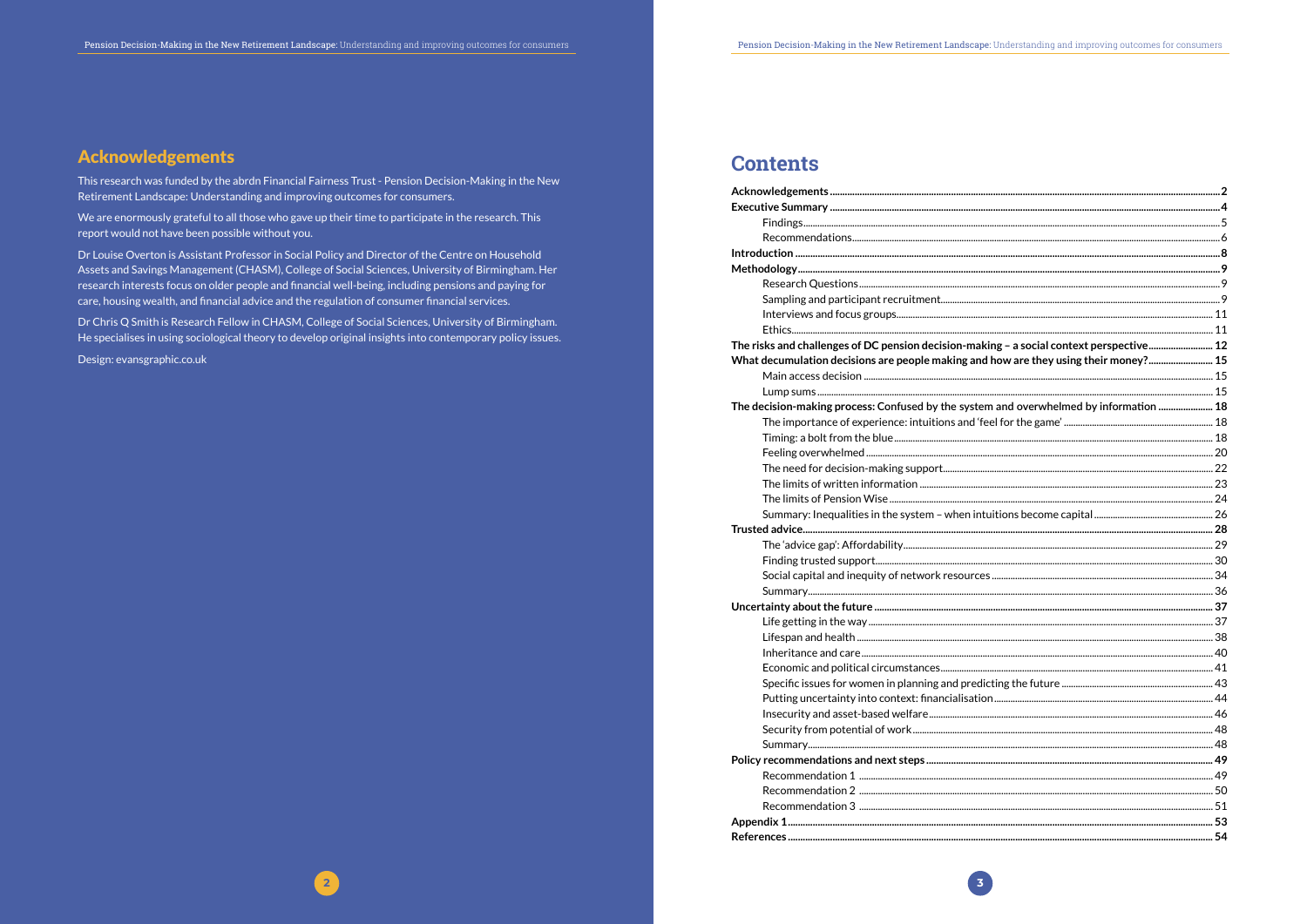



## **Executive Summary**

<span id="page-2-0"></span>Defined contribution (DC) pensions are an important aspect of retirement security for an increasing number of people. The private pensions landscape in the UK is rapidly moving from defined benefit (DB) to DC schemes, meaning that current and future retirees are more likely to be dependent on DC savings than previous generations (Pensions Policy Institute (PPI) 2021a, p.1). For example, in 1967 there were 8 million active members of private sector DB pensions, but by 2020 this had declined to 1.1 million, with 89 per cent of private sector schemes closed to new members (PPI, 2021a. p. 7). At the same time, in 2020 there were approximately 13.2 million active members in DC schemes compared to around 6.7 million in DB schemes (including public sector DB schemes) (PPI, 2021a, p.7).

Unlike DB schemes, defined contribution pensions do not offer a secure, guaranteed income for life, and since the introduction of 'pension freedoms' in 2015, the vast majority of consumers are opting against these guarantees.1 While some consumers have benefited from these changes, others are facing significant threats to their retirement security as they grapple with the complex and confusing 'choices' about *how* to use their DC pension savings to generate retirement income.

The existing system disadvantages people who are already vulnerable to poor pension outcomes. For example, this research has shown how it is much harder for people experiencing adverse life circumstances (such as health issues, caring for an elderly relative, the shock of redundancy etc.) to engage with their DC decumulation decision. Furthermore, those from more disadvantaged backgrounds are also less likely to have access to networks of friends and family (i.e. social capital) that can help them with their decision.

The support available for those without access to regulated financial advice (typically those with smaller pension pots and/or low to middle incomes) remains largely limited to written information and checklistbased guidance. This means many people do not have access to the kind of support they need and want – i.e. a personal recommendation on the best course of action.

In this report we shine a light on the challenges faced by DC consumers in this 'new retirement landscape', and make recommendations for how the system should change to produce better outcomes. This is based on the findings of a qualitative research project, designed in close consultation with stakeholders, involving 47 in-depth interviews and 2 follow-on focus groups. Our analysis goes beyond existing accounts which largely rely on the assumptions of mainstream or behavioural economics, to show how social context influences consumers' decision-making experiences.

### Findings

**1. Consumers feel confused and overwhelmed by the DC withdrawal decision**. Our findings show that many people feel ill-prepared for making the 'right' decision about accessing their DC pension savings. They are often overwhelmed by its complexity and feel they need more help in the form of personalised advice.

We argue that people need an adequate 'feel for the game' of the pension system to better engage with, and feel more prepared for, making a sound decumulation decision. That is, they need enough experience to have developed in-depth, intuitive understandings of this type of decision, and to engage with the information provided to them. While those with financial advisers can access this by proxy, non-advised consumers (typically those with fewer resources), often feel lost and consequently make a rapid, suboptimal decision or avoid it altogether. Existing support, geared largely around written information and checklist-based guidance, does not go far enough in bridging this gap in understanding.

**2. Consumers (particularly non-advised consumers) do not know who to trust when they need support with their decision**. When faced with a complex and important decision, it is normal for people to seek help from trusted social networks. This is particularly the case when individuals cannot rely on past interactions (i.e. good experiences of the financial services industry) or future expectations (i.e. reasonable expectations that people in this industry will value them) as the basis for trust.

Our research finds that people making a DC decumulation decision do indeed draw on their friends, family and colleagues for support: either for specific information about what to do, or to help identify a trustworthy financial adviser. However, using the concept of social capital, our analysis shows that many consumers simply do not have access to networks of friends and family who are 'in the know' about pensions and/or can recommend trustworthy advisers. These consumers are more likely to come from less affluent backgrounds, so the difficulties of a complex and confusing decision-making process are compounded by this lack of social capital, while the potential for harm arising from a sub-optimal decision is greater for these groups.

**3. Consumers have to manage high levels of confusion and uncertainty about the future when making a decumulation decision.** Consumers are aware they have to manage multiple risks when deciding what to do with their DC pension pot. This includes several highly unpredictable aspects of the future, such as their health and longevity, the need for care, and stock market performance. This 'individualisation' of risk creates a sense of insecurity and adds to the discomfort and difficulty of the decision-making process.

Our analysis places this experience in the broader social and political context of *financialisation* and *asset-based welfare (ABW).* That is, individuals are increasingly expected to interact directly with the complexities of financial markets and the financial services industry (financialisation), while their security is more and more dependent on personal assets such as savings, investments and housing equity (ABW). We argue this system is inherently impractical and unsustainable when it comes to DC pensions, particularly in a UK context where asset ownership among some groups is in decline.

 $1$  In their consultation response to the recent House of Commons Work and Pensions Committee inquiry into the 2015 pension freedoms, the Financial Conduct Authority (FCA) state that only 10 percent of pension pots accessed for the first time were used to purchase an annuity. This compares to 90 percent prior to the introduction of pension freedoms (Written evidence from the Financial Conduct Authority (APS0061), House of Commons Work and Pensions Committee [https://committees.parliament.uk/](https://committees.parliament.uk/writtenevidence/36281/pdf/) [writtenevidence/36281/pdf/](https://committees.parliament.uk/writtenevidence/36281/pdf/))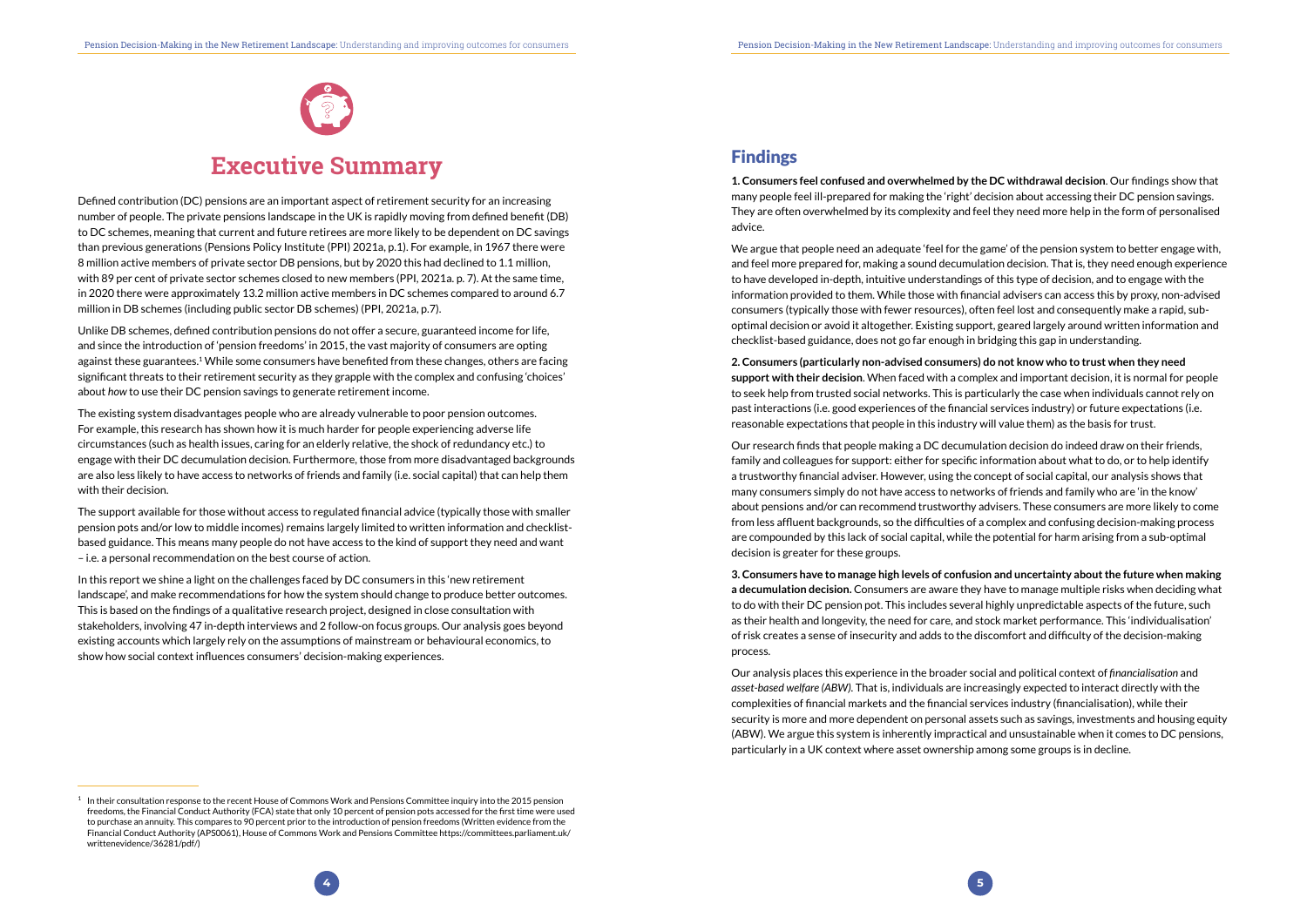#### <span id="page-3-0"></span>Recommendations

We make the following recommendations to address the issues identified by our research:

work much more closely together, so that referrals can be made to advice firms, or a panel of trusted advisers, as part of a more seamless journey from guidance to regulated advice.

- **• Government should invest in an awareness raising campaign to help people find good quality advice**
- **• Expand the scope of money guidance (Pension Wise), ensuring face-to-face contact is available** 
	- People want and need to be able to see the outcome of different decumulation options, based on their current pension pot, and be given very clear guidance about the pros and cons of each of these options. Non-advised consumers, in particular, would also like clearer guidance on withdrawal strategies based on real life scenarios and relatable examples.

#### **Recommendation 3 – Expand and develop access to alternative forms of face-toface decision-making support, such as workshops or workplace seminars**

This research has highlighted the need for more varied and engaging formats of information and support, far beyond that which is currently provided. Despite the potential effectiveness of expanding access and developing existing online tools, there is also scope for new interventions which utilise individuals' preference for face-to-face support and the need to develop peer networks.

- **• Employers should invest in DC workplace seminars similar to existing DB seminars to help their employees build cultural and social capital**
	- Many participants who had a combination of defined benefit and defined contribution pensions talk to others going through the same process.
- **• Other agencies such as credit unions, local authorities and retail banks should consider the role they can play in offering these types of seminars to self-employed people**

noted the usefulness of workplace seminars that had been provided for their DB scheme. These generally involved presentations from IFAs/advice firms, and the opportunity to ask questions and

#### **Recommendation 1 – Create more flexible, better value products**

The inherent uncertainty and unpredictability of modern life means that even the most suitable, accessible, financial advice and planning can't fully take account of potential long-term changes that may affect people's future options, or the suitability of a decision made several years earlier. There has never been greater need for innovative and flexible approaches to retirement products that can adapt to the changing needs and circumstances of individuals who have to manage their income and assets over a longer period than previous generations.

- **• The FCA should introduce a charge cap for investment pathways and drawdown arrangements**
	- The current approach of awareness raising of 'open market options' and drawdown price comparator tools places too much risk on individuals, contrasted with approaches to regulation that set criteria for pricing, or the terms and conditions of product agreements, such as in the case of high cost, short term, credit.
	- The FCA should therefore also consider a more interventionist approach in the DC pensions arena. This will offer much greater protection, avoid consumers paying unnecessarily high charges, and help rebalance some of the responsibility for achieving good consumer outcomes.
- **• Providers of retirement income solutions must prioritise product innovation this should include:**
	- Considering ways to increase appetite for guaranteed lifetime income products.
	- Introducing more flexible product terms and features such as hybrid products that provide drawdown options and guaranteed income, (i.e. more 'mix and match' options), and 'inheritance guarantees' on annuities.
	- Looking to the equity release industry for insights on how to meet the challenge of developing products that meet a wider range of consumer needs and circumstances.

#### **Recommendation 2 - Improve access to regulated financial advice and expand the scope of money guidance**

**Access to affordable,** *trustworthy* **regulated financial advice should be expanded as an option for all DC pension consumers**. Through the introduction of pension freedoms, Government has created a situation where individuals are taking on too much responsibility and risk for securing an adequate retirement income. Government therefore needs to redress this balance by taking responsibility for providing appropriate protection and support. This should include:

- **• A price-capped, government-backed financial advice service to overcome one of the key barriers to wider uptake of regulated financial advice: cost**
- **• Money and Pensions Service (MaPS/MoneyHelper) should do more to help people identify trusted advisers, as well as raise awareness of existing support** so that people have a better idea of where to start. Guidance (e.g. Pension Wise) and regulated advice firms need to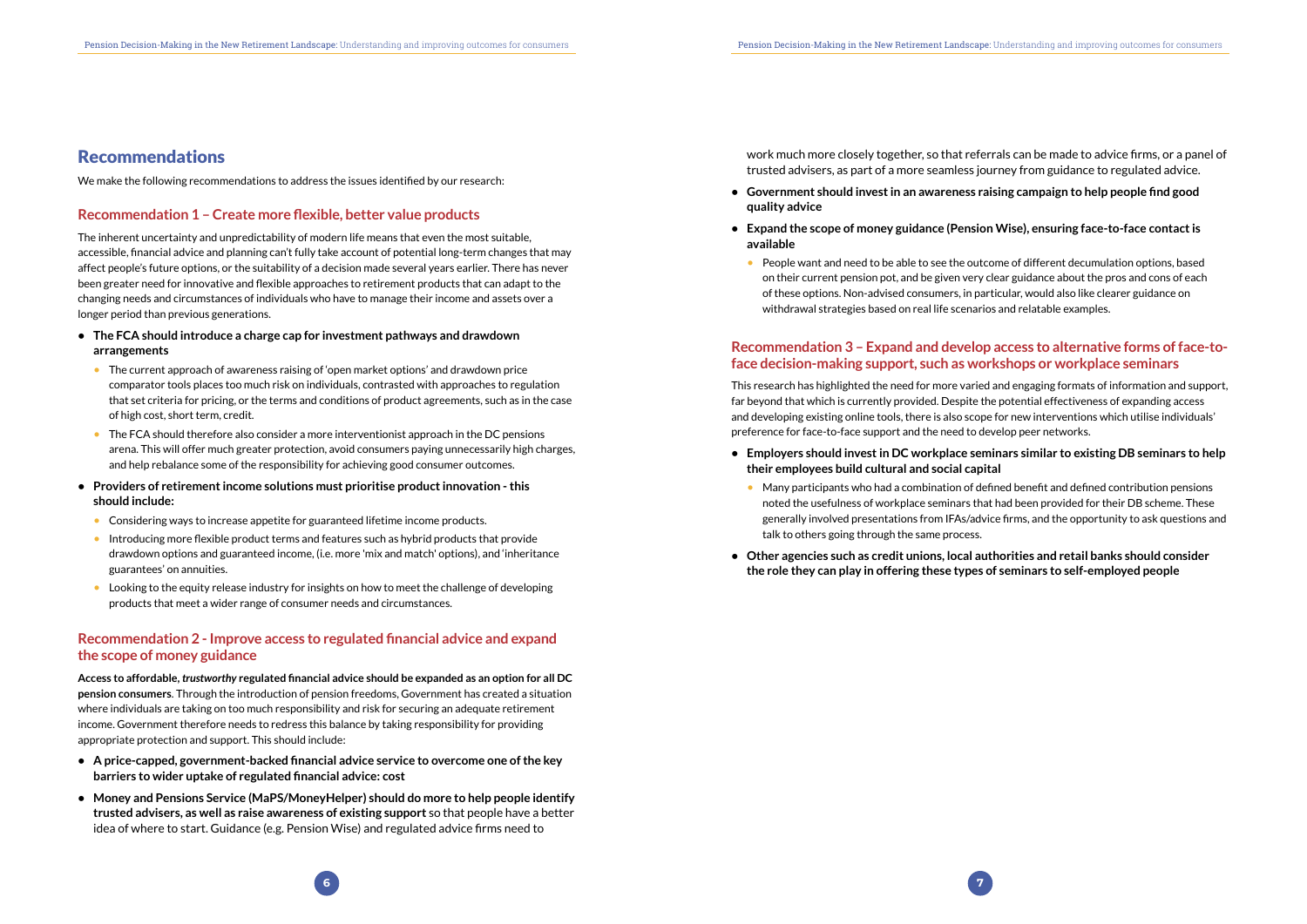



<span id="page-4-0"></span>The Pension Schemes Act 2015, along with the Taxation of Pensions Act 2014, have given people more flexibility and choice over how they access their defined contribution (DC) pension savings. The reforms are part of a wider shift towards financialisation and asset-based welfare. This requires consumer citizens to make increasingly complex financial decisions in an unpredictable world, while also bearing the risks for the uncertain consequences of these decisions. Some DC consumers have benefited from these changes but others are facing significant threats to their retirement security. As more people with DC pensions reach retirement age, the potential for harm will increase if the consequences of these reforms are not properly understood and adequately addressed.

In this new retirement landscape, the balance of responsibility for securing a decent standard of living in retirement has shifted significantly from states and business to individuals, where people are required to be more financially capable in order to make 'economically-rational' decisions. Yet, the financial means and capability to manage these risks effectively are not evenly distributed, so that those with fewest resources are most likely to suffer when risks are individualized rather than pooled.

This report draws on new qualitative research with consumers of DC pensions to offer greater understanding of the decisions they make, how they make them, and the key risks and challenges they face. Complimented by stakeholder views, it also pays attention to the appropriateness of information and advice as a model for adequate consumer protection. This approach to protecting DC consumers is aligned with the Financial Conduct Authority's broader regulatory framework geared around information disclosure and advice. It assumes that, with the right information, knowledgeable consumers can take responsibility for their own financial well-being and exert the pressures on providers that drive a competitive and innovative market. However, the findings in this report reveal that money guidance (the primary consumer protection method put in place to accompany the 2015 reforms) does not go far enough in providing effective decision-making support. Furthermore, the unequal distribution of access to regulated financial advice only serves to reproduce and even strengthen existing inequalities.

Seven years on from the introduction of pension freedoms, our findings add to the limited body of existing evidence on DC decision-making and raise a number of salient questions about the policy changes needed to improve consumer outcomes. Unless we see a rebalancing of responsibility for later life financial security, and greater effort from industry and government to protect people from poor retirement outcomes, the reforms look set to offer greater risk and insecurity, casting a long shadow over freedom and choice.



# **Methodology**

This report draws on in-depth qualitative research with defined contribution (DC) pension consumers and insights from industry stakeholders to shed light on the experiences, risks and challenges of pension decision-making in the new retirement landscape.

#### Research Questions

Our three key research questions were:

- 1. What decisions are people making in relation to their DC pension savings, and how are they making them?
- 2. How can people be supported to make optimal decisions? E.g. what kinds of information and advice and circumstances? When do they need it, and in what way?
- 3. What other mechanisms and strategies would help to improve consumer outcomes?

do people need to make decisions that are suited to their immediate and long-term needs, objectives

- **Financial Services Consumer Panel (FSCP)**
- University of Edinburgh
- Independent Consultant Former Age UK
- Independent Consultant Former MaPS
- Independent Consultant Former Which?



### Sampling and participant recruitment

Participants were recruited to the study with the help of a professional fieldwork and recruitment company2. We aimed to interview 50 participants and achieved a final sample of 47. We also conducted two follow-on focus groups with a sub-set of this sample (19 participants), as well as two stakeholder workshops, one before and one after the main fieldwork phase. We supported the recruitment process by supplying the company with a screener and recruitment questionnaire, developed in close consultation with pensions experts from a range of sectors during our first stakeholder workshop (see Table 1).

#### **Table 1 Organisation/individual representation at stakeholder workshops**

| Pensions Policy Institute (PPI)       |  |
|---------------------------------------|--|
| )epartment of Work and Pensions (DWP) |  |
| Money and Pensions Service (MaPS)     |  |
| gnition House                         |  |
| lust                                  |  |

We employed a maximum variation sample relating to key socio-demographic characteristics, as well as a number of inclusion and exclusion criteria. Quotas were set to ensure a good mix of respondents by location, gender, age (55-70), housing tenure and marital status. Minimum quotas were set for Black and Minority Ethnic participants.

<sup>2</sup> Acumen Fieldwork Ltd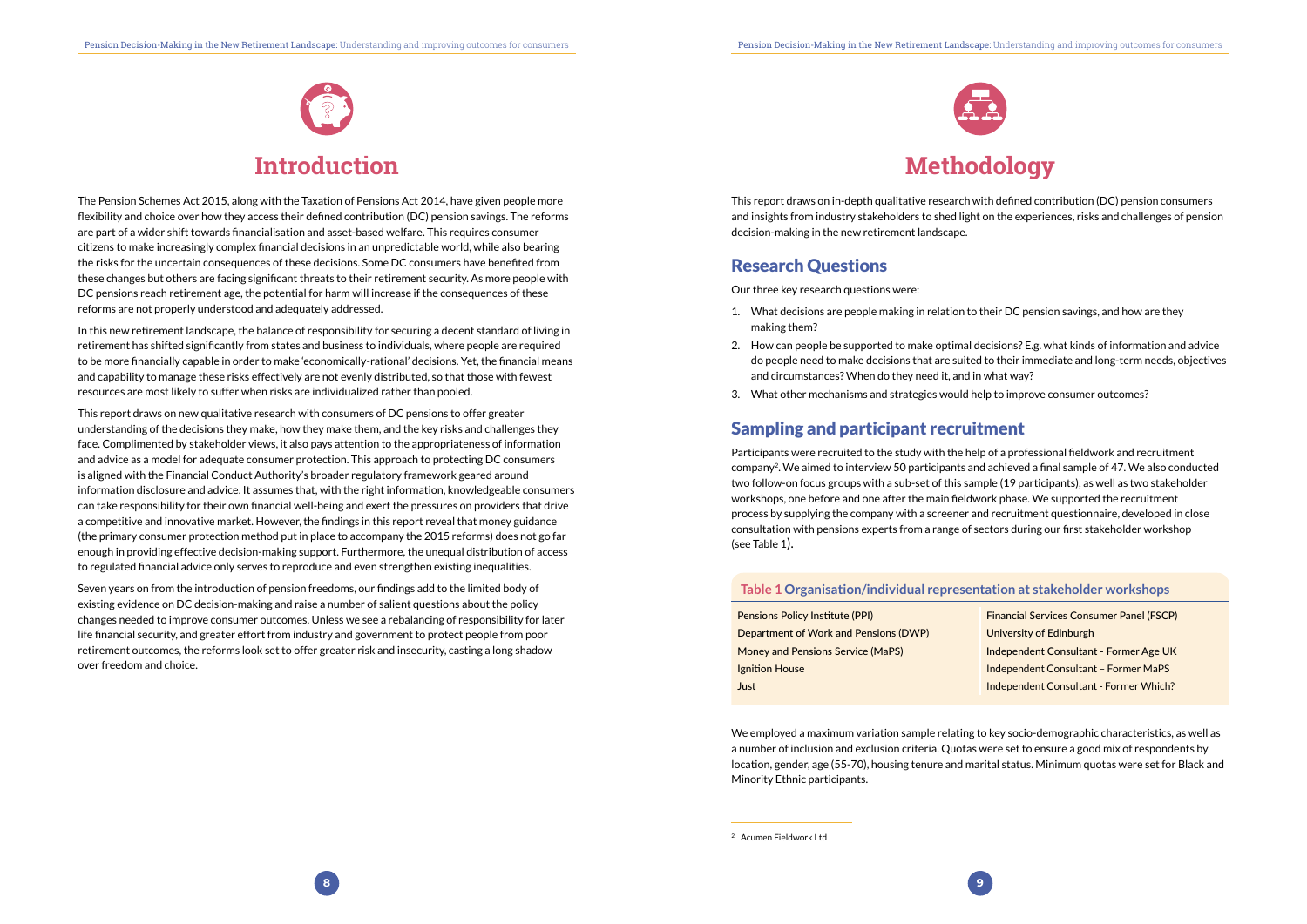<span id="page-5-0"></span>Our sampling screener indicated that participants must have retired (either semi or fully) since 2015, be accessing their DC pension (beyond the tax-free lump sum) and be primarily reliant on their DC pension (or a mixture of state and DC pension) for their retirement income.<sup>3</sup> Further inclusion criteria included an annual household retirement income of no more than £30,000 if living with a partner/ spouse and no more than £20,000 if single (this was not including any part time employment income). We based this on the Pension and Lifetime Savings Association (PLSA) retirement living standards<sup>5</sup> which are used to indicate the income needed for a minimum, moderate and comfortable standard of living. They can briefly be summarised as 10k-20k-30k for individuals and 15k-30k-45k for couples. These are not without limitation, not least because of some of the assumptions upon which these standards are based (e.g. that people tend not to reach retirement with a mortgage, rent or social care costs), and we acknowledge this. However, as participant recruitment got under way, it became increasingly clear that we needed to loosen these criteria further in order to achieve a sufficient sample size. Difficulty recruiting people largely dependent on DC pensions for their retirement income is something experienced by research teams in previous studies (e.g. NatCen, 2020; Ignition House, 2017). As such, the annual household income of participants in our study ranges from less than £20,000 to no more than £45,000 for couples (see Table 2 for a summary of sample characteristics).

#### Table 2 Summary of study sample characteristics<sup>5</sup>

We also sought to recruit participants who had received regulated financial advice in relation to their pension decision-making, as well as those who had not. The existing research on consumer experiences of pension freedoms, such as that conduced for the FCA Retirement Outcomes Review, has focused solely on 'non-advised' consumers, given the assumption that the choices these consumers make will be more detrimental to their income in retirement. However, we were keen to explore the role of financial advice in people's decision making, and the extent to which advised consumers felt that this process enabled them to understand and navigate the options effectively and make informed decisions.

We also aimed for a minimum number of participants who had received a guidance appointment through Pension Wise (but had not received regulated financial advice).

#### Interviews and focus groups

The consumer interviews, which took place in the summer of 2021, explored participants' personal circumstances, the DC pension decision and the decision-making process (including the role of guidance and advice); and wider views on pensions and retirement.

To avoid limiting the geographical spread of the sample, we conducted the individual interviews over the phone, and, due to the Covid 19 pandemic, we conducted our stakeholder workshops and the follow-on focus groups online. We intended for these to be face-to-face, but the online approach to focus groups enabled us to expand the composition and invite participants outside of the Midlands area. Interviews lasted 50 minutes on average, all were audio-recorded, and, with participants' consent, fully transcribed. Participants have been given pseudonyms and the quotations used do not contain identifying information

| <b>Sample characteristics</b>        | No.          |
|--------------------------------------|--------------|
| Age                                  |              |
| 55-59                                | 12           |
| 60-64                                | 14           |
| 65-70                                | 21           |
| <b>Gender</b>                        |              |
| Female                               | 27           |
| Male                                 | 20           |
| <b>Household retirement income</b>   |              |
| £20,000 or less                      | 14           |
| £20,000-£30,000                      | 20           |
| £30,000 - £45,000                    | 13           |
| <b>Pension type</b>                  |              |
| DC                                   | 28           |
| DC and state pension                 | 14           |
| DC and DB                            | 5            |
| Decumulation decision <sup>6,7</sup> |              |
| <b>Drawdown</b>                      | 15           |
| Annuity                              | 10           |
| <b>Full withdrawal</b>               | 3            |
| <b>UFPLS</b>                         | $\mathbf{1}$ |
| Yet to access                        | 9            |
| Other/unsure                         | 9            |
| <b>Advice</b>                        |              |
| Advised                              | 17           |
| Non-advised                          | 30           |

 $3$  Despite these stated criteria, a small number of participants in our final sample were yet to access their DC savings beyond the lump sum. 4 <https://www.plsa.co.uk/press-centre/press-releases/article/PLSA-launches-Retirement-Living-Standards>

Participants were given £40 as a 'thank you' for taking part in interviews, and £50 for taking part in focus groups. We analysed the interview transcripts thematically using the 'Framework' analysis method (Spencer et al, 2003) to interrogate patterns within the data. This was done along key themes such as the DC decision and factors influencing this; the role of advice and the decision-making process; and attitudes to housing assets, care and retirement security. This involved a process of constructing overarching thematic charts, enabling us to unpack broad themes before developing smaller charts containing refined sub-themes. Each row in the matrix represented an interviewee while each column contained data from their transcript relating to the particular theme/sub-theme. Organising the data in this way enabled us to explore the range of responses and the differences and similarities across cases.

After conducting the in-depth interviews and carrying out some preliminary analysis, we conducted two focus groups with a sub-set of participants from the interview sample. We divided these into advised and non-advised groups. They lasted approximately two hours and were audio recorded. We explored participants' understanding and awareness of DC pensions and the benefits and limitations of information/advice; what information, advice or guidance they thought would make pension decisionmaking easier and what else they might find helpful. We also explored views on default investment pathways, as well as a number of other defaults and alternative interventions.

#### **Ethics**

The study received ethical approval from the University of Birmingham's Ethics Committee. All participants were provided with detailed information explaining the purpose of the research, what taking part would involve and how the data would be used. All participants completed a consent form and gave permission for the interviews and focus groups to be recorded.

 $^6$  Please note, where a participant had two or more DC pots they decided to withdraw we have given details of the decision relating to the biggest pot.

 $7\quad$  33 participants had also taken a lump sum from their pension pot.

<sup>5</sup> Sample characteristics are based on self-reported information provided by participants.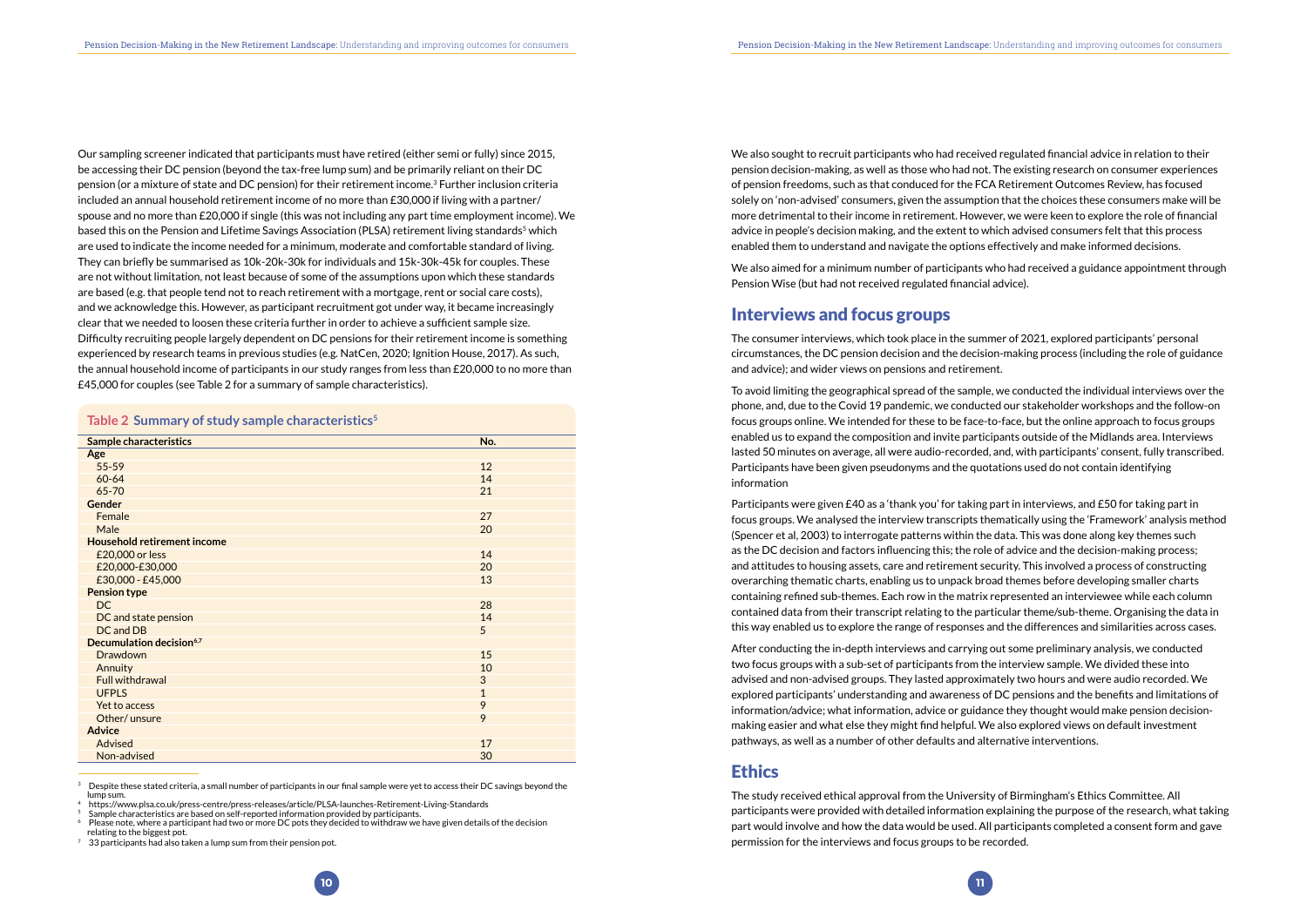



# <span id="page-6-0"></span>**The risks and challenges of DC pension decision-making – a social context perspective**

A growing body of evidence points to the risks and challenges facing DC pension consumers. In its Retirement Outcomes Review, the Financial Conduct Authority (FCA, 2018) raised a number of issues regarding the potential harms of the reforms. This included concerns about the increasing number of people entering income drawdown arrangements without taking financial advice or shopping around. It also expressed worries about the number of consumers fully withdrawing their DC pension pots to move savings elsewhere, including low-interest bearing current and savings accounts. More recent FCA data for 2019/20 indicates that 50 per cent of pension plans were accessed without advice or guidance being taken by the plan holder. Furthermore, a recent Social Market Foundation report (Corfe et al, 2022) found that only 14 per cent of those accessing their DC pension pot for the first time had used Pension Wise. This study also found that while the service appeared to improve knowledge, its impact on behaviour was less clear, with over half of participants saying they had not taken any action after using the service.

In response to these risks, the FCA has taken steps to address the harms and help consumers make better choices before accessing their pension savings, as well as at the point of making a decision and throughout their retirement. These include<sup>8</sup>:

Reports of fraud and scam activity targeting DC pension savers has also fuelled concerns about unintended consequences following the reforms (House of Commons Work and Pensions Committee, 2021), while other research has highlighted the difficulties consumers face navigating a highly complex system and making informed decisions (Natcen, 2020; Ignition House, 2017). Studies have also highlighted supply side issues which compound these challenges such as high fees (both of pension products and the cost/accessibility of financial advice) (Lindley, 2019; NatCen, 2020), the risk of market downturn, and low levels of market innovation and choice (Lindley, 2019).

- **• Better communications, support and guidance before consumers access their pensions. 'Wake-up' packs (officially termed 'open-market options statement') will now:**
	- incorporate a one-page 'headline' document, in clear and accessible language.
	- be sent earlier in the process, from age 50, and every five years thereafter until the pot is accessed.
	- include risk warnings, from age 50 onwards.
- **• At the point of entering drawdown or buying an annuity**
	- Providers must now offer non-advised consumers ready-made drawdown investment solutions, within a simple choice architecture ('investment pathways'), which reflect standardised consumer objectives.
	- The FCA are also working closely with MoneyHelper (the consumer facing service of the Money and Pensions Service (MaPS)) to develop a drawdown comparator tool.
- **• People are confused and sometimes overwhelmed by the decision they have to make***.* People's general confusion around their DC pension decumulation decision is already well documented. However, current policy remedies focus on either improving the information available to people, or changing the way information and choices are presented to overcome cognitive biases. In contrast, our research offers new insights to show how existing policy and research *underplays* the importance of experience with pensions. We draw on the insights of sociologist Pierre Bourdieu to argue that, to feel confident, individuals need to develop an intuitive *feel for the game.* This kind of knowledge can only be gained through several months or years of practical experience, and this requirement is not taken account of in current policy. Indeed, people without financial advisers are left particularly vulnerable by the current system.
- **• People are not always sure how or where to find trusted information and advice to help them navigate the complexities of the DC decision-making process**. People will often draw on existing<br><sup>8</sup> For a more detailed list of current support available to DC consumers, see Appendix 1
- **• Acknowledging that consumers still need information and support once they have entered drawdown, the FCA is consulting on:**
	- a proposal that providers should send information to their customers in drawdown annually, whether or not they are currently drawing an income from their pot.
	- a proposal on whether firms should remind their customers annually of their chosen investment pathway and their ability to switch.

While potentially beneficial, all of these 'remedies' continue to rely on the 'information and advice paradigm' – i.e. the assumption that, with the right information, knowledgeable consumers can make informed decisions that are best suited to their needs, circumstances and objectives. As outlined in the introduction, a key aim of our research was to explore the extent to which such consumer protection measures do in fact offer adequate decision-making support.

This report adds to existing knowledge by providing a deeper understanding of the subjective consumer experience, drawing particular attention to how aspects of the social context shape individual outcomes (Bruch and Feinberg, 2017, p. 207). To fully understand the nature and process of people's DC pension decisions, we look beyond both the traditional economic rational actor model and more recent behavioural economic approaches. With respect to the former, these perspectives assume people are rational and self-interested and that they calculate choice based on utility maximisation (Vallet and Pressman, 2020, p.144). Regarding the latter, whilst challenging this strong version of economic rationality, they nevertheless present a picture of individuals and their behaviour as divorced from their social and cultural contexts.

In contrast, our report takes several insights from the discipline of sociology to apply a *contextual* approach to understanding the issues facing DC consumers. In applying this approach, we are better able to acknowledge and understand the complexity of this process, without denying the importance of cognitive bias identified by psychology and behavioural economics. In short, it allows us to appreciate that the kinds of decisions people make, when they make them and how they make them are influenced by social, cultural, economic, and cognitive factors (Clark and Straus, 2007; Clark et al, 2012).

We begin by outlining the kinds of decumulation decisions people are making and how they are using their money. We then explore three major themes relating to the risks and challenges of DC pension decision-making. We discuss each of these in turn, offering in-depth explanations for *why* consumers find this decision-making so difficult: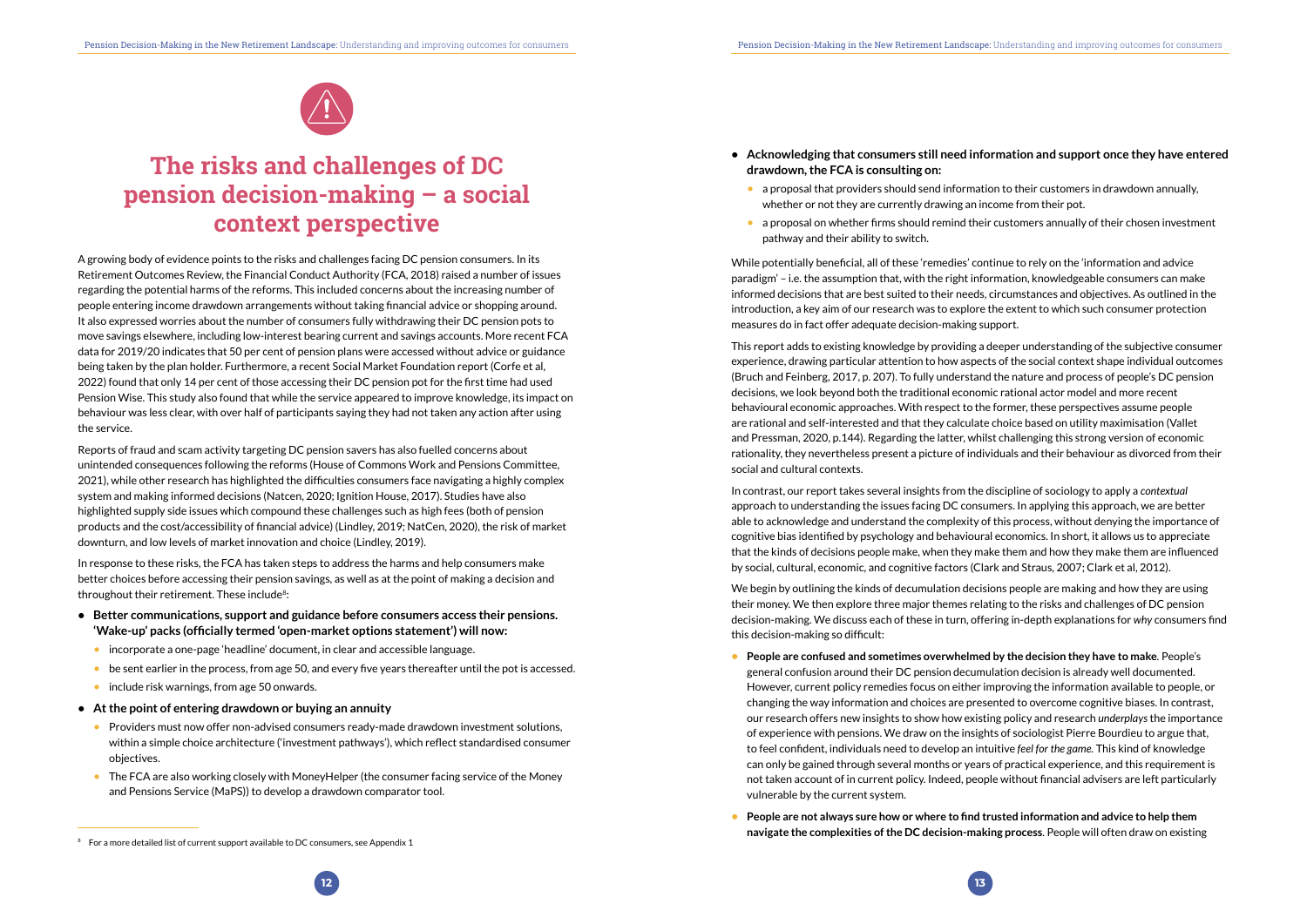





<span id="page-7-0"></span>trusting social relationships and networks (social capital) to help make complex decisions, or to identify trustworthy support. However, many people do not have access to these kinds of networks. Furthermore, access to such networks is highly unequally distributed, thereby strengthening and even reinforcing existing inequalities.

**• The future is inherently unpredictable and this creates a sense of insecurity for consumers who are required to make a decumulation decision.** This section focuses on the multiple risks people now have to manage regarding highly unpredictable aspects of the future, and how this impacts their experience of the decision-making process. These risks include: health and longevity risk, the need for care, stock market performance, and the needs of children and grandchildren. It pays particular attention to the unsustainability of a system which places significant responsibility (and associated risk) on individuals to make the right decisions and secure their own retirement security. It considers the suitability, and desirability, of a system characterised by a greater degree of shared responsibility.

We conclude the report with a set of policy recommendations for achieving better consumer outcomes.

- Using the money as their main source of retirement income, either through drawdown or annuity.
- Drawing down savings as and when needed.
- participants had opted for a fixed-term annuity to last until state pension age. Others were drawing down to achieve the same result.
- Accessing their tax-free lump sum but leaving the rest invested.

The issue of how people are using their tax-free lump-sum is particularly relevant to this report, given the concern many commentators have around how consumers are using their pension savings – i.e. not for income, but rather as a savings account for a variety of other purposes. The majority of participants in our sample (33) had already accessed their tax-free lump sum in some way, even if they had not made their main decumulation decision. The uses for this included one, or, more often than not, a combination of the following<sup>9</sup>:

- Putting some or all of the money into a savings account (13).
- Paying off some or all of their mortgage (8).
- Using it for a one-off expense or expenses, such as a holiday, car or home improvements (8).
- Gifting to children. This was generally to pay for one off expenses, such as to pay for a wedding or home improvements (4).
- Buying a second property (2).

# **What decumulation decisions are people making and how are they using their money?**

Our research shows that the decisions people make when first accessing their DC pension savings are often reactive to current circumstances and influenced by multiple factors. They do not typically reflect 'rational', long-term calculations about the risks and rewards of different options, as is often assumed by a more traditional economic rational actor model of decision making. Instead, these decisions are influenced by factors such as a consumers' sense of trust, the needs of those close to them, and the 'common sense' but questionable assumptions they make about an unpredictable future.

Before exploring the decision-making *process*, we first outline the kinds of decumulation decisions participants were making and how they were using their money.

#### Main access decision

Participants who had already made their access decision were using their DC pension pot for a variety of purposes. This included:

• Using it to 'top up' their income prior to the state pension 'kicking in'. For instance, a small number of



#### Lump sums

<sup>9</sup> Thus, these figures do not add up to 33 due to multiple uses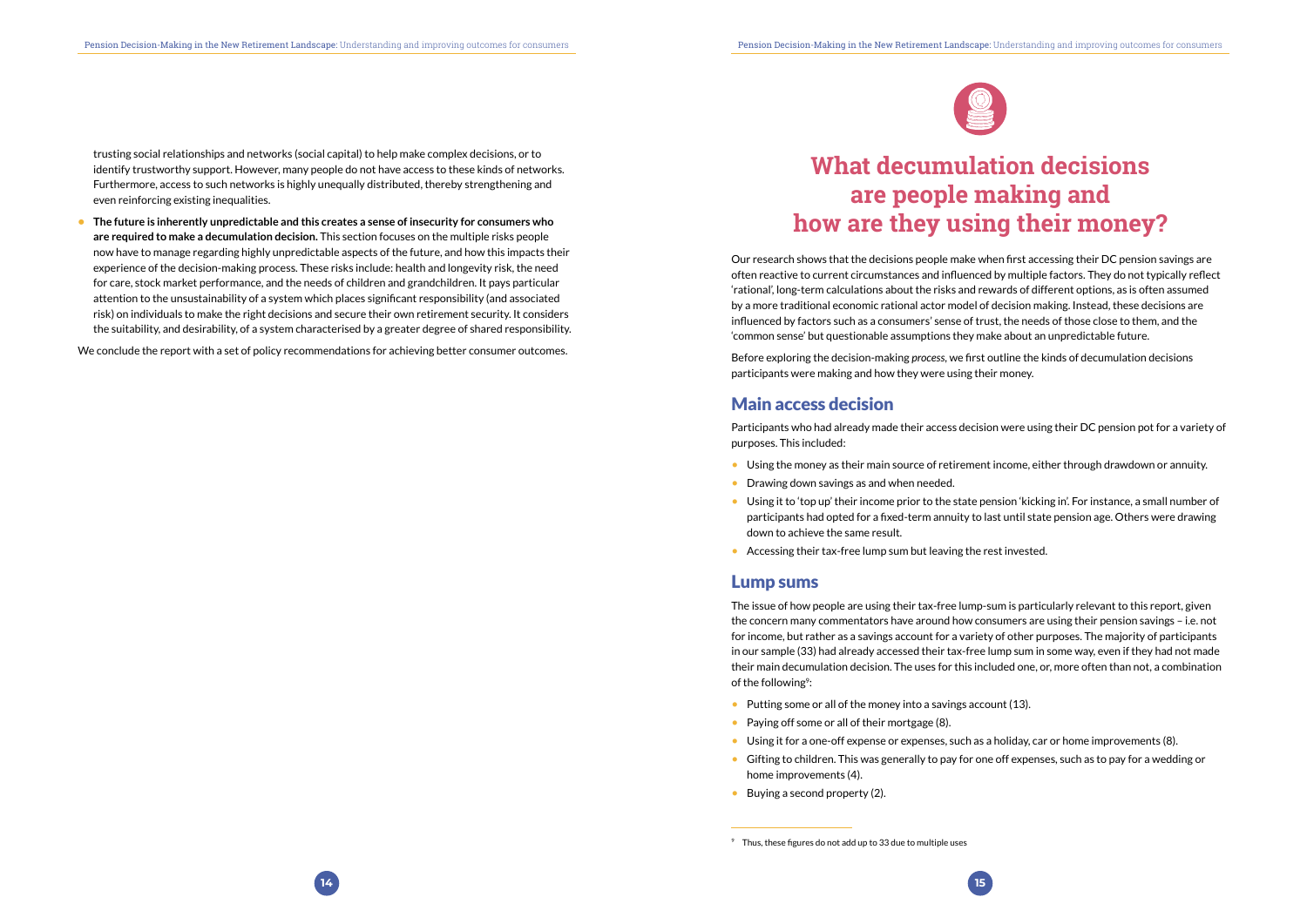- Purchasing premium bonds (2).
- Using it to pay off debts (1).
- Spending the money on parent(s) (1).
- Putting it into investments (1).
- Using the money to put into business (1).
- Supplementing work income (1).

The majority of participants who took the tax-free lump sum did so up to the maximum amount. While some participants only took a lump sum up to the amount needed for a specific purpose, taking 25 per cent was very much the 'default' decision. This was often framed as making the most of an opportunity, particularly with respect to tax. For instance, when asked if she took the total tax-free amount, Gaby said:



*Yes definitely, because you don't pay tax on it, you pay enough tax in every other way, don't* 

*you?* 

Gaby, 59, took lump sum but yet to access rest of pension savings, non-advised.

Similarly, when discussing the decision to take out the full tax-free lump-sum, Phoebe said:

*I felt safe that the 25%, that was safe because I knew I didn't have to pay any tax on it. I whipped that out quickly.*  Phoebe, 63, took lump sum but yet to access rest of pension

savings, one-off advice appointment.

Taking the tax-free lump-sum and putting it in a bank account gave some participants a sense of control that they did not otherwise have with the money invested in pension funds. For example, when asked if she always knew she wanted to take as much as she could of the tax-free lump sum, Kayleigh said:

> *Yes, mainly because of my age. At 63, you know you've got to live a lot more years, haven't you?... So, I decided that I wanted control over my own money and I'm good with money… I have friends who wouldn't dare do that because they would fritter it away and they acknowledge that – but I knew I could be sensible with those amounts of money.*

Kayleigh, 63, full withdrawal, one off advice appointment.

The issue of inheritance factored into this sense of security for some participants, with Leo stating:

*I got the maximum amount of lump sum I could because… if I went [died] in the next 20 years I think I've roughly worked it out… then I would lose some of that money forever. Whereas taking the maximum* 

*amount out I know it's in my bank and my family, my son, grandchildren, whoever that might be, they can make use of it without having to go through hoops etc. and maybe lose some of it.* 

Leo, 61, lump sum and annuity, non-advised.

Others simply did not want to have the money 'locked away' due to personal circumstances. As Annette reflected when asked if she had a purpose for her tax-free lump sum:

> *No, I'm not really sure what I want to do with it or what to do with it. Again, a lot of my decisions are a little bit different because I'm reluctant to lock everything away for a long time because of not being well.*

Annette, 59, took lump sum but yet to access rest of pension, non-advised.

The 'default' nature of the decision to take the tax-free lump-sum is even revealed through the accounts of those who ultimately decided against this course of action. For example, some participants framed the decision not to take the tax-free lump-sum in terms of 'thinking twice', with the implicit understanding that taking the money is the normal course of action. When asked if the availability of a 25% tax-free lump sum had influenced him, Hector said:

> *It did, and originally that was my intention [to take out 25%], but then with the two IFAs [Independent Financial Advisers] that I could engage with, they advised me this alternative way and I thought, 'Oh yeah. Why should I take it? I may as well keep as much as I can in there, invest it. I can just strip away each year'.*  Hector, 55, drawdown without lump sum, two one-off advice appointments with different advisers.

These findings demonstrate how taking the tax-free lump sum has, to at least some extent, become common sense for many DC pension consumers, despite this being a potentially sub-optimal financial decision.



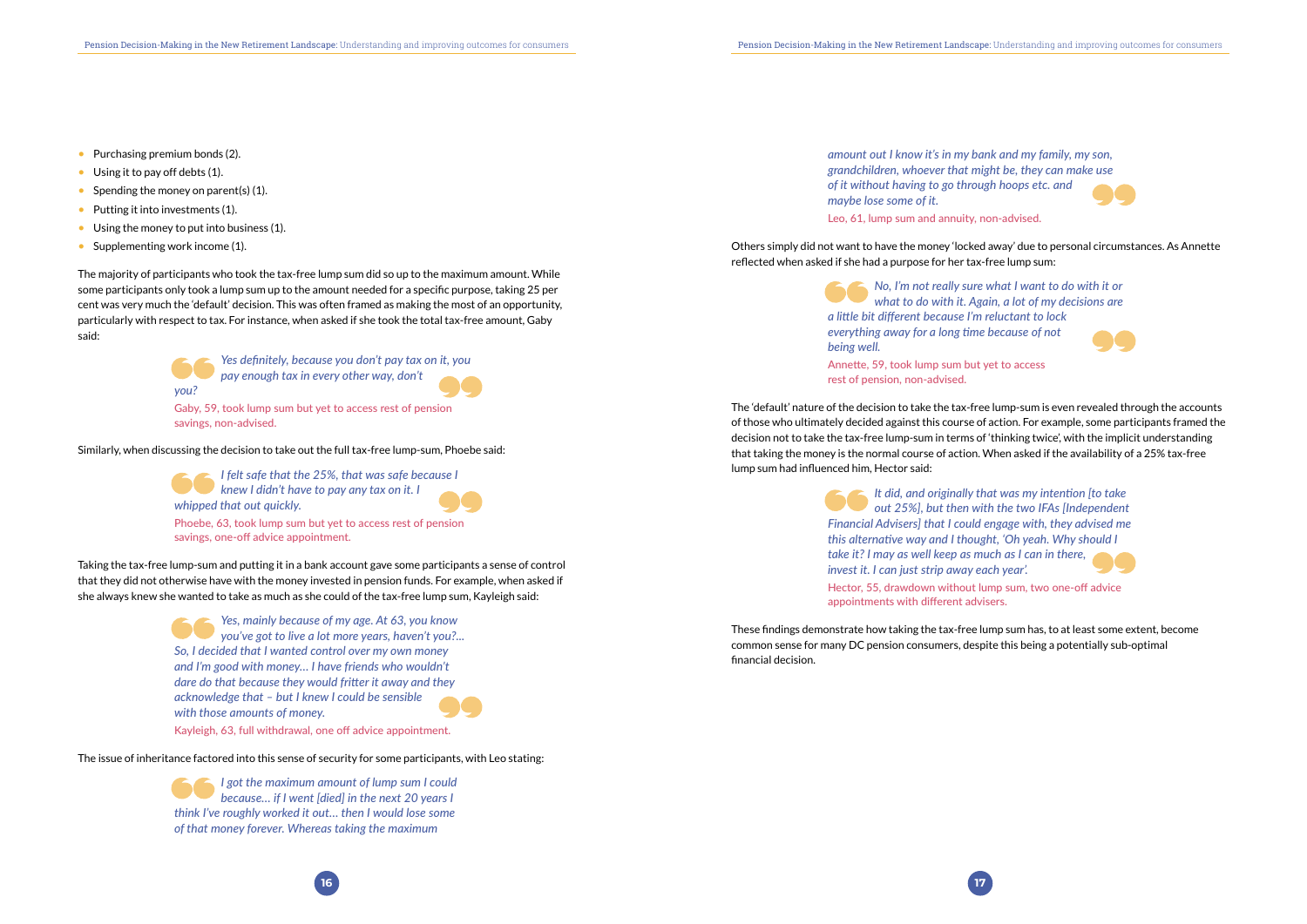



# <span id="page-9-0"></span>**The decision-making process** Confused by the system and overwhelmed by information

### The importance of experience: intuitions and 'feel for the game'

Much of the existing research on pension decision-making, and, indeed, the assumptions underpinning the pension freedoms policy, underplays the importance of experience with particular social contexts in allowing people to feel confident and competent in making decisions. This, in turn, leads to an overestimation of the extent to which individuals can process and engage with the information given to them to support their pension decisions.

A perspective that focuses on social context, however, allows us to appreciate how people's ability to make decisions is largely reliant on the relevant experience they have with the context they are required to work within. Confidence and competence in DC pension decision-making relies on people being 'tuned in' to the norms, conventions, and taken for granted assumptions of the pensions landscape and broader financial services sector. The thoughts and feelings people have about a specific situation, including making decisions about personal finance, are therefore often a result of a largely unconscious 'feel for the game' (Bourdieu, 1998; Aldridge, 1998, p.5). Developing such intuitions takes time, often years, and also requires practical lived experience.

These issues are particularly pronounced when it comes to the highly complex area of personal finance and pension decision making, as the following findings amply demonstrate.

### Timing: a bolt from the blue

Many participants felt poorly prepared for making an informed decision, having given little consideration to it prior to accessing their DC savings. This 'unpreparedness' was summed up by Christian and Edith who said:

> *You'll probably get a lot of people saying this, pensions only become interesting to you the nearer you get towards cashing them in, don't they? And when I started with it, I probably didn't take too much notice of it. And then when I came to look at it eventually… I realised it was pretty hopeless, and there were probably things I could have done to have got it a bit better. But by that time, it was… pretty much too late… So, I've um'd and ah'd over it, so many times, and there've been so many times when I've thought about cashing it in and every time I've done that, it seems so complicated.*

Christian, 63, yet to access, non-advised.

*When I came to take mine, I didn't know a thing, and I mean that, about pensions at all. And quite*  *honestly, I would've just taken the advice of this financial adviser. I can't remember what made me – I think somebody, it must've been somebody who mentioned something to me I would think, about annuities. Somebody must've mentioned to sort of make me think 'Oh, hang on a minute.' And that's why I started doing my research, and I'm glad I did.* 

Edith, 58, annuity, non-advised.

Participants' general lack of awareness of their DC pension prior to making the decision had two key consequences. The first was that they did not make more proactive *accumulation* decisions, and only became aware of it at a late stage when they could have limited impact on their overall savings. The second was that the lack of general awareness prior to having to make the decision made it harder to know what to do when the time came.

Furthermore, many participants had also decided to retire due to adverse circumstances, such as illhealth or redundancy. The point of retirement was therefore a particularly bad time to have to take in lots of new, complex, information. This is reflected in Annette's experience of becoming aware of the need to make a decision:

> *It sounds awful, but I just wasn't in the right... There was too much… Being made redundant, working from home with COVID, it was just too much going on really. As I said, I would have preferred to have a proper… I'd be quite happy to go at about 58 when I'm still working and go along and properly have it explained and work out the options on an estimated amount then so that I fully understood, by the time I had to make the decision, what I was doing.*

Annette, 59, lump sum but yet to access rest of pension, non-advised.

Such experiences show how the information provided at the point of decision making often fails to compensate for a lack of preparation and experience. This, in turn, underlines the notion that confidence in decision-making relies on people being 'tuned in' to the rules and norms of a particular context.

Our findings suggest there may be value in testing interventions that provide opportunities for normalising pension planning, and encouraging pension conversations in the context of peer experience and a shared learning environment. One participant pointed to the potential value of workplace seminars in making people aware of pensions from an early stage, saying:

> *I was fortunate enough to work for a local authority that had yearly workplace seminars based around pensions and people were only supposed to attend one but I managed to sneak on three! But that style of learning and having experts in the room to speak to, picking up peer information. So maybe if the government could do some kind of roadshow that travels around to workplaces, and that way*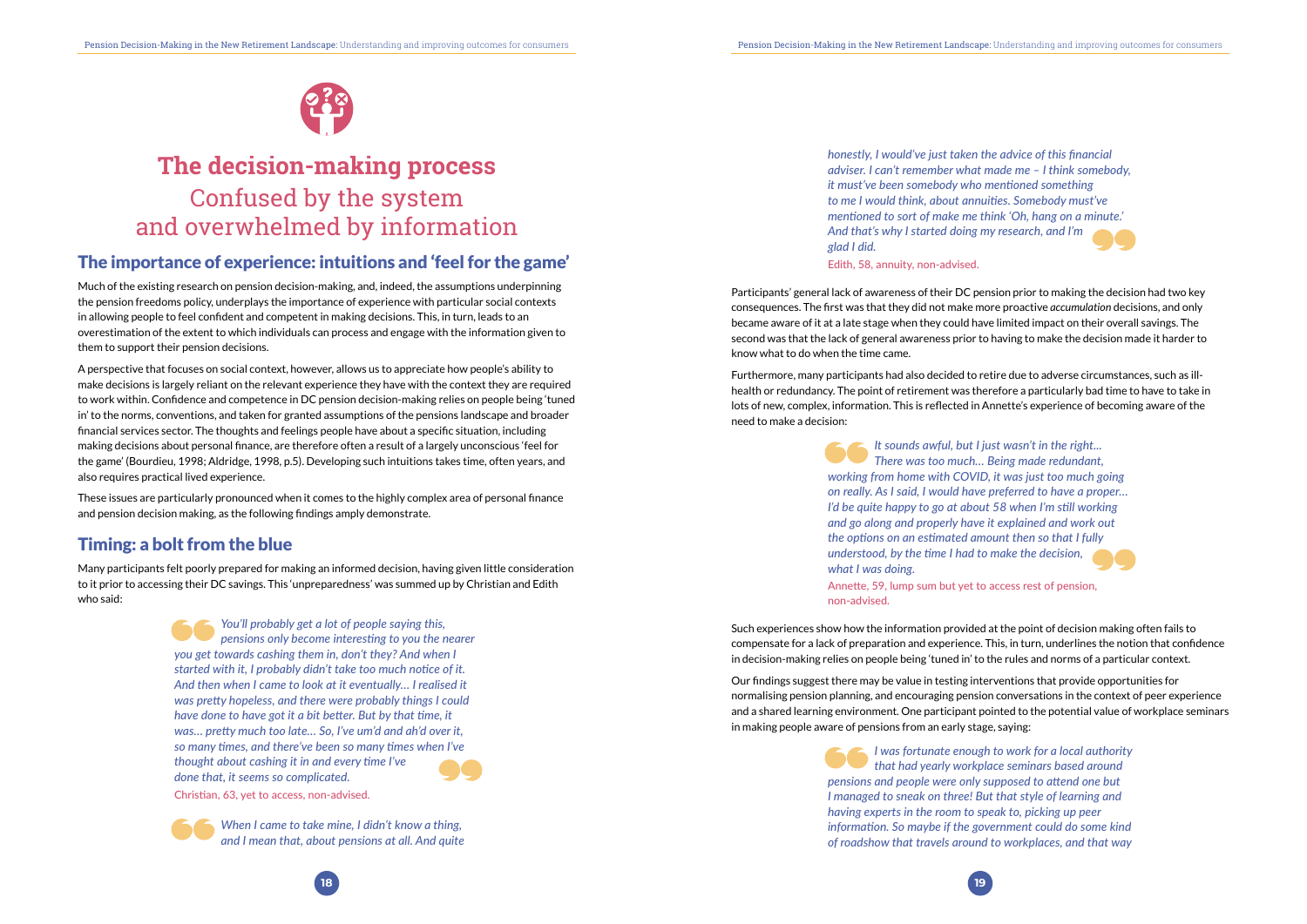

*people who think they don't need it get swept into it as well.*  Kayleigh, 63, full withdrawal, one-off advice appointment.

<span id="page-10-0"></span>This extract demonstrates that potentially even limited access, as part of a group event, to an expert with a firm grasp of pension decision making could be extremely valuable in helping consumers feel more prepared for their DC decumulation decision.

Indeed, participants in receipt of regulated financial advice generally felt much more prepared for the decision. For instance, when asked how they came to their decision of drawing down, one participant stated:

> *I always knew I was going to do that; I mean I'm quite interested in pensions and financial things anyway. So, I've always known that that was what I was going to do. But I do have a financial adviser, so we have been talking about this for a number of years, prior to me actually taking the pension.*  Jane, 55, drawdown, advised.

This shows the gap between advised and non-advised consumers when it comes to knowledge of the need to make the decision itself, with advised consumers able to draw on the experience and knowledge of their financial advisers. Policies that focus on changing the timing or content of the *written* information sent are therefore likely to have little impact. Indeed, individuals without support simply do not feel able to engage with the information due to its inherent complexity. Earlier engagement may only reasonably be achieved through giving access to a trusted person/group of people with the experience and 'feel for the game' of pensions at an earlier stage of their journey. This is a point we shall return to.

#### Feeling overwhelmed

Existing policy interventions tend to focus on improving the accessibility or timing of information to make this engagement easier. However, the findings of this research suggest a deeper problem: that people are so daunted by the prospect of making such an important and complicated decision without personalised support, they struggle to engage with information at all.

People's confusion related to understanding the options available and knowing how to apply these options to their specific situations. This could lead to people taking the 'easy options', depending how they define this. The most common easy options were to simply default into drawdown or defer the decision. This is demonstrated by Christian and Graham's experiences:

> *… you mentioned the way the legislation changed, all of this, you can take so much and there's some tax free and then there's a drawdown and there's annuity and all this sort of thing. And I almost get to the stage where I just think, I'm just so confused by all this, I just don't really know what to do, so I've sort of left it for now.*

Christian, 63, yet to access, non-advised.

*I feel that the more information you get, the more confusing it gets…With the [DC pension], as I say, it's just so complicated. And in fact, I feel like I get a bit like a rabbit in headlights, I just don't know what to do for the best. So, I've ended up not doing anything apart from leave it and hope that it gets better but, from what I saw of the figures, I don't think it has.* 

Graham, 67, drawdown, advised.

A large part of this confusion was rooted in the sense that the DC decision is very different to 'everyday' financial planning, such as budgeting, choosing energy supplier, managing mortgages and so forth. Many participants felt confident about the latter, but lost with regards to the former, and even those who saw themselves as competent with general finances struggled with the pension decision:

> *You know, I'm reasonably intelligent. I used to be a businessman... And as I say, I just found it a bit overwhelming, I really did. I found it a little bit over my head, how to invest this, that and the other.*  Drew, 67, annuity, non-advised.

Similarly, for Cynthea, the pension language and decision-making were very difficult, despite having ample experience of managing finances in her professional life:

> *It might just be me rather than what was put in front of me, because as I say, with any of the financial stuff and that, I really struggle with it. And when I say that to you it seems daft for me to say that because I've managed budgets of millions and it seems a bit naff to say 'well you didn't understand that', but I think it's kind of the personal aspects are always something that I've struggled with.*

Cynthea, 63, annuity, non-advised.

Indeed, Cynthea also described the need to try to 'tune in' to such decisions because they seem so different:

> *When you get sent written information that you can read through and it will give the projections and like 'this isn't guaranteed' and with all the caveats that are on it… from my pension people where I was working at the time and, don't get me wrong, it was all kind of laid out but it was all… there's a lot of jargon in these things but once you've got your head into it, it kind of can make sense but if you don't… if you are not tuned in to it, it just doesn't make sense.*

Cynthea, 63, annuity, non-advised.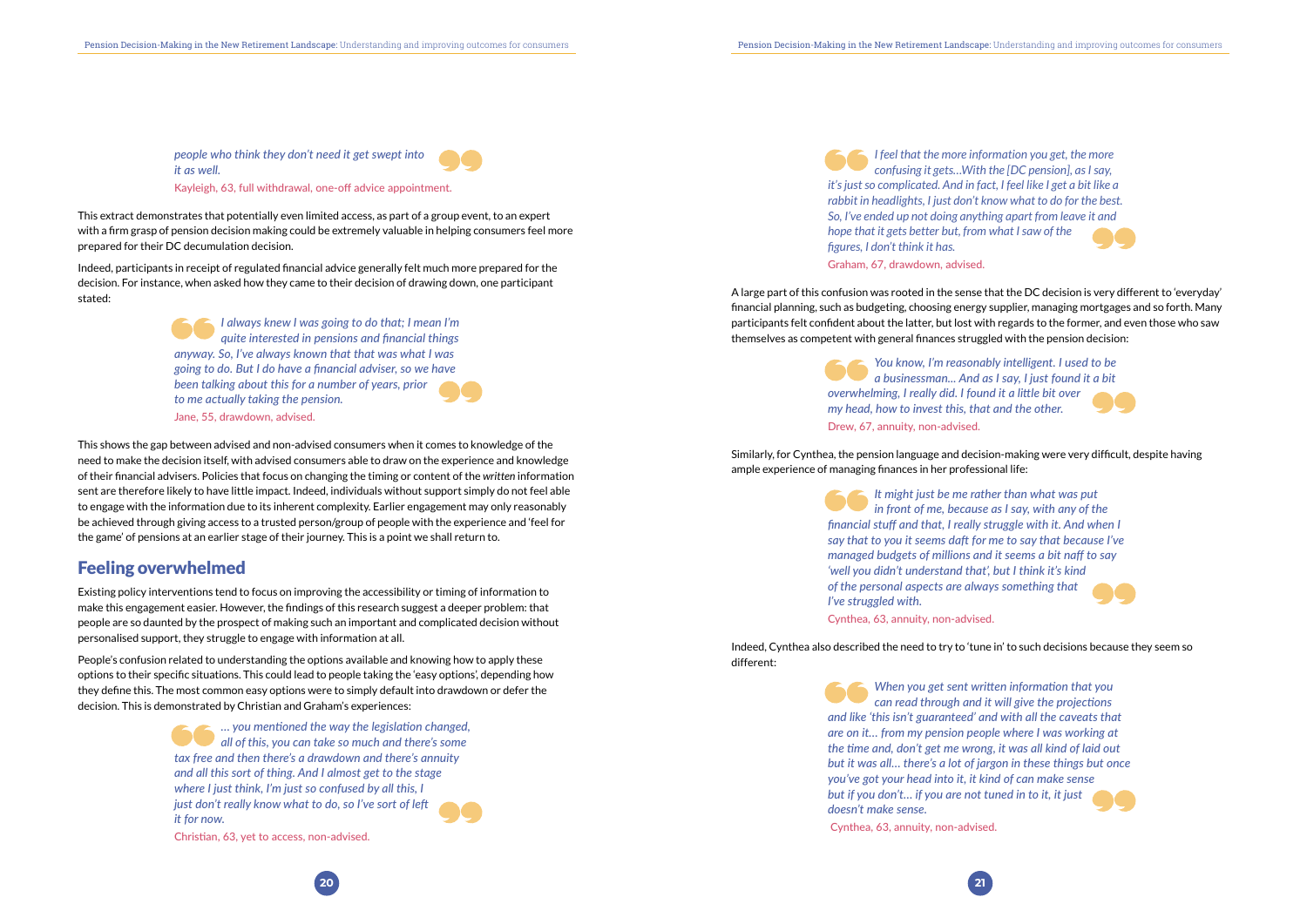

<span id="page-11-0"></span>This idea of needing to 'tune in' is again highly compatible with the importance of experience and the need for an intuitive understanding of pensions in order to feel more confident in the decision-making process.

#### The need for decision-making support

In the follow-on focus group with non-advised consumers, many expressed the desire for information based on relatable examples and tangible scenario planning. Such presentation of information would help individuals understand the decision in their own terms, rather than that of the financial services industry. This is demonstrated by Lisa's experience:

> *What I could have done with is one of those flow charts you know so you put in how much money you've got and then it asks you other questions…and then it would give you something that narrows it down, because some options for me would have been totally wrong.*

Lisa, 66, drawdown, non-advised.

Others felt a strong need to talk to an expert one-to-one, to help them understand where and how to invest their money to get the best returns, particularly given the importance of the decision. For example, when asked how important her DC pension was to overall retirement security, Phoebe said:

> *Very important because, if that's what I've got to live on, then yes it's going to be very important and I don't want to make any big mistakes. I mean certainly one thing for sure and I know that, I certainly wouldn't just withdraw the 75% that's left in there and just put it in my bank account. I wouldn't do that. Definitely not…. Because I would need advice on the best possible place to invest that kind of money.*

Phoebe, 63, yet to access, one-off advice appointment.

Participants with access to such expertise, even those who simply had a 'one-off' appointment with a financial adviser, were far better placed to have access to scenario planning and therefore navigate the decision. Such participants did not necessarily show an enhanced understanding of the decision itself. Instead, it was because the financial adviser could give them a recommendation based on their needs and goals, or give them confidence by 'rubber stamping' a decision they had already come to. For example, when asked about the level of confidence they had in their decision, one participant stated:

> *I would say to a good level to be honest because they sent through the options as well… So they give you options, A, B, C, maybe even D... Four options and they broke it down with the amount of money that you get if you took this option, that option, or the other ones so, that was good. I think having it on paper, seeing it there, once again it was more realistic and reinforced the figures into your*

# *head…once you start scrutinising them more when they're on*



*paper. So that was a clear sort of decision-making moment for me.*

Ellie, 61, drawdown, one-off advice appointment.

Another participant, when asked what advice he would give to someone else regarding the DC decumulation decision, said:

> *Get the help of an independent financial adviser and don't try to do it yourself because it's a bit of a minefield. For me, it's been quite plain sailing, but I think that's only because I employed the independent financial adviser.*

Blake, 60, drawdown, advised.

### The limits of written information

As already outlined, DC pension consumers receive ample information at several stages prior to decumulation. This includes wake-up packs, the opportunity for a Pension Wise appointment and key facts documents and risk warnings sent by their pension providers. Despite this, many participants felt overwhelmed by the information they received, making the decision seem even more challenging. Even those who saw themselves as generally knowledgeable about financial matters had little idea of 'where to start', as Gaby said:

> *I'm not very clued up. I don't know, financially I'm very clued up, but not when it comes to pensions, I'm actually useless to be honest. I haven't got a clue and I should know more but I think because of all the updates they send me I look at them and think, 'God, I don't understand a word of what they're saying', so I just sort of file them all away.*

Gaby, 59, yet to access, non-advised.

Participants also often struggled to understand the terminology of the financial services industry and deal with the amount of written information they were sent. This made the decumulation decision more difficult and daunting:

> *For me it was all the terminology, even for this research I wasn't sure what a defined contribution pension was so I didn't know I was eligible because I didn't know what that meant. And annuities, is that the right word? I think every word I read on pensions I hadn't got a clue, and I've got a university education. I left all my financial stuff to my husband and of course when he went down sick I had to take on all sorts of stuff I had no idea about.*  Lisa, 66, drawdown, non-advised.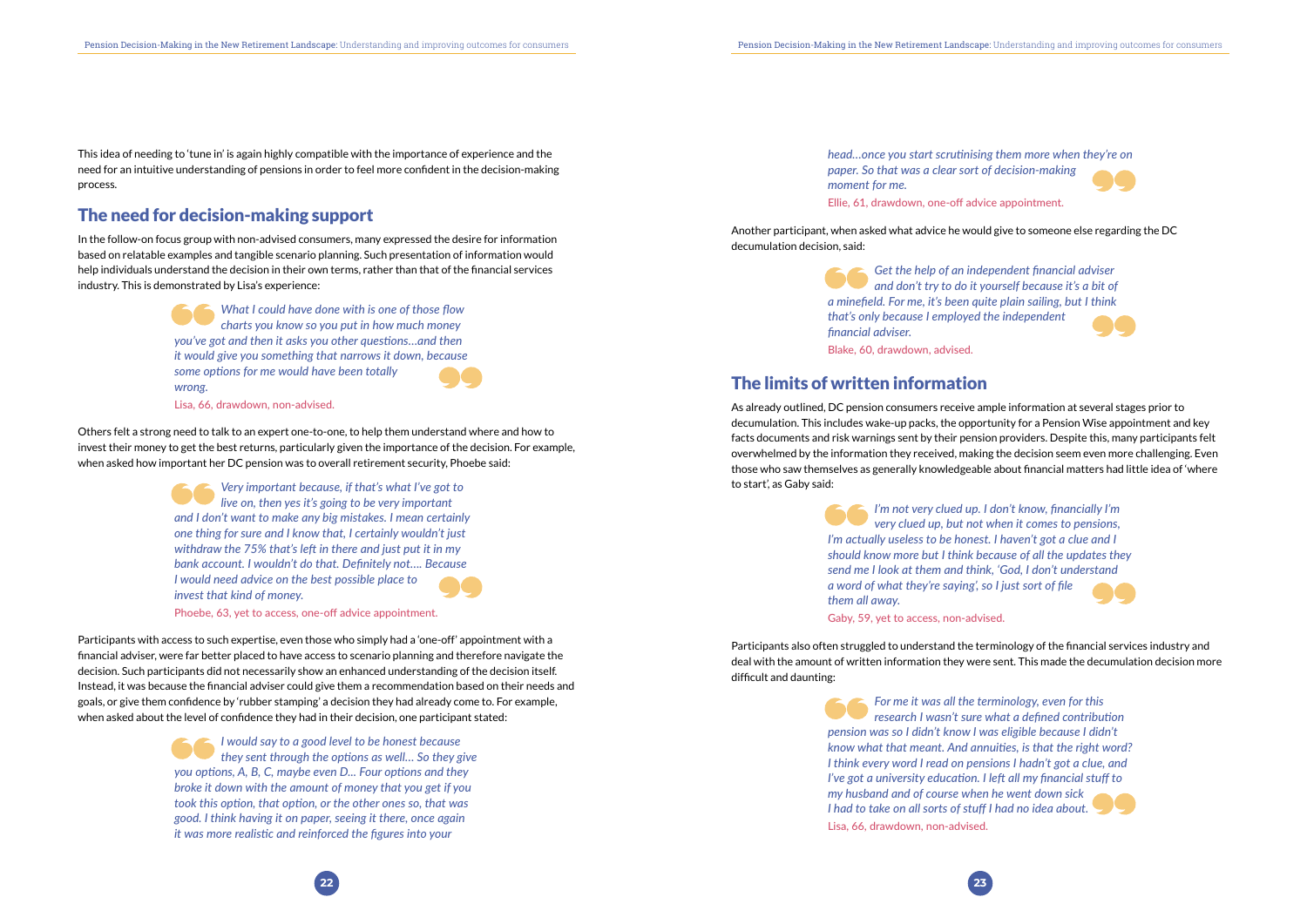<span id="page-12-0"></span>*The least helpful [thing] was the fact that I'd got about five or maybe six different companies sending me all this stuff about pensions and I just found it overwhelming, like I say. That was the least helpful. If I was only dealing with one company it might've been a bit easier. But you know, I had five pension pots I think.*

Drew, 67, annuity, non-advised.

In such a situation, some non-advised participants suggested help from a knowledgeable third party would potentially be useful. For instance, Annette stated:

> *…it suddenly felt like information overload coming through and I just thought, 'Oh God. I just want someone to ring me up. I don't want them to send me all this'. If anything, I want them to just say to me, 'Have a budget ready. I'll ring you back. Give me your budget and we can take it from there'.*

Annette, 59, lump sum but yet to access rest of pension, non-advised.

Again, this shows how individuals themselves often lacked the understanding needed to engage in such decisions and, in this circumstance, how they felt they would benefit from more personalised support.

#### The limits of Pension Wise

Pension Wise was set up to be 'a first port of call for consumers, offering free and impartial information and guidance to people with a defined contribution pension approaching retirement' (HM Treasury, 2015). Much recent focus from policy makers has been on increasing uptake of Pension Wise, particularly through *nudging* consumers to seek guidance from this source (DWP, 2020).

In line with the national picture discussed at the start of this report, the majority of participants had not used money guidance (Pension Wise) and many had not even heard of it.

Some, like Dave, didn't think it would be worthwhile since his pension pot was so small, but also because he felt he wouldn't be told anything that would make a difference to his decision-making:

> *With Pension Wise, I didn't speak to anyone personally like over the phone or email or anything but I was just reading their information. They were always sending things, they gave me opportunities to join a Webinar as they called it, but I never did… I was thinking well really you know it's so small [pension pot] it doesn't really matter and looking back now, I'm talking to you, I feel a bit as if perhaps I've missed a trick there, perhaps I should have done, but I didn't… but it always came back to the same things what they were telling you, you know, there's this, there's that, there's the annuity.*

Dave, 67, drawdown, non-advised.

Even among those who had used the service, there was a strong feeling that it didn't provide *enough*  support to help people understand the options and make an informed decision, particularly compared to advice. This is very clearly demonstrated by participants' experiences of using this guidance service:

> *They're a good service, but essentially… the more information I got the harder I found it to make the decision. And then I went back to them and they basically told me the same thing again, because understandably they can't give you advice, so all they can give you is the same generic information.*

Christian, 63, yet to access, non-advised.

*I started looking at the pension thing four months before I was 65 and I went to Pension Wise, had the phone call and everything, but they just wouldn't advise me. It just was like giving me information and I really wanted some advice. And in fact, I was even more confused afterwards than I was before I spoke to Pension Wise… It put me right off and I stopped looking at the pension - well it was July 2019 and I didn't look at it again until November 2019 - cause I just thought I can't, I really can't do it. So I just left it.* 

Lisa, 66, drawdown, non-advised.

The impersonalised, generic, nature of the service also limited its usefulness because it left some people feeling unable to disclose sensitive information. Ellie, one of the participants in our study, had a disability which made processing unfamiliar information particularly difficult. She said:

> *I didn't think it was best for me [money guidance] not in my circumstances…It didn't seem to take into account the situation that I was in at that time, but I probably didn't share the complete situation either. It was probably not sitting there with somebody that knows the full facts about you. And you know, feeling comfortable enough to be able to tell them over the phone.* Ellie, 61, drawdown, one-off advice appointment.

These findings underscore the importance of soft skills in money guidance and advice, and the need for systems and processes to be designed in a way that support and enable consumers to disclose their needs. Indeed, the FCA's (2020) report on the experiences of vulnerable consumers highlights the value of sympathy, indicating that where a firm's representative took the time to listen to the customer's issues and showed sympathy, they built a rapport. The customer was then more likely to share information, better enabling the firm to help them appropriately.

Some of the participants in our study, however, were positive about the service, and the fact that it was government-backed reassured people and instilled a sense of trust. As Phoebe stated in her interview: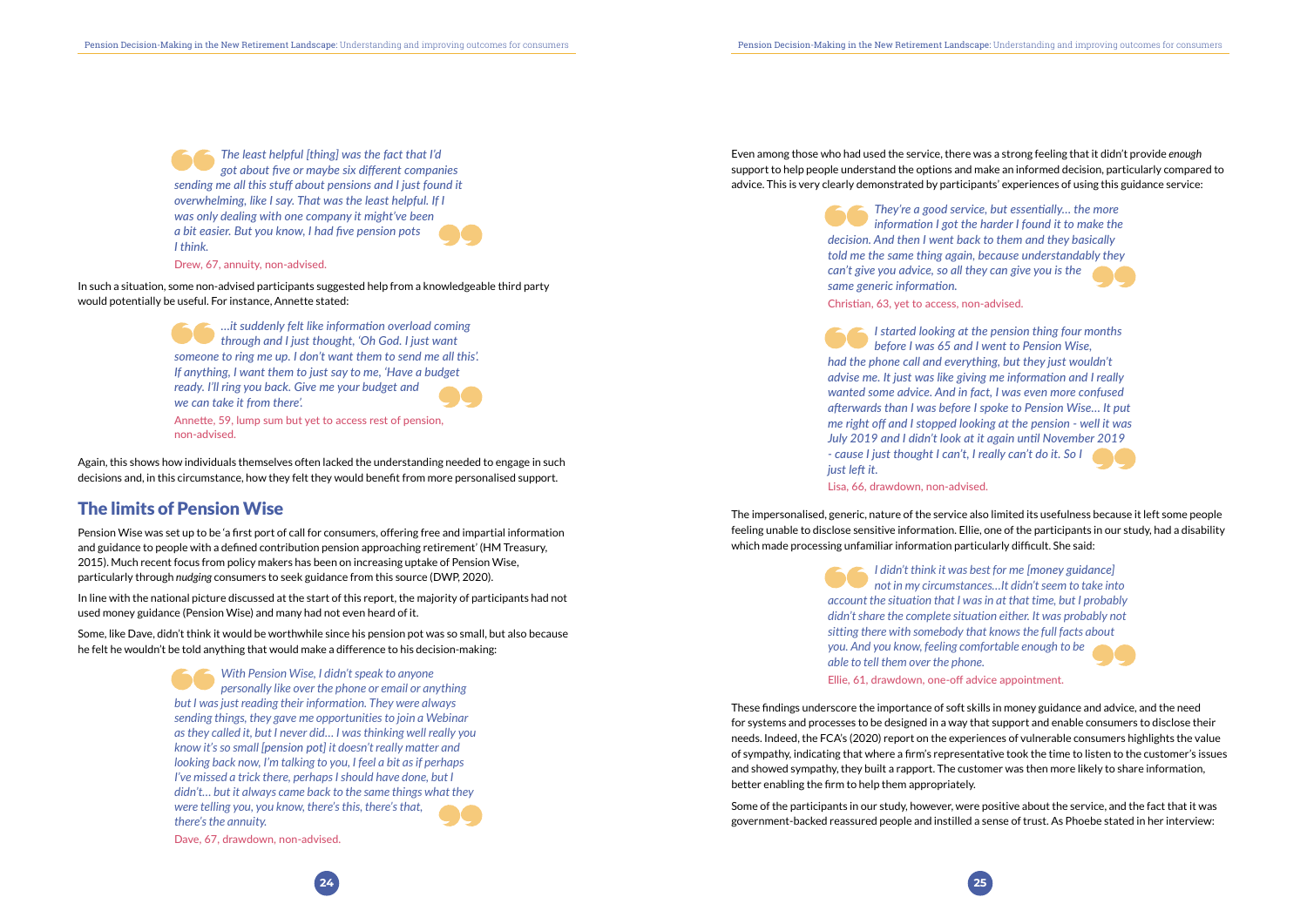

<span id="page-13-0"></span>*I think Pension Wise was actually very good. I mean obviously it's a package and everybody else gets the same spiel, I'm sure. But you could ask questions which is good and the hour on the phone was also good. I wasn't hurried in any way and it was a lady and she said you know, 'If you don't understand something please stop and ask me', which I did a few times. And I felt pretty confident because it was a government thing. It wasn't like I just picked somebody at random from the Yellow Pages, so I did feel pretty confident.* 

#### Phoebe, 63, yet to access, one-off advice appointment.

- Consumers not being prepared for the need to make the decision itself, with non-advised consumers particularly disadvantaged in this regard.
- Consumers feeling overwhelmed at the point of decision making.
- Individuals feeling that they need tailored support with decision making
- The limits of existing support mechanisms, particularly those based on written information and money guidance (i.e. Pension Wise).

Despite this, the overall message from the participants in our study was that Pension Wise does not go far enough in providing adequate decision-making support for non-advised consumers. We return to this important finding, and suggest ways of addressing the limitations of the current service, in the final section of the report.

### Summary: Inequalities in the system – when intuitions become capital

In summary, our findings emphasise the confusion, complexity and overwhelming nature of the decision-making process inherent in the DC pension system. This problem has four core dimensions:

We have argued that existing interventions, largely directed at improving the content and timing of information, and increasing the uptake of Pension Wise, are insufficient for addressing the risks and challenges facing DC consumers, particularly non-advised consumers. This is primarily because people's ability to understand and engage with this information is based on their lack of a deep, intuitive, *feel for the game* of pension decision making, something that can only be built up over a long period of time. Attention should therefore be directed at giving people greater access to trusted individuals who do have this long-term expertise and experience, and the opportunity to become accustomed to the norms of pension planning much earlier on.

Our findings have also highlighted the distinct advantages enjoyed by those with access to regulated financial advice, compared with those who do not have access to such support. This can be understood as a form of cultural or informational capital (Aldridge, 1998) which exists

when someone's intuitions align with the rules and norms of a specific social context, giving them certain advantages that can be converted to financial gain. Aldridge (1998) argues that increased consumer choice in the field of personal finance typically requires consumers to possess high levels of informational capital. By the same token, lower levels of cultural capital among consumers make it hard for them to make an informed pension decision (Pegg, 2000, p.361). People with trusted financial advisers are able to access this informational capital by proxy, and then translate this to material gains through better decumulation decisions. A financial adviser with years of training and experience advising people on investments and savings will have an instinctive feel for what counts as a wise pension choice.

The fact that many consumers lack this informational capital, and are therefore less able to make optimal choices, is a salient issue for policy makers, particularly given the increasing numbers of people who will be dependent on DC pensions. There is an urgent need to address this problem by implementing effective consumer protection strategies, to ensure more people can achieve financial security in later life.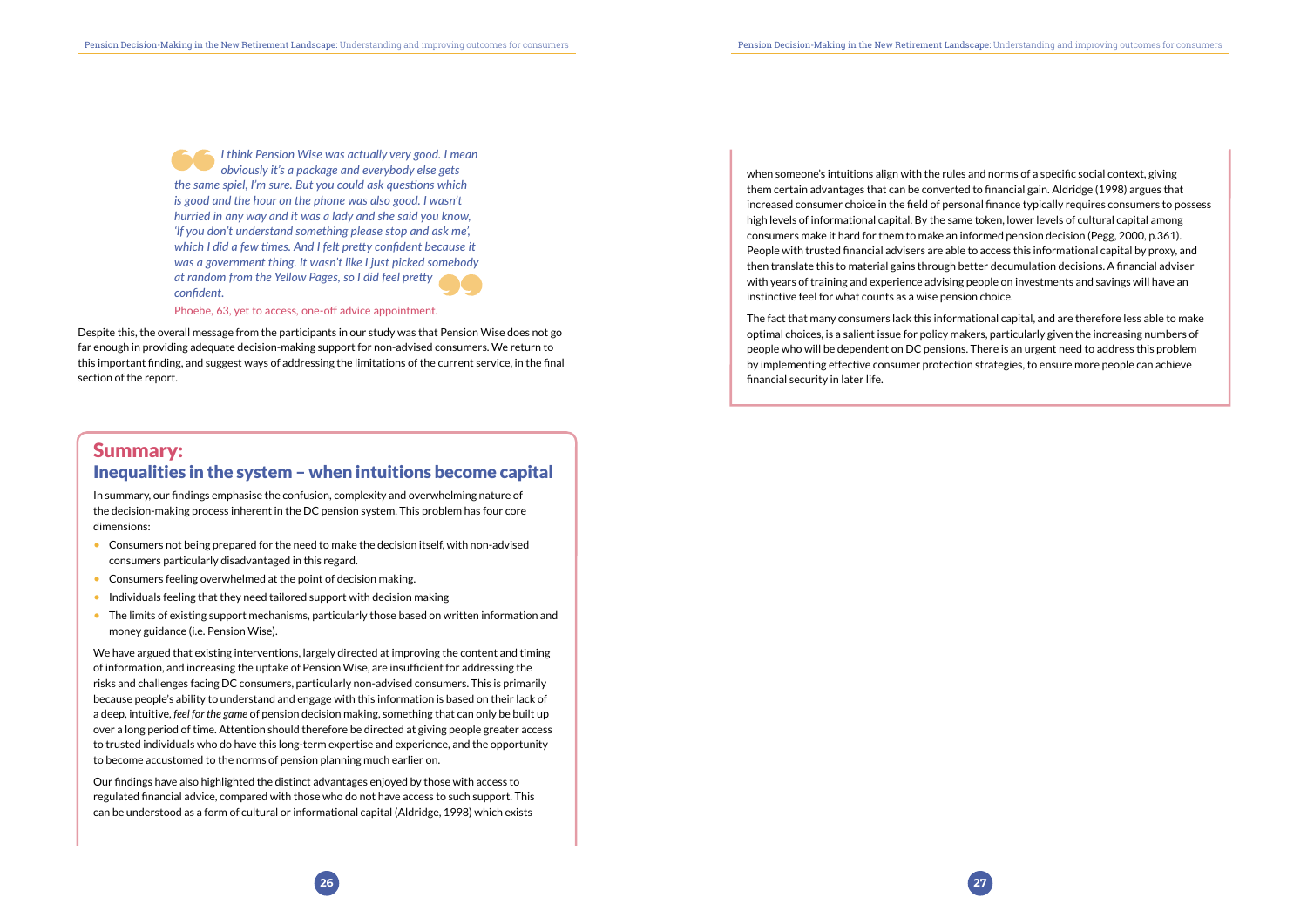

<span id="page-14-0"></span>The clear difference identified between the level of confidence displayed by advised and non-advised consumers provides a useful starting point for discussing the advice gap in general, and potential difficulties in closing this. While both advised and non-advised participants tended to lack an intuitive understanding of DC pension decision making, advised consumers were able to compensate by accessing proxy-cultural capital via a financial adviser. An obvious solution would therefore be to widen access to financial advice. However, there are several established barriers to closing this gap, including affordability and awareness (Citizen's Advice, 2015). Our research has shown that, while cost certainly discourages people from accessing financial advice, a potentially more complex issue is the difficulty individuals have in *knowing who to trust.* 

### The 'advice gap': Affordability

Many non-advised participants in both interviews and focus groups recognised that they might benefit from regulated advice but did not feel they could afford it. As one participant stated:

> *I've looked at some [financial advisers], and some of them are starting from £300 an hour. That's a lot of money! And if you also weigh that up with the fact that you're going to get a small pension… if you start balancing up £300 an hour compared with what you're going to get… it's ridiculous. There's a lot of inequality there. If you haven't got the money to pay a financial adviser to make sense of all this, what I call, madness, you are at a disadvantage.*  Francesca, 55, yet to access, non-advised.

Furthermore, some reported being turned away by financial advisers because their pot was deemed too small, despite the decision being important to them because of the relatively small size of their overall retirement income. Some participants felt that access to such support was unevenly distributed, with those most in need of help getting the least support. This is perfectly summed up by Christian when he said:

> *People who have got the money to pay for the good financial advice…, who have got a little bit more background knowledge and so on… the people who benefit from this system are the people who already have the money. The people who are going to lose are probably the people who have less money, who have less access to the internet, and people who have less general education and that sort of thing… Probably the people who least need it are going to get the biggest benefit, and the people who most need it are going to get the least benefit.*  Christian, 63, yet to access, non-advised.

This highlights the general inequity in the current system created by the cost of financial advice, which means those who need it most are least able to access it. However, as explored below, this is not the only barrier, with *trust* being a major theme emerging from our research. This issue can be further understood by drawing on sociological understandings of trust and social capital.

### The advice gap: identification and trust

The gap between advised and non-advised consumers also extended to the ability of individuals to identify appropriate financial advisers they could trust. Many simply did not know where to turn, and were instinctively suspicious given the numerous 'horror stories' about people who had been led astray by irresponsible advisers.

People often rely on their sense of trust to navigate complex financial choices such as this (Giddens, 1991. Cited in Pegg, 2000, p. 357). Trust can be defined as 'the willingness of an entity (i.e., the trustor) to become vulnerable to another entity (i.e., the trustee)' (Schilke et al, 2021, p.240). There are three elements to a trusting relationship: a trustor (the person who takes the risk in becoming vulnerable); a trustee (the person, organisation or thing that one has trust in); and a trust object (an issue or situation with respect to which the trustor's trust for the trustee holds) (p. 247). In becoming vulnerable, 'the trustor presumes that the trustee will act in a way that is conducive to the trustor's welfare despite the trustee's actions being outside the trustor's control' (Schilke et al, 2021, pp. 240-1).

As has been established, the majority of participants did not feel they had the knowledge or experience to make this decision alone. Obtaining independent financial advice was therefore an appealing option to many, at least hypothetically. However, identifying and accessing such advice was difficult because participants tended to have an extremely low base-level of trust in financial advisers as a profession, and a lack of confidence in regulation:

> *One of the chaps I worked with at my last place, he was scammed out of his pension and it broke him. I looked into it quite deeply before I made a decision on who I was going to ask to help me.*  Blake, 60, drawdown, advised.

> *[When asked the most important considerations for them in choosing financial advice] There's trust isn't there? And whether you really think they're in it for you or whether you think they're in it for them. Now, I think there's been a lot of controls, there's been more controls over that industry in recent times. So you like to think that they would work in your best interest so, I think it would be firstly important to establish that you've got someone that's going to look after you rather than them. And that's pretty hard to be able to tell really, isn't it?*  Christian, 63, yet to access, non-advised.

Such lack of trust was not limited to non-advised participants. Even those with financial advisers they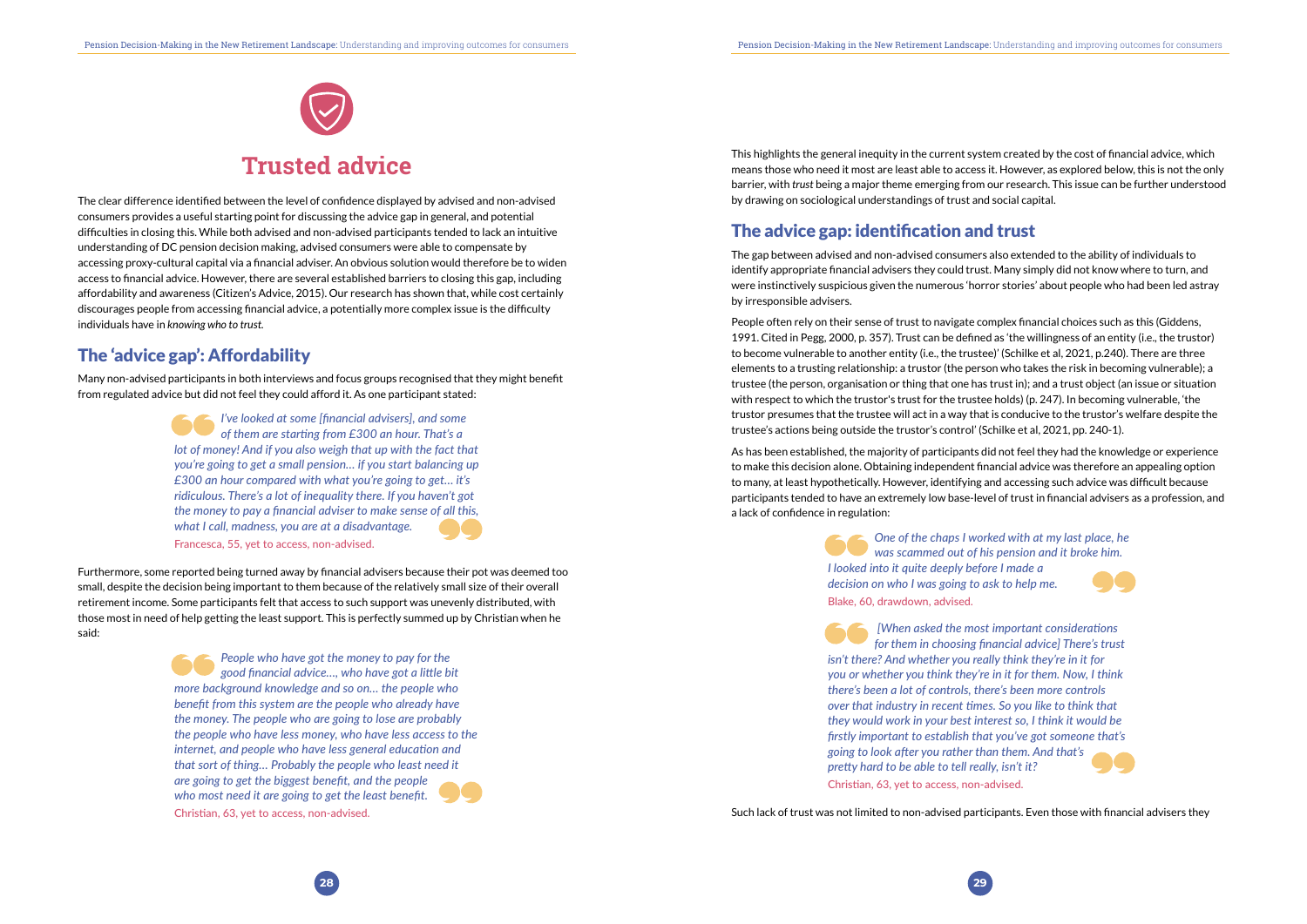<span id="page-15-0"></span>*personally* trusted tended to have low levels of trust in financial advisers more generally*.* For example, when asked how he would identify an alternative financial adviser if he needed to, Graham stated:

> *Well, if it wasn't working well and I wasn't happy with the financial consultant, what they were saying, I guess I'd have to look elsewhere and then that becomes a question of where do you go? So I suspect we'll be talking to family and friends who've got pensions or pension advisers to see who they're with and what they think rather than just taking a pin and just going for the Yellow Pages, as it used to be, or on the internet, and just think, 'Eeenie, meenie, miney, mo. Right, I'll go with this company'… There's sadly a lot of people who go online and then find a company and it looks good, you get a nice, glossy brochure and then find that they're scammed and they lose all the money.*

Graham, 67, drawdown, advised.

This can be framed as a low level of *categorical* trust in financial advisers. Categorical trust is 'trust as it pertains to various social categories' (Schilke et al, 2021, p. 247). Such categories could include organisations or types of organisation, professional groups, or types of personal relationship (e.g. trusting people classified as friends or family). It can be contrasted with both *generalised trust* - the general disposition of an individual to trust, regardless of the identity of the trustee or situation (Cook et al, 2005. Cited in Schilke et al, 2021) – and *particularised trust* - the trust formed in a particular situation or relationship, such as an ongoing working relationship (Cook, 2015; Kollock, 1994. Cited in Schilke et al, 2021).

This lack of categorical trust creates an issue for many DC consumers. On the one hand, people know they do not have the requisite knowledge to navigate the decision themselves, even with help from services such as Pension Wise, and so would benefit from advice. On the other, people are extremely wary of such advice and do not trust financial advisers in general. Many participants therefore knew they needed help with the decision, but lacked immediate access to a trusted source of information. They therefore had to use their own judgement to find a source of trusted support.

#### Finding trusted support

There are a number of ways an individual can navigate this kind of situation to try to identify a trustworthy person to work with. Judgements of trustworthiness can be based on:

- Past interactions A trustor infers the trustworthiness of a trustee through their experience of dealing with them in the past (Schilke et al, 2021, p.244).
- Future interactions Trust can be inferred from the extent to which the trustee believes the trustor will 'value the relationship and to want to maintain it' (p.245)
- Broader networks Trustworthiness is 'inferred from the broader network in which the trustor and trustee are embedded.' Here the trustor will typically seek reputational information about the trustee from indirect connections. A trustor is more likely to rely on such information when they 'lack direct experience and are unclear about future interactions.' (p.245)

With respect to past interactions, a small minority of participants could turn to the support of a financial adviser they had ample past positive experiences with (particularised trust), as shown by the following quotes from participants when asked about identifying financial advice. Steve, who had previously worked in financial services said:

> *I did a lot of research on it and I know a lot of financial advisers so I spoke to quite a few people… I got my own independent advice through colleagues and working for company x, it was an [anonymised company] adviser that I spoke to, who actually transferred his pot out as well. So it gave me some comfort that he'd done that.*

Steve, 58, drawdown following DB-DC transfer, advised.

Interestingly, despite ready access to financial advisers and having experience of dealing with financial markets, Steve ultimately used a restricted adviser to manage his DC savings, having transferred out of a DB scheme. Transferring to a DC pension scheme means giving up valuable guarantees, i.e. an income for life, as well as having to take responsibility for where the pension savings are invested or paying someone else to manage this. It is an inherently more uncertain, riskier, option, but as this research has shown, people's pension decisions are made in the context of multiple, sometimes conflicting, external influences, which may not always be deemed 'economically rational'. For Steve, the benefits of transferring his pension far outweighed the perceived risks, as he went on to explain:

> *I looked into transferring my pension out probably when the rules changed. It was a big decision, to be fair, because I moved out of a guaranteed income into a market fund, but I still think it was the right decision for my circumstances…The main driver was access to the pot to make us debt free, basically, for retirement. There are other benefits as well. I quite like the flexibility of the flexidrawdown. If I had stayed in the bank scheme, I would have only been able to draw probably half as much income as I'm getting now and it would have been delayed until 60 because if I'd have drawn it beforehand, there was penalties. Then the other thing is… I don't mind if it goes down a little bit, but if it retains the overall value, then the pension pot will transfer to my wife and daughter, to their estate, in due course, whereas the bank pension scheme, I think on death the spouse only gets 50%. So there's that benefit as well.* Steve, 58, drawdown, following DB-DC transfer, advised.

Jane also had financial advisers in her social network, by virtue of her professional life as a solicitor:

*…because of the work I did as a solicitor, I've known financial advisers all my working life. So, it's been very easy for me just to talk to one…they've always been very*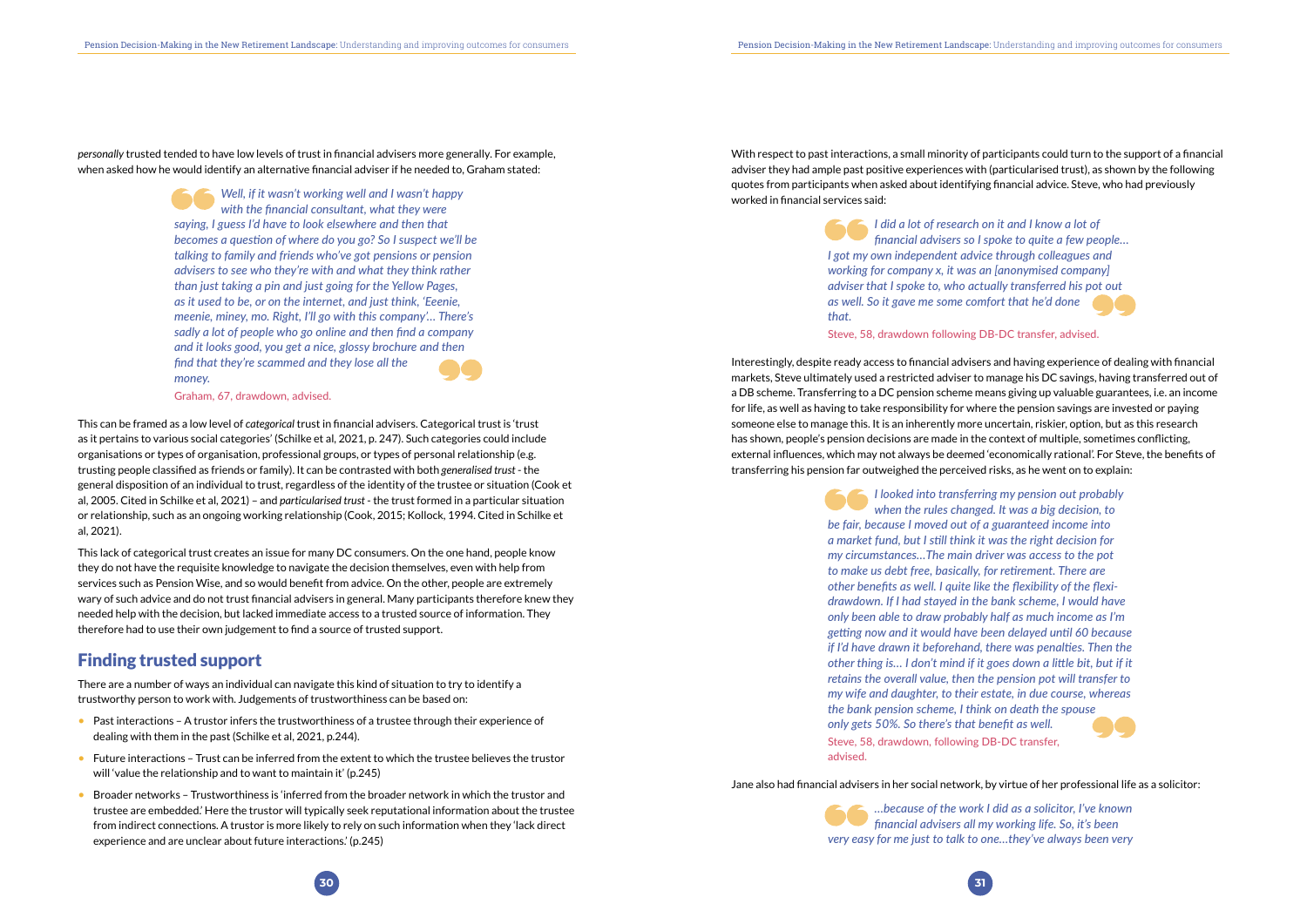*approachable to me because I've worked with them. So, it's very much been my decision from the very start.*  Jane, 55, drawdown, advised.

Despite this, most non-advised participants had no such stock of past interactions they could rely on. For example, Edith described her general attitude to financial advisers based on past interactions in the following way:

> *To be honest I have spoken with quite a few financial advisers in the past, I've never really 100 percent trusted what they've told me, so I always do my own research anyway. Like I say, I didn't really know much about pensions.*  Edith, 58, annuity, non-advised.

Many other participants simply had no experience of financial advisers, aside from the second-hand negative stories they had heard. For many, therefore, past interactions could not be used as a basis for trust.

With respect to future interactions, many participants had little confidence that a financial adviser would be incentivised to value their working relationship in the long term. Some felt that they were more preoccupied with their own financial interest than the wellbeing of their clients, while others, like Kayleigh, were told that their pension pot was too small:

> *As a result of the seminars that I've been on, I actually organised for someone [an Independent Financial Adviser] to have a one to one interview with me with a view to maybe managing my pension pot... And obviously they have to be very honest and upfront now, that is one good thing that's really changed in all the legislation because there was some real charlatans about... But he had to honestly tell me that my pot wasn't big enough for him to manage, either for me to warrant paying a fee for him to manage or for him to be able to make enough money out of managing my pot. So, someone like me, they can't really access that paid for advice because my pot isn't quite big enough and yet my pot's not that small, I've got a pot now of about £60,000 but in pension terms, that's small.*

Kayleigh, 63, full withdrawal, one-off advice appointment.

Other participants were extremely worried that a financial adviser would act in their own short-term interest. This fear and suspicion often stemmed from stories they had heard about scams, either in the media, and/or first- or second-hand experience:



*I just don't want to, whatever I decide to, I don't want anybody to try and hoodwink me into* 

*anything. I don't want to end up like those people that lost all their money. You know, investment or something and didn't get a return, I need to be confident over the market. So, whatever I decide to do with that, has got to be practical and I've got to make sure I get some sort of return on it.*

Astrid, 58, unsure what decumulation decision she made, non-advised.

*I think I'd feel a bit more confident [identifying an IFA through friend and family recommendation]. I mean I've never really seen or spoken to a financial adviser. I know they're all in it for money, obviously [laughs]. But I think I'd rather go on recommendation than just pick somebody out the Yellow Pages.* Phoebe, 63, yet to access, one-off advice appointment.

*I just feel as if the people who are giving you the advice, they've all got vested interests and it's really difficult, I kind of… going through my life there are key things and key people who I've grown to trust and once I trust somebody I probably would be one of these mugs who would give them my last savings, because I trust them.*

Cynthea, 63, annuity, non-advised.

The lack of options most people had with being able to rely on past or future interactions meant that many turned to their broader networks to try to identify an adviser, or draw on the help of others who had made a DC decision to gain information about their own choices:

> *My friend said, 'Talk to my friend. He does pensions.' I dealt with him also because he was very down-to-earth and I knew [company x] had been around for a long time.*  Felicity, 56, yet to access, non-advised.

*I didn't want that [the annuity] at all because I can't remember the monthly sum but it was nothing, so I thought well forget that and then when I spoke to my brother in law, who is very well up on it and he's got a financial adviser, he said I think the best option for you would be flexible drawdown, which, to be fair, I'm quite happy with at the moment.* Dave, 67, drawdown, non-advised.

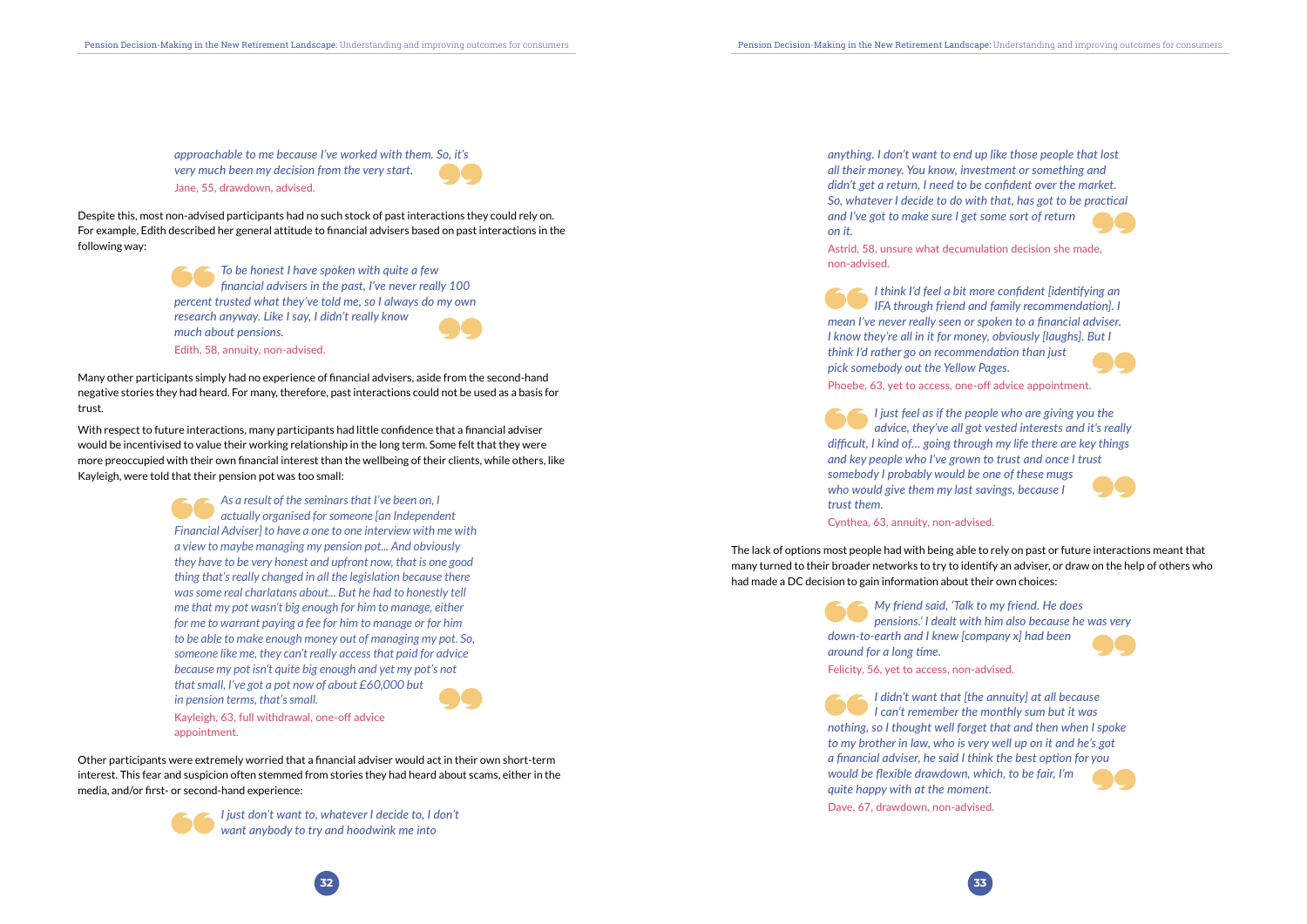

<span id="page-17-0"></span>Similarly, when asked how they would identify an alternative financial adviser if they needed to, Edward and Mike said:

> *Well I think first of all I would approach other people that I do know and trust and just ask them who they actually use, could they recommend anybody, and would then secondly go online to look at different companies like some of the big ones, like [anonymised pension company], someone like that to see what their pension fund policies are like, you know, so I suppose I would shop around but be very cautious.* Edward, 67, drawdown, advised.

> *I have actually thought about that. Not just something like pensions but I apply this to a lot of things in life which for me is about recommendations. I would have spoken to other friends, colleagues and people who I can relate to that I felt would have, let's say, a similar level of thought process as myself on these subjects. I would ask them and say, 'Do you use an IFA?' 'Yeah, I do. He's brilliant.' I think it's the same with anything…I would have asked around and got a recommendation.*

Mike, 62, drawdown, informal conversation with friend who is IFA.

These findings indicate the importance of information on pensions from informal social networks, and the centrality of personal recommendations in identifying an adviser. The above quote is particularly useful in showing how such personal recommendations can be more reassuring to individuals than formal regulation of the financial services industry.

#### Social capital and inequity of network resources

The problem with people relying on social networks to make an informed decision is that access to such networks is *unequally* distributed. This can best be understood with reference to the concept of *social capital*. The term social capital has several definitions, but can generally be considered to represent 'the ability of actors to secure benefits by virtue of membership in social networks or other social structures' (Portes, 1998, p.6). It can be equated with 'the resources embedded in social networks accessed and used by actors' (Lin, 2001, p.25).

Social capital can benefit individuals in several ways, the most relevant to our research being:

- 1. Through facilitating the flow of information Individuals can gain useful information about choices and opportunities via their social networks, and these may not be available otherwise (Lin, 2001, p.20).
- 2. Through providing reassurance that an individual or organisation can give useful resources Individuals can gain reassurance of credentials through their social networks (Lin, 2001, p.20).

Both of the above benefits clearly relate to the experience of DC pension consumers in identifying financial advisers, as explored throughout this section. However, the importance of the concept of social capital is in showing how access to such networks is unequal. People tend to form networks with people with similar socio-economic characteristics. This means people of a higher socio-economic standing will often be embedded in networks rich in information and influence, while those in relatively disadvantaged socio-economic positions will have networks that are poorer in resources (Lin, 2000, pp.786-7). While Lin discusses the importance of information-rich networks in general, the point clearly also relates to knowledge of financial institutions specifically. Those from less privileged backgrounds will have more difficulty identifying a suitable trusted source of information for pension decision making via this route. In relation to our study, many non-advised participants simply did not have the relevant social networks needed to gain this information*.* For instance, when talking about how they might identify a 'good' financial adviser, Felicity said:

> *That's difficult, isn't it? It's just like anything but I suppose I would probably try to find out whether they belonged to some sort of body. Are there any reviews from customers, like Trust Pilot or something? My thing is I don't know anyone, in my circles, who is using one but that's the kind of thing I do. I'd be going from zero to trying to find out but those are the sorts of things I would do. The other thing is that I'd talk to people. I think that's the other issue as well in this society. People don't really talk about money and my view is that people who talk about money, they are either amongst people who have money and they have the financial resources to access different specialists, like an accountant, or somebody who specialises in taxation, or a financial adviser. The people who have no money are in circles where we talk about the fact that we haven't got any money [laughter] and so we don't talk about planning. There are people like me who are in between; we haven't got loads of money but we make the best of what we have. It has to be that we are self-taught because we don't have the money to be able to get the fantastic advice and think about all the other things or read books.* Felicity, 56, yet to access, non-advised.

Equally, when asked if they had drawn information from friends and family, Edith stated:

*No not really because at the time I was the only one I knew who was going through this process. Like I say, a friend sort of recommended this financial adviser but that was all really. Nobody I knew at the time knew much about pensions.* Edith, 58, annuity, non-advised.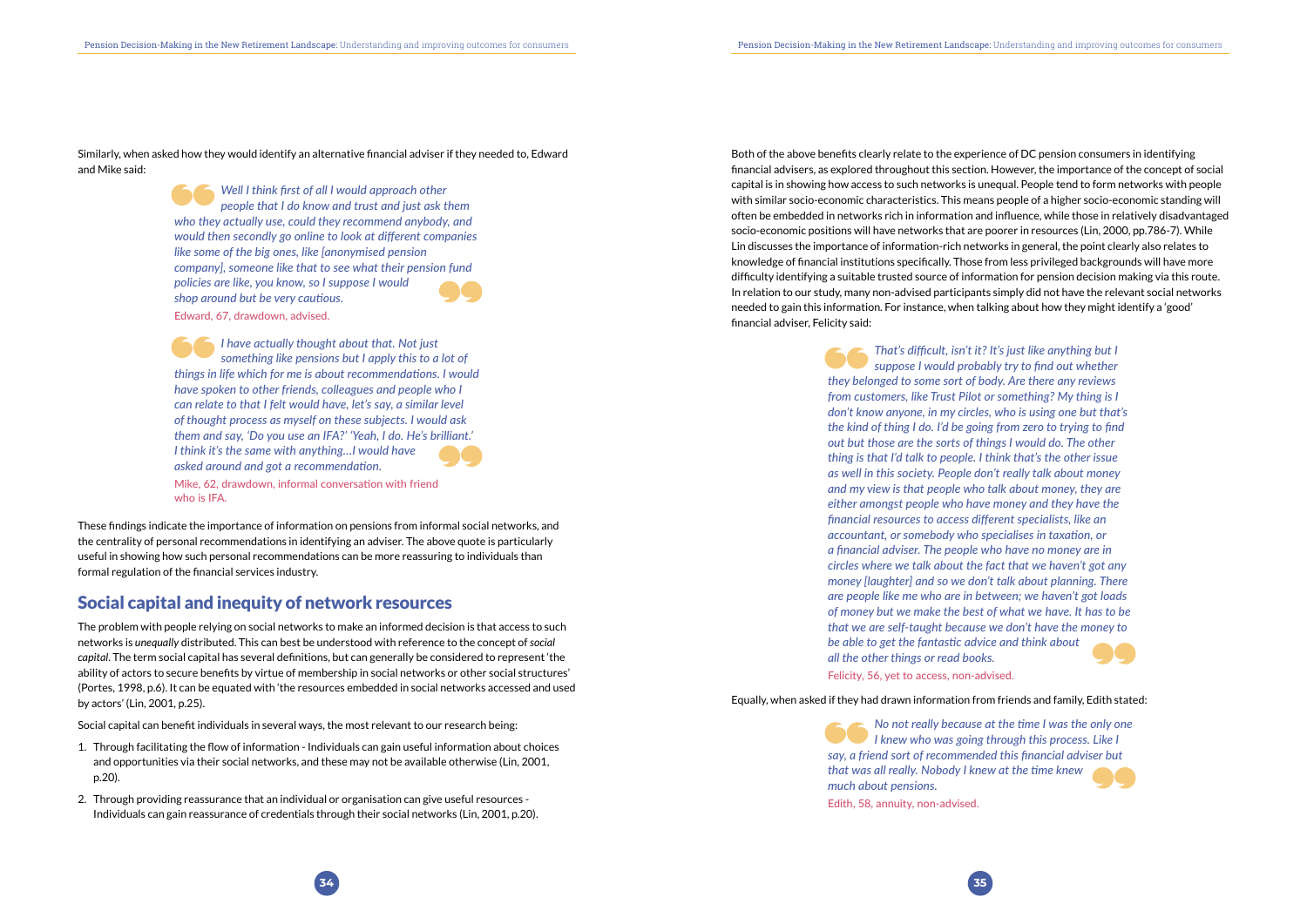

<span id="page-18-0"></span>And when asked how confident she would be in finding a financial adviser, Gaby reflected:

*Probably not very, and again, I don't know anyone. I've got one friend, but I can't ask her at the moment, her brother's just passed away. But she told me that she'd actually got some advice on her pension and she took a massive lump sum and if you wait another few years she'd get a hell of a lot more on her monthly payment, so it wouldn't be worth taking a lump sum. I said, 'Oh my God, it's too much for me to take in there.' But now recently after listening to what she said…I do need to get some advice and I really don't know anybody who's well versed in pensions at all.* 

Gaby, 59, yet to access, non-advised.

These struggles in obtaining relevant informational resources from social networks adds to the complex and challenging situation many individuals are faced with when required to make a withdrawal decision. Furthermore, as with lack of cultural capital, it is likely that inequalities in social capital will become more of an issue as increasing numbers of people become reliant on DC pensions in the future. Our findings underscore the importance of this issue in need of immediate policy remedy.

#### Summary

This section has focused on the issue of trust, and how consumers try to draw on trusted forms of information and advice to navigate the highly complex DC decumulation decision-making process. As we have seen, consumers are often overwhelmed by the decision they have to make, and existing forms of support offer limited help. In this situation, individuals will generally look for outside help. While it may be reasonable to assume people would turn to financial advisers, the lack of categorical trust in this group – often informed by horror stories about scams – make this an understandably undesirable option for those without an existing/long-standing relationship with a regulated financial adviser. People therefore turn to their social networks, both to obtain information directly from knowledgeable friends and family, or for signposting to trusted financial advice. However, such an informal system is problematic from a policy perspective, because it is inherently unequal, with many having little or no access to such networks.

# **Uncertainty about the future**

The DC decision making process requires consumers to make informed calculations about their future income needs and pension performance. This is based on a variety of factors that are inherently unpredictable, including health, longevity, stock market performance and future care needs and responsibilities. This section will explore in more depth how participants make sense of this unpredictability, and how it impacts on their decision-making experience. It will also put this situation in the broader social and political context of financialisation and asset-based welfare, pointing to the inherent instability of the existing system, and the need for policy makers to attend to the potential insecurity this creates for consumers in retirement.

### Life getting in the way

There was a general consensus that the existing system is inflexible to the needs and circumstances of real life, particularly in terms of people's ability to predict the future and engage in long-term planning. Individuals may make their decumulation decision at a time of great stress and uncertainty. This includes bereavement, disability, divorce and new caring responsibilities; life events which are particularly common at the pension decumulation stage of life. Many participants in our study were facing these challenges, alongside grappling with their pension decisions, making the process more difficult:

> *Even the best financial adviser can't account for life getting in the way, and I think that's what happens a lot of the time with pension planning. I'm very prudent with money, I did plan my finances and…had money in property, and then an unexpected divorce cropped up, an unexpected illness cropped up. And I think even with the best and most prudent planning, with pensions, life happens. And that makes it very, very difficult. Stuff that doesn't fit onto graphs and spreadsheets can throw it all into kilter.*

Kayleigh, 63, full withdrawal, one off advice appointment.

For Scarlette, the choice to take all her late husband's inheritance rather than take more time to consider her options – including the option of placing this money into a pension fund - is something she regretted. Several years later, after the money had run out, she had to return to work:

> *Mine was a different situation because my husband had died. Nobody took the time to consider my feelings. It was all 'no you must do this, you have to do this' and my head was muddled. But maybe if I had actually had an appointment… why wasn't I asked? I took all the money out… but on the phone they gave up, they gave in to my demand to have the money. Whereas nobody took the time to say 'come in and we'll sit down with an adviser and talk to*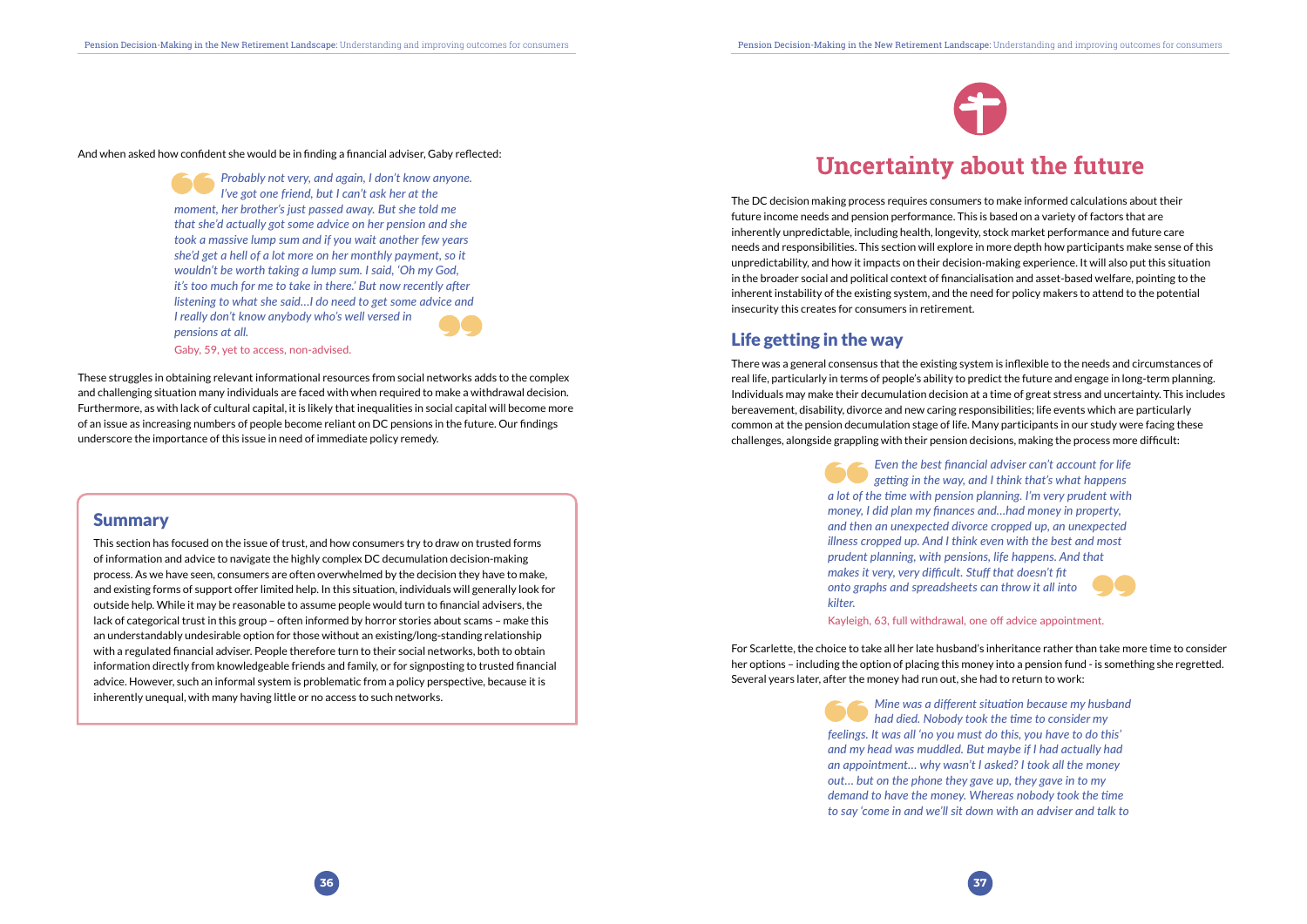



*you'… why can't we just sit and have a one-to-one appointment?"* Scarlette, 65, drawdown, one-off advice appointment.

<span id="page-19-0"></span>Others felt that atypical circumstances, even self-employment, left them at a disadvantage amidst a system dominated by products and services designed for the perfect, standardised consumer.

> *It seems to me that most of these products are designed for people who are in a standard situation, they're in a job, they've got employers, blah, blah, blah, and they're not designed for people who don't fit in those boxes. People who aren't in those boxes need something that makes it easier for them to save…Because actually, I had too many decisions I had to make on a day to day basis, so it was sort of peripheral. It was number 35 on my list of priorities, if that, whereas survival was number one. So, I think it's having products that meet more complex lifestyles. That would be really quite helpful.*

Greg, 66, drawdown, non-advised.

These findings resonate with the FCA's work on consumer vulnerability (2015, p.63) which noted a general need to improve inflexible financial products. They reported that 'a frequent consumer complaint related to products taken out in good faith before the onset of vulnerability – which at a later date turned out to be unsuitable in some way for the situation they found themselves in.' These findings have implications for greater product flexibility, something we return to later on in this section, and again in our recommendations section.

#### Lifespan and health

The uncertainty people experienced had several dimensions. One prominent challenge was having to predict overall lifespan when calculating future income needs. For example, when asked whether she had any concerns about how she might manage financially in the future, Francesca said:

> *Yes, I do. That's why I said I'm going to have to take professional advice because obviously, I don't know how long I'm going to live. I've started making provisions for myself and paid for my funeral now because I don't want anybody to think, 'Oh god, she's died and there's no money there.' Do you know what I mean? [Laughter]...I need to stretch what I've got for as long as I can…I don't know how many people you've asked but the younger people might think, 'Oh yeah, I've got £60k in my pension pot,' but that £60k is going to be eroded every year with inflation. By the time you get to it, you might need £200k in your pension pot to survive. It seems a good figure now but what is the money actually worth?*

Francesca, 55, yet to access, non-advised.

These issues are particularly acute for people with long-term health conditions. For instance, one participant living with cancer said:

> *…the difference for me is I've also got a lymphoma cancer, which is an incurable one…So I guess…what was confusing me at the time is I didn't have such a longterm focus and plan for what I was thinking of doing, like a normal person might, so that made a difference. I wasn't thinking, 'Oh, my God, so this has got to last me till I'm 90', because quite honestly, I don't see me being 90.* Annette, 59, lump sum but yet to access, nonadvised.

As outlined earlier in the report, the FCA has taken steps to help non-advised consumers make better choices at the point of making a DC decumulation decision. When entering drawdown or buying an annuity, providers must now offer ready-made drawdown investment solutions which reflect standardised consumer objectives. We explored participants views on these 'investment pathways' during the follow-on focus groups, and many participants felt that the 5-year time-frames contained in these were unhelpful, especially for those with long-term health conditions.

Francesca, quoted above said: *I've got a* [long-term] *illness…5-year planning might have been alright when I was in my 20s and 30s, but not in my 60s*, while others felt that the investment pathway option was still too complicated, requiring individuals to know what future resources they needed in an unknowable context, and fearing the consequences of making the wrong, irreversible, decision:

> *I feel worse now, looking at those. These options 1-4, I went into mind blank, it doesn't really help – how do you know if you want to use your money for an annuity, how do you know if you want to take it all out in the next five years. You can give people lots of options but there's no telling you what the consequences of those things are.*

Lisa, 66, drawdown, non-advised.

*One of the things for me is when you are making a decision there is a sort of finality to it… if you live for a while you are sort of stuck with a decision you made that locks you into one route. That's a bit of a fear for me…. If you make plans for twenty years and then next year you suddenly find you've got some illness that is difficult for you then you've made the wrong decision, and it's hard to backtrack.* 

Christian, 63, yet to access, non-advised.

Edward, on the other hand, said he could see the benefits of the new default investment pathways if it was possible to switch between options, but this was linked to a firm appreciation for the uncertainty inherent in pension planning, and the need for product flexibility: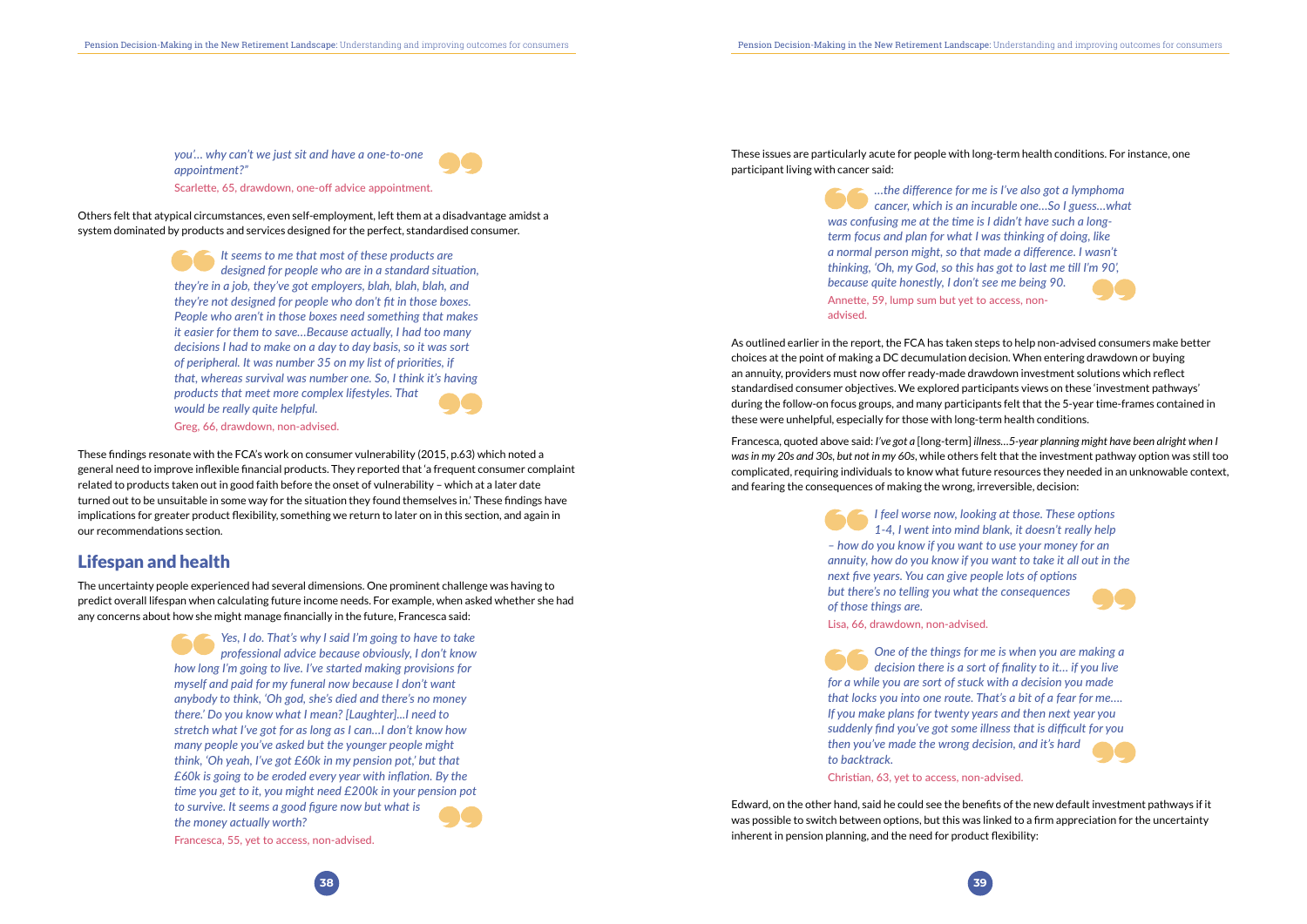

<span id="page-20-0"></span>*It's very valuable that you can swap and change and therefore tailoring down to individual needs, because you never know what's round the corner, so if you can have that flexibility to swap from say option 1 to option 3, fairly quickly, to suit your lifestyle at that particular time, that would be useful.*  Edward, 67, drawdown, advised.

#### Inheritance and care

Others, like Dave, were not concerned about passing on an inheritance, but nevertheless resented a policy that requires those with a certain level of income and assets to pay for the costs of their care. Their decision (he and his wife) to spend down all of their pension savings, and not worry too much about whether it would 'see them out', was partly driven by the desire to avoid this:

The issues caused by the unpredictability of lifespan were compounded by a common desire to pass on an inheritance to children, but also an awareness of the possible need to pay for care. Some were unsure about how much their children would be able to inherit, and took steps to try to maximise this (e.g. by passing on assets). For example, when asked about seeing property investment as a kind of pension Blake stated:

> *I think it depends if you want to leave anything to your next of kin. If you're a multimillionaire, obviously it's not an issue, is it, but for people like me, I would like to think that my house would pass to my boys without me having to have any money out of it for care. But if that's the case, it's got to be the case, I'm afraid, because government won't pay for it, but I would like to think that my assets will go to my children, but I haven't got a crystal ball, unfortunately.*  Blake, 60, drawdown, advised.

*We're taking a thing from my wife's mom, she's in a care home now and she's paying – her house was sold – and now she's paying for the care that she's receiving and it's astronomical, and it's such a shame that it's all going on that. So me and my wife, we both think just spend the money. I don't know, is it reckless?... I don't know whether it's reckless or not, that's what we intend to do you know just make the most of it while we can and then bite the bullet when it comes.* 

Dave, 67, drawdown, non-advised.

### Economic and political circumstances

Participants often also experienced existing political and economic circumstances – upon which a large part of their retirement income would rely - as inherently uncertain and unpredictable. For example, when asked about how the current economic climate had made things more or less difficult for people's decumulation decision, Cynthea said:

> *Well I think it's made things interminably difficult because the stock market is who knows where, the money available to the government is diminishing returns and they are going to have to make that up somewhere. And anybody who has got pensions or pays insurances or anything else, they seem to be the soft targets and older people particularly…and I just cannot see any way that there won't be a financial impact on those aspects of life.*

Cynthea, 63, annuity, non-advised.

Such feelings of uncertainty may have been compounded by the recent COVID-19 pandemic, which has seen people's DC savings falling at an alarming rate. For instance, Clive, who withdrew the tax-free lump sum from his pension to pay off his mortgage, while leaving the remainder invested to access as and when needed, described how 'depressing' it was to see the value of his pension pot going down after the pandemic hit:

> *It was bad through lockdown, you know, I thought oh my god, gosh, gee whizz, you know that feeling and when you can see it like that it is a bit depressing…when you can see it going down day in, day out, over the months you know you sort of think god when is it going to end… I lost about £10k in about ten months.*  Clive, 68, UFPLS, non-advised.

Because of the uncertainty, Clive had decided to cut back and live solely off his state pension and his wife's earnings, using his pension savings for large, one off expenses, as and when needed. Clive had not entered into a formal drawdown arrangement, so each time he withdrew an amount from his pension pot, it was subject to tax. Given his concerns about running out of money, he was being cautious about spending his pension savings. While much of the concern among consumer groups (and the FCA) has been related to people withdrawing their savings at an unsustainable rate, there is also the risk that non-advised consumers are not drawing enough to meet their needs. In both cases, our findings suggest there is a need to do more to help people develop more appropriate withdrawal strategies. When we explored these during the focus groups, non-advised participants felt strongly that such support needed to be based on information about people's lifestyles (e.g. day-to-day bills, holidays etc). They favoured an approach that could give consumers more information about the income requirements for different lifestyles, and more explicit guidance on how much they should and shouldn't withdraw, particularly in the interests of inadvertently paying too much tax.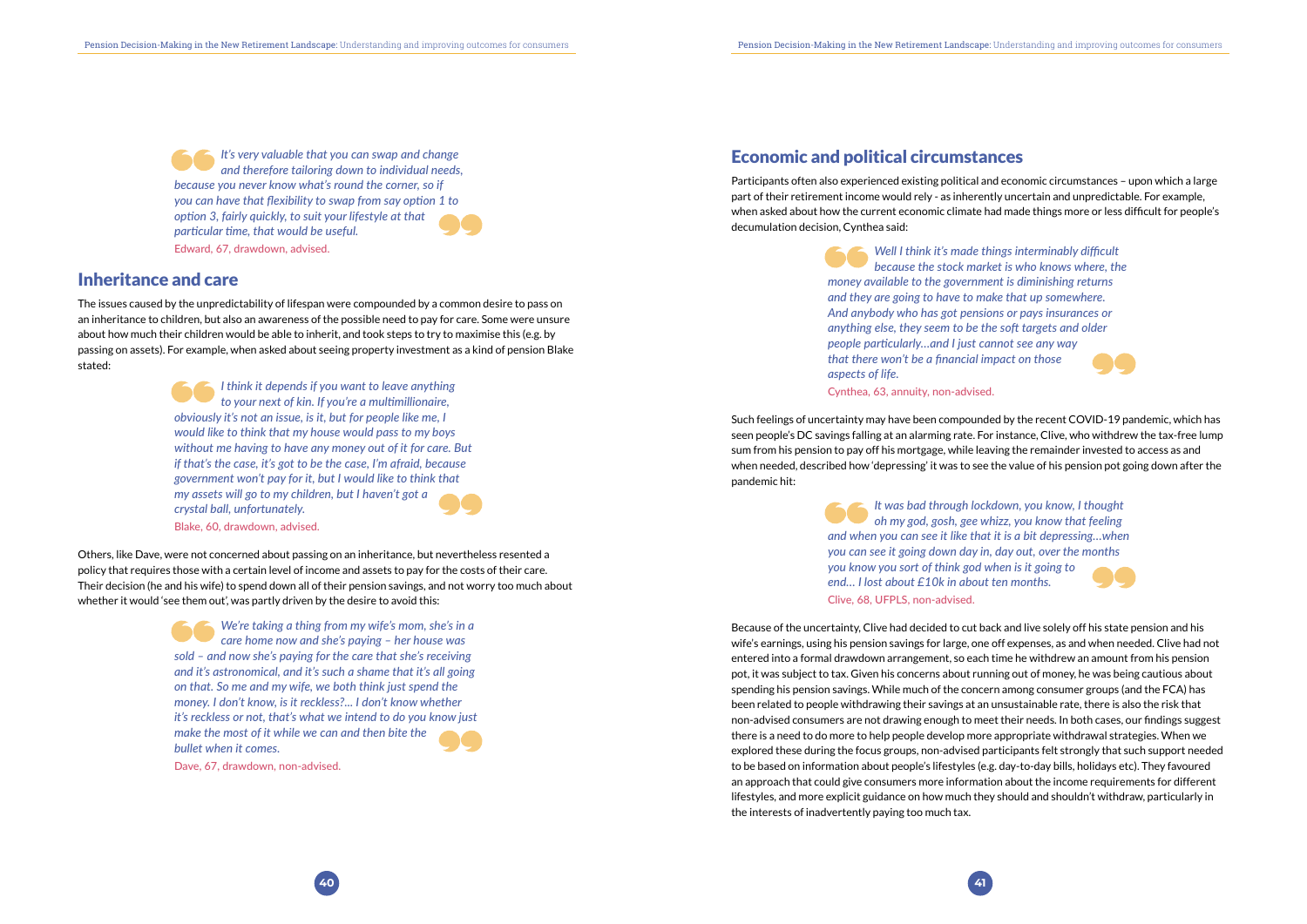<span id="page-21-0"></span>One of the participants in the 'advised consumer' focus group said there should be a more targeted approach to those in danger of withdrawing their pension savings altogether or at an unsustainable rate, suggesting the need for greater awareness raising:

> *I think there should be more on the news, in the media, educating people about it because if you're not in a position to have a financial adviser you could easily fall into the trap of being gung ho with your money, and ending up being slapped with a 40 per cent tax bill.* Alfred, 64, drawdown, advised.

When discussing the potential benefits of other consumer protection strategies during the focus groups, including midlife MOTs, a sort of holistic review of finances in the context of wider life circumstances and future events10, the issue of uncertainty and unpredictability in pension planning came up again. Greg, for example, suggested that because of this, the solution should lie in greater product flexibility rather than more or better information, advice and guidance:

> *I think a holistic review is a brilliant idea, but the difficulty isn't that, the difficulty is you've got a product that's not designed for the world in which we're living. It's designed for the 1970s, where there was certainty, you were in a job for twenty years, you had a regular income, your parents were fine and died off at the age of 80 or whatever, but now everyone is living longer and things are changing on a day to day basis – and it's changing in ways we can't even imagine, but the products we've got are fixed. So, you're expected to decide about something that will affect you in ten years, when tomorrow we're going to have a fuel crisis. Or a pandemic and the whole economy comes to a grinding halt and we're all furloughed, or you know, some debilitating disease and someone comes and takes your house off you. The products are just so inflexible. They're 19th century products for the 21st Century world.* Greg, 66, drawdown, non-advised.

This issue of inflexibility also helped to explain some people's negative attitudes towards annuities. But there was also a general lack of awareness, particularly among non-advised consumers, about the ability, or indeed flexibility, to 'mix and match' (i.e. mix drawdown with an annuity/ fixed term annuity/ deferred annuity etc.). That said, poor value for money was often the primary reason people opted against purchasing an annuity. And a number of participants simply weren't aware of their 'open market option', like Ellie:



*I wasn't aware, I did do a lot of reading around it online…but I never read anything about that, that* 

10 https://www.yourpension.gov.uk/mid-life-mot/

# *you could increase your annuity, and also that you could go*



*from one – I'm going to say supplier – to another. I had no idea.* 

Ellie, 61, drawdown, one-off advice appointment.

While others, such as Christian and Alfred were aware, but didn't feel able to benefit given the lack of guidance, or because of what this meant for their relationship with their existing provider:

> *On that point about shopping around, they quoted what their figure was. And then they gave me a figure that said 'this is the highest figure you could've had', which was a bit more than the one that my company was providing. But I've got no idea who that was, and I have no idea how to find out who it was... and when I asked I was told I just had to look around, and I think they directed me to an annuity calculator online. But then you're into this territory of you don't know what you're clicking on and whether you can trust it or not. I get the sense with my company that they always try and put as many obstacles in the way… it's like it's my money, but they don't want to part with my money.* Christian, 63, yet to access, non-advised.

> *The one [annuity] I've got was with company x through work. I suppose on the one hand you think it's useful because they're being fairly open, but on the other side of it I suppose over the years if a company that you've had money going into them saying you might get a better quote going somewhere else, you might think 'well how important a customer am I to that finical institution?'*  Alfred, 64, drawdown, advised.

These findings clearly call into question the suitability of a pension system that requires individuals to shop around for the best deals, and to anticipate their future needs at the time of making a DC decumulation decision. They also show that the assumption of a predictable and plannable future persists even in most recent policy interventions (default investment pathways). Ensuring good outcomes for consumers is therefore likely to require supply-side interventions which encourage (or even require) providers to develop more flexible, better value, pension products.

### Specific issues for women in planning and predicting the future

A prominent theme from the empirical data was a number of issues specifically for women around retirement planning and predicting future caring responsibilities. Women have historically had a worse deal from workplace pensions than men. This is associated with women's diminished earning power relative to men's, in part, due to the career disruption caused by childcare responsibilities, leading to lower pension savings (The People's Pension, 2019, p.4; Portas, 2019). Women may therefore be more dependent on their partner's income when it comes to retirement, with divorce leaving them particularly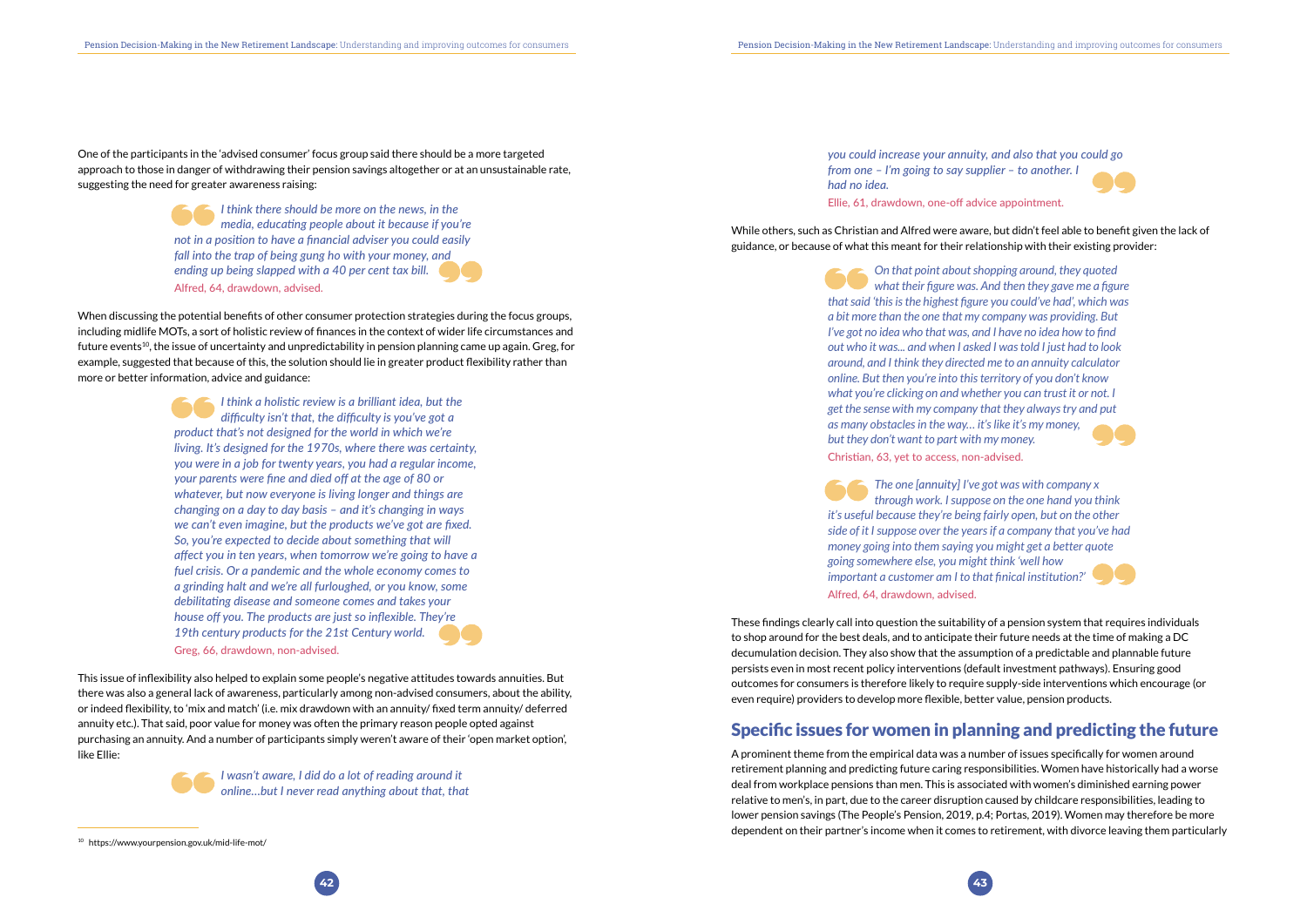

<span id="page-22-0"></span>vulnerable to low pension income. This point is reflected in the following extracts:

*[When talking about inequity in divorce settlements] And I don't quite know how that can be made fairer because there are certain things that are hard to put a financial value on, but a lot of the responsibilities that females have in life, and that's caring, grandparent caring, caring for elderly parents, caring for your own children, don't have a financial value to them…It's not just women at the bottom of the pile financially, you could have two barristers in a relationship but generally the one without the caring responsibility will have risen higher and therefore have a better pension at retirement.* Kayleigh, 63, full withdrawal, one-off advice appointment.

*In those days you couldn't get entered into a pension scheme, it was basically for men, it's how they'd get the men in, you know, offer them a pension, women didn't do it'.*  Lisa, 66, drawdown, non-advised.

While many of the inequities faced by women are caused by circumstances associated with the *accumulation* of long-term savings, our research found that existing or anticipated future caring responsibilities could also get in the way of engaging with the decumulation decision. This was most pronounced in the account of one participant who was caring for her mother who had recently been diagnosed with dementia. During such an emotional and stressful time, including the difficulty of finding appropriate nursing care during a pandemic and finalising lasting power of attorney, Astrid felt she did not have the time or headspace to focus on her pension, despite receiving communications about this:

> *I should be thinking about doing something, [but] everything's just been thrown through the window. Put on hold…so that's my situation until I sort out my mum. Its how things are going to be. You know you get home maybe around 10 o'clock…and you just go to bed.*  Astrid, 58, unsure what decumulation decision she made, non-advised.

#### Putting uncertainty into context: financialisation

Participants' uncertainty around the future impacted their DC pension decision-making in a variety of ways. To fully understand this sense of uncertainty, it is helpful to first take account of the shifting political, cultural, and regulatory context (briefly outlined in the Introduction) within which the DC decision-making process takes place. This is with respect to long-term trends of financialisation, assetbased welfare, and the increasing onus on the individual, rather than state or employer, to manage risks associated with aging and retirement.

Over the past 40 years successive UK governments have pursued policies that promote asset ownership and increased access to financial services among citizens. These developments all take place within a context of financialisation - a broad and multifaceted concept which refers to:

the increasing role of financial motives, financial markets, financial actors and financial institutions in the operation of the domestic and international economies (Epstein, 2005, p.3).

The move towards individuals relying more on DC pensions as a means of providing an adequate retirement income is a key example of financialisation. Indeed, the increasing prevalence of DC pensions in which an individual's retirement income is directly affected by investment returns, reinforces connections between the financial sector and individuals (Berry, 2016).

Of particular relevance to this research is the *financialisation of everyday life*, where 'individuals are encouraged to internalize new norms of risk-taking and develop new subjectivities as investors or owners of financial assets' (van der Zwan, 2014, p.102).

A feature of financialisation is a sense of personal responsibility for one's own retirement security (Berry, 2016). This was clearly evident in participants' accounts, where the large majority said individuals were mainly responsible for their own retirement security. When asked who should be mainly responsible for ensuring a satisfactory retirement income, Clint stated:

> *You look after yourself, you're primarily responsible for most of the decisions in your life and your pension is a big part of it. So there's other people that need to be helping educate you and guide you, but essentially you make those decisions so you're primarily responsible.*

Clint, 55, drawdown, non-advised.

And in her acknowledgement of the inadequacy of the state pension, Lena was quite certain that responsibility for bridging the gap lay with the individual:

> *We're one of the worst countries for a state pension, but what is the government going to do about it, nothing. So yeah you get that but it's not enough to keep you so you have got to think ahead, you've got to save, you've got to get a good pension, you've got to go with a good company. So I think it is really your responsibility to do a lot of homework.*  Lena, 68, annuity, non-advised.

Many participants did not see increased responsibility as a negative, but instead saw it in terms of more freedom and flexibility, although several participants also showed an awareness of the risks associated with this:

> *I think it's a great idea because of people like myself, who are struggling with the physical aspect of the work. I think it's great. I think there will be lots of*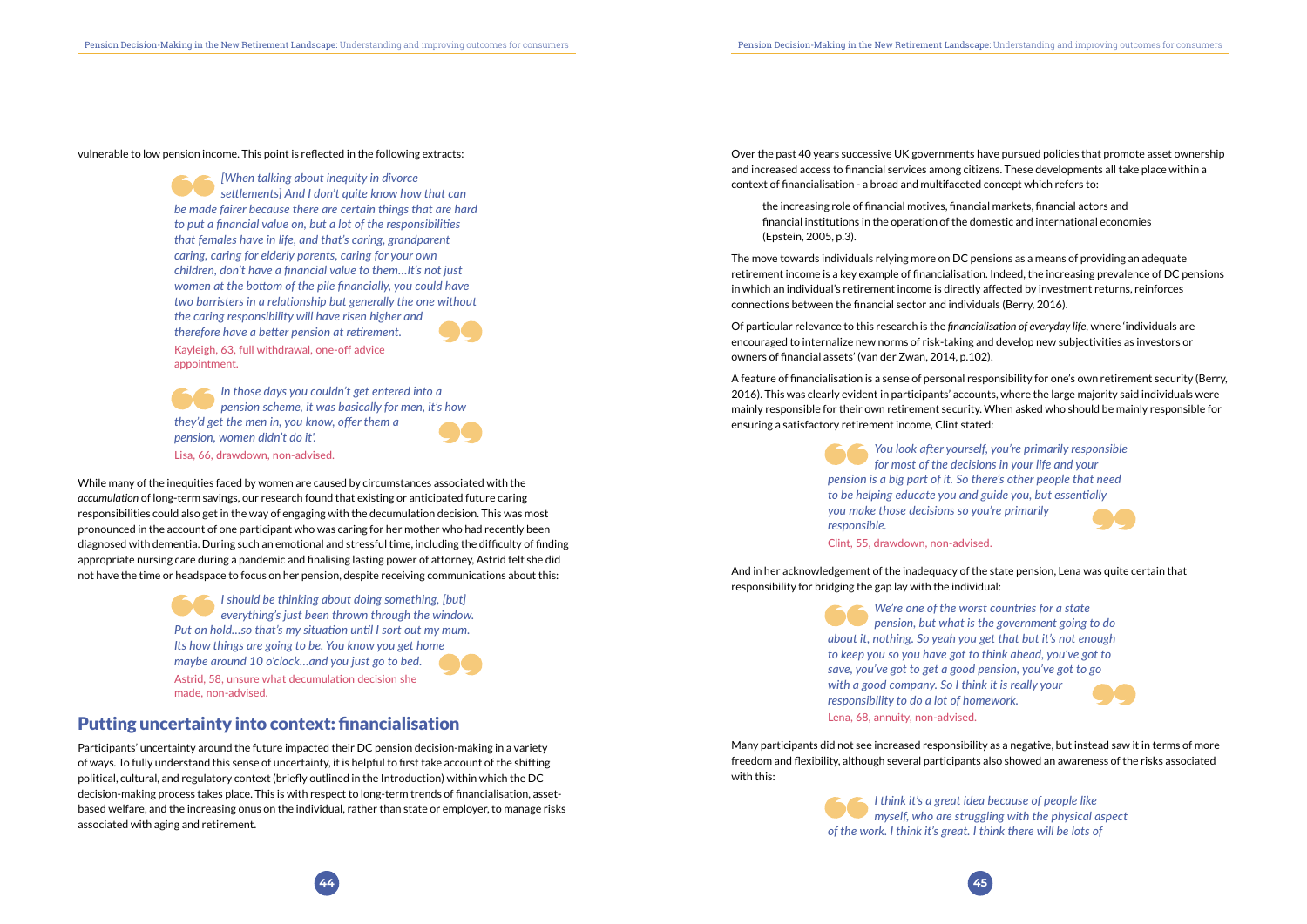<span id="page-23-0"></span>*people who will, for example, go out and buy a Porsche or Ferrari and hang the consequences and that concerns me. Fortunately, I'm not that type of person, but I think for some people it could be the goose that laid the golden egg. I don't know if they can be trusted to use it sensibly.*  Blake, 60, drawdown, advised.

#### Insecurity and asset-based welfare

Despite generally being in favour of the pension freedoms policy, the sense of risk reflected in the above extracts also draws attention to how feelings of individual freedom can be accompanied by a sense of insecurity. This is evident in the difficulties experienced by participants in assessing multiple uncertainties regarding their future when making their decumulation decision. These included: health, inheritance, the need to receive or provide care, and the material wellbeing of their children.

In the face of such insecurity, participants often described their various assets, particularly housing, as providing a sense of reassurance. This can be seen as part of a wider trend towards asset-based welfare – a linked but distinct concept to financialisation – as a means of individuals providing for their long-term security. Asset-based welfare (ABW) describes the way in which individual ownership of assets, such as pensions and savings, has become increasingly important for individual welfare (Prabhakar, 2019). While many derive a sense of subjective security from the ownership of assets, there are several issues associated with having a system where people are reliant on such assets, particularly as ownership of assets diminishes.

Many of the participants in our study referred to housing assets, or *home ownership*, as providing some security in the face of possible future income insecurity. When asked if they had any concerns about how they will manage financially in the future, references to using the value of the home were commonplace:

> *No, because there are options to me, I can downsize, you know I've got a valuable asset in owning my home. I know lots of, particularly females, as a result of divorce but I know this affects males as well, who don't own anything. And they have had very high earning careers and end up in their 60s and 70s not owning any assets. So, I have assets and I will at some point have an inheritance.*

Kayleigh, 63, full withdrawal, one-off advice appointment.

*I've got my house, so if all else fails… I've got some money tied up in my house. And that will keep me going for a while, probably as long as I need. I've got a state pension… There will be some other opportunities that pop along that, you know, give me a little bit extra…*  Greg, 66, drawdown, non-advised.

Relying on housing as an ultimate failsafe against financial insecurity is problematic for a number of reasons. Firstly, while the UK has seen rising housing prices in recent years, it is far from certain that this will continue long-term, and housing markets may become more volatile going forward. Indeed,

as demonstrated by the 2007/08 financial crisis, house prices can decline very quickly, a fact many participants themselves were aware of. Furthermore, people may over-estimate their ability to downsize in the face of adverse circumstances, particularly given the stresses and costs involved with trading down. This means that, even if the value of their home is maintained, it may not be practical to release this if/when needed. From a policy perspective, the reliance on housing is also problematic because of declining rates of home ownership, so future generations of pensioners will be less able to rely on housing wealth as a source of retirement finance. Indeed, a recent PPI briefing paper focusing on issues of sustainability, adequacy and fairness in pensions systems points to this very issue, noting that changes brought about by the financial crisis:

catalysed a significant redistribution of wealth towards owners of homes and other assets as values rose. As a result, rates of home ownership are declining in the UK, particularly among younger age groups, and more people are facing higher living costs by renting in later life (PPI, 2021b, p.5).

There were, however, other forms of asset ownership that gave participants a sense of security about the future, although these were less common. For example, some participants, particularly those with a financial adviser, derived confidence from the long-term performance of markets. They believed that, in the long run, market investments would pay off provided risk was managed accordingly. For example, when Edward was asked how confident he was that he would manage financially in the future, he stated:

> *I feel very confident about it. I think the markets will always be there, there will always be plusses and minuses but again I think if you've got conservative investments and you are not chasing the next pound, I think you can make them work very well for you.*  Edward, 67, drawdown, advised.

Despite this, the reassurance provided by markets was much less than housing, and most participants with investments were well aware of the risks associated with stocks and shares:

> *So in the last four and a half years, I've had one negative year where I've made losses on paper, and I've had three and a half positive years. So I'm ahead in terms of investment. I've made back what I've taken out of my pension, if you see what I mean, but I'm trying to go down the path whereby what I take out grows again…So my pension is sustainable. I can keep doing this moving forward. So far, it's so good, but I'm fully aware that that can turn sour quite quickly and I'd have to be more frugal, if that happens.*

Hector, 55, drawdown, two one-off advice appointments with different advisers.

While some participants did feel confident about market returns, many also appreciated the inherent riskiness involved in this type of income. Such riskiness again makes it difficult for consumers to make optimal decumulation decisions, and calls into question the overall security provided by a system relying so much on stock market returns.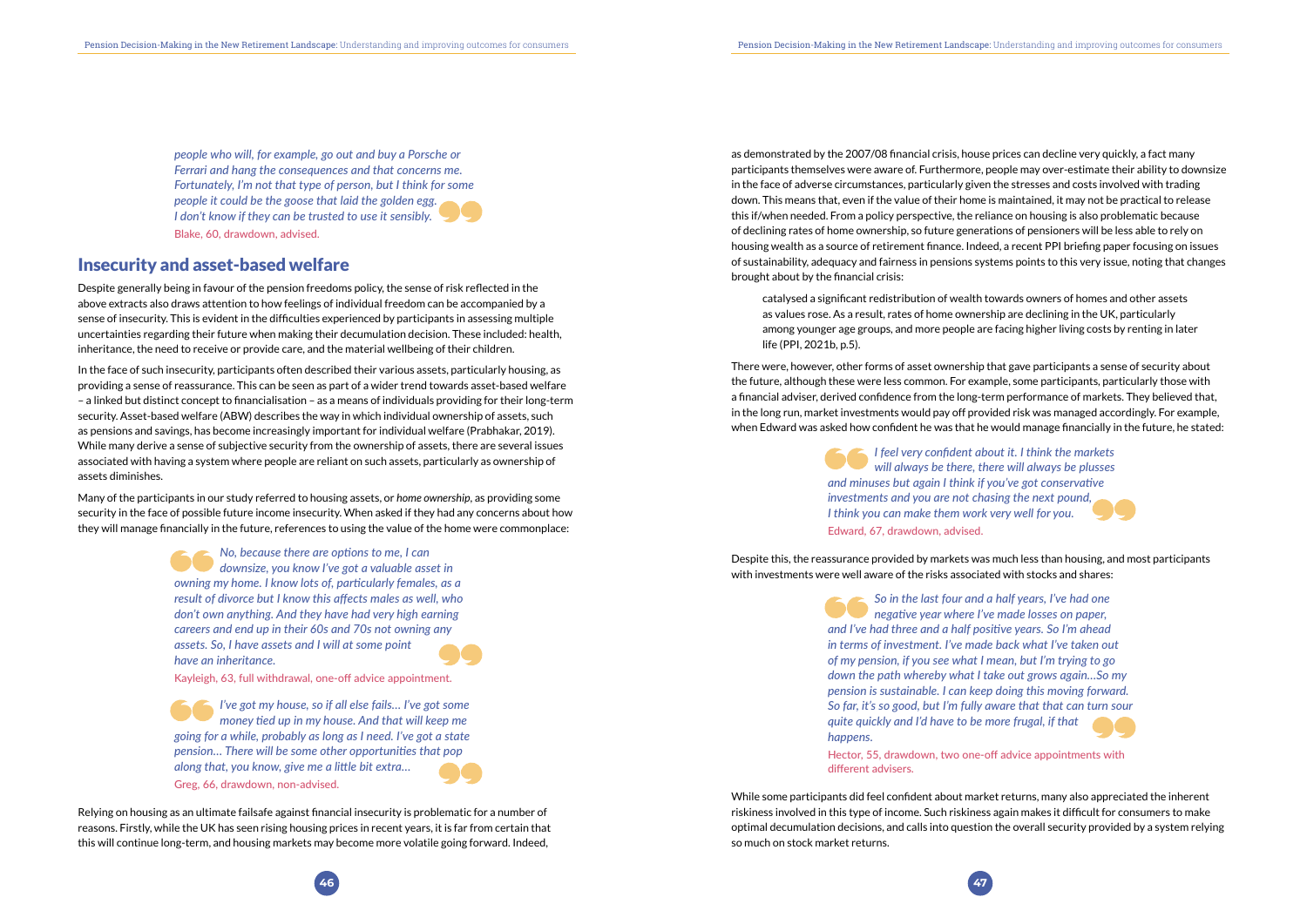

#### <span id="page-24-0"></span>Security from potential of work

Finally, some participants gained a sense of security from the belief that they could return to work or increase their hours of work if necessary. For example, in the context of questioning whether he was withdrawing his pension savings at an unsustainable rate, Steve talked about the option of going back out to work, if necessary:

> *I'm drawing at the moment about 8% or 9% of my pension pot, which with my background, I do have an understanding of pension values and things and I think you probably really ought to not be drawing more than 4% or 5%. Now, when my wife's 55, she used to work in the bank as well so she's got a pension pot, which she will then start drawing on and I'll reduce what [I] drawdown then. Also, at 67 I think I get the state pension, so I'll probably be able to reduce a bit more then. So, I have a bit of concern about the amount I'm drawing out, but it's not causing me grave concern at the moment. I need to think about going out and getting more work, but I just got too used to doing nothing, to be honest.* Steve, 58, drawdown following DB-DC transfer, advised.

Such assumptions regarding the ability to work in the case of financial hardship could be problematic due to health limitations as people age, but also because of the availability of jobs in the future, which is again largely uncertain. Furthermore, biases in hiring practices are likely to continue to discriminate against older people.

#### **Summary**

- Creating more flexible, better value products
- Improving access to regulated financial advice and expanding the scope of money guidance
- Improving access to alternative forms of face-to-face support, such as workshops and workplace seminars

The future is inherently unpredictable, and DC pension consumers are put in an extremely difficult position by having to navigate these uncertainties and take on the majority of associated risks themselves. This includes uncertainties around health, longevity, market performance, the need for care, and potential future caring responsibilities. People are largely aware of these insecurities and try their best to navigate them, but such uncertainties add further pressure and difficulty to the DC decumulation decision making process.

- **• The FCA should introduce a charge cap for investment pathways and drawdown arrangements.** This will offer much greater protection, avoid consumers paying unnecessarily high charges, and help rebalance some of the responsibility for achieving good consumer outcomes.
	- and providing clearer information about risks and options.
	- It is simply not enough to raise awareness of 'open market options' or to point people in the associated risk) on individuals for assimilating complex information and making decisions in a context that they are not well placed to negotiate.
- This 'light touch' approach can be contrasted with approaches to regulation that set criteria for term, credit.
- The FCA should therefore also consider a more interventionist approach in the DC pensions arena.
- **• Providers of retirement income solutions must prioritise product innovation.** As people's retirement income needs change in the context of existing and future socio-economic challenges, product development and flexibility are essential for meeting these needs more effectively.
	- Participants were often worried about being locked into a decumulation decision that later turned out to be unsuitable, with the onset of illness or other unpredictable changes in their needs and circumstances. Consumers want, and need, both security and flexibility.
	- Notwithstanding the current low interest rate environment, providers should also consider ways

• The steps taken by the FCA to address the harms and help consumers make better choices, as outlined earlier in this report, are currently geared around improving consumer communication

Furthermore, on a policy level, the current situation regarding risk is also concerning because it could well become unsustainable, particularly in the face of a sustained market downturn. There are potential buffers that safeguard against both the sense of insecurity and the risk to retirement incomes – particularly in housing. However, such an implicit system of asset-based welfare might also become problematic in the future, particularly due to declining rates of home ownership, but also because of the ever-present risk of a housing market downturn.

It is therefore crucial that policy makers pay more attention to the overall sustainability of reliance on DC pensions, to avoid a future where more and more pensioners live on low incomes resulting from flaws in the existing system.

# **Policy recommendations and next steps**

In this report we have outlined several fundamental problems with the current defined contribution pension system from the point of view of consumers. Many changes need to take place to address these issues and improve the support available for those making a withdrawal decision. These include:

#### Recommendation 1 – Create more flexible, better value products

As our findings have shown, the inherent uncertainty and unpredictability of modern life means that even the most suitable, accessible, financial advice and planning can't fully take account of potential longterm changes that may affect people's future options, or the suitability of a decision made several years earlier. There has never been greater need for innovative and flexible approaches to retirement products that can adapt to the changing needs and circumstances of individuals who have to manage their income and assets over a longer period than previous generations.

direction of drawdown price comparator tools. These solutions place too much responsibility (and

pricing, or the terms and conditions of product agreements, such as in the case of high cost, short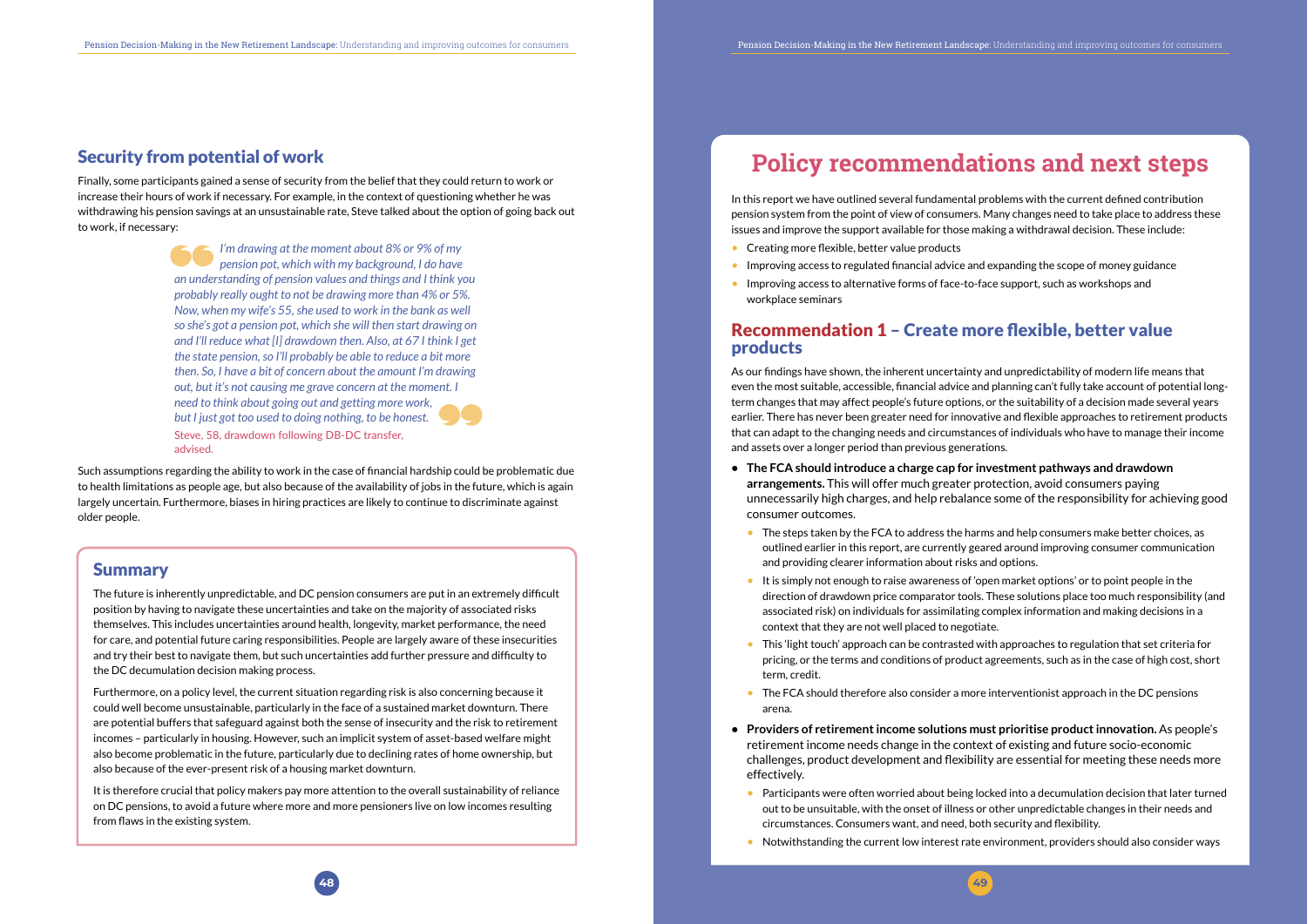<span id="page-25-0"></span>to increase appetite for guaranteed lifetime income products. Participants in our study who opted against annuitisation did so because they perceived it to be poor value for money, too restrictive and, in some cases, unappealing because they could not pass on pension funds to their family.

- Product providers must show their willingness and capacity to adapt to changing consumer needs by introducing more flexible product terms and features. These could include hybrid products that provide drawdown options *and* guaranteed income, more 'mix and match' options, and 'inheritance guarantees' on annuities.
- One area of consumer financial services that has seen relatively significant product innovation in recent years is equity release and later life lending. Many products are now available with features such as downsizing protection, voluntary repayments without early repayment charges, inheritance guarantees (that provide borrowers with the reassurance that they can protect a proportion of their home's future value to pass on to loved ones) and interest servicing (that give consumers the option to make interest repayments initially with the option to revert to roll-up interest at any point if their circumstances change).
- The pension industry might usefully look to the equity release industry for insights on how to meet the challenge of developing products that meet a wider range of consumer needs and circumstances.

#### Recommendation 2 - Improve access to regulated financial advice and expand the scope of money guidance

It is impractical to expect defined contribution pension consumers to engage with the decision-making process *just* on the basis of existing support – namely money guidance, Wake-Up Packs/risk warnings, and Investment Pathways. The majority of people simply do not have the intuitive understanding of the pensions landscape necessary to *independently* make informed, confident, decumulation decisions.

• Government should invest in an awareness raising campaign, so that more people know what help retirement advisers (with details such as minimum pot size, and whether they offer a free first meeting) – but this doesn't overcome the issue of knowing who to trust to provide good quality advice. The suggestion above would go some way to overcoming this barrier, but many of the people in our study did not seem to know that this tool existed. Alongside the development of a the successful auto-enrolment/workplace pension campaign.

- **• Access to affordable,** *trustworthy* **regulated financial advice should be expanded as an option for all DC pension consumers**. Through the introduction of pension freedoms, Government has created a situation where individuals are taking on too much responsibility and risk for securing an adequate retirement income. Government therefore needs to redress this balance by taking responsibility for providing appropriate protection and support.
	- A price-capped, government-backed financial advice service is needed to overcome one of the key barriers to wider uptake of regulated financial advice: cost. Many participants in our study were unable or unwilling to meet the cost of financial advice, despite recognising they had a need for it. Current support for the costs, such as The Pensions Advice Allowance which allows people in DC pension schemes to withdraw up to £500 tax free from their pension pot to pay for retirement advice, isn't enough. Ability to afford the full cost of financial advice is only one part of the problem. Those with small pension pots struggle to find advisers willing to provide their services. A subsidised advice service would help to overcome these barriers but would, of course, require additional resource. There is, however, both an economic and moral case to be made here. If people do not get the right support now, there will be millions more people relying only on the state pension in the future.
	- Money and Pensions Service (MaPS/MoneyHelper) should do more to help people identify trusted advisers, as well as raise awareness of existing support so that people have a better idea of where to start. As our research has shown, many people do not have access to social networks which
- As well as widening access to regulated financial advice, our research findings very clearly demonstrated the need for expanding the scope of money guidance (Pension Wise).
- What people want and need is to see the outcome of different decumulation options, based on their current pension pot, and to be given very clear guidance about the pros and cons of each of these options. They would also like clearer guidance on withdrawal strategies based on real life scenarios and relatable examples. This type of guidance would go far beyond that currently crossing the advice boundary.
- It is important to note that The Money and Pensions Service (MaPS) are currently planning a number of changes to the support available to defined contribution pension consumers. For instance, there are plans to better integrate digital forms of support into the guidance journey, including those that allow people to 'model' the outcomes of different withdrawal options prior support.
- Adaptability and flexibility should be requirements of services as well as products. Our report identifies the importance of a 'soft skills' approach to advice and the ways in which consumers still value face to face contact with industry professionals who are sensitive to their needs and circumstances, ahead of making important financial decisions.

- **• Employers should invest in DC workplace seminars similar to existing DB seminars to help their employees build cultural and social capital** 
	- Many participants who had a combination of defined benefit and defined contribution pensions



allow them to effectively identify trusted financial advisers. Guidance (e.g. Pension Wise) and regulated advice firms need to work much more closely together, so that referrals can be made to advice firms, or a panel of trusted advisers, as part of a more seamless journey from guidance to regulated advice.

is already available for finding regulated advice. MoneyHelper offers a tool for finding regulated subsidised advice service, we also recommend the need for an awareness raising campaign, akin to

#### **Expand the scope of money guidance**

offered by Pension Wise, but it would stop short of offering personal recommendations and thus

to or during their guidance appointment. Such changes may go some way towards addressing the issues expressed by participants in this study, but this should not be done at the expense of 'offline'

#### Recommendation 3 – Expand and develop access to alternative forms of face-to-face decision-making support, such as workshops or workplace seminars

This research has highlighted the need for more varied and engaging formats of information and support, far beyond that which is currently provided. Despite the potential effectiveness of expanding access and developing existing online tools, there is also scope for new interventions which utilise individuals' preference for face-to-face support and the need to develop peer networks.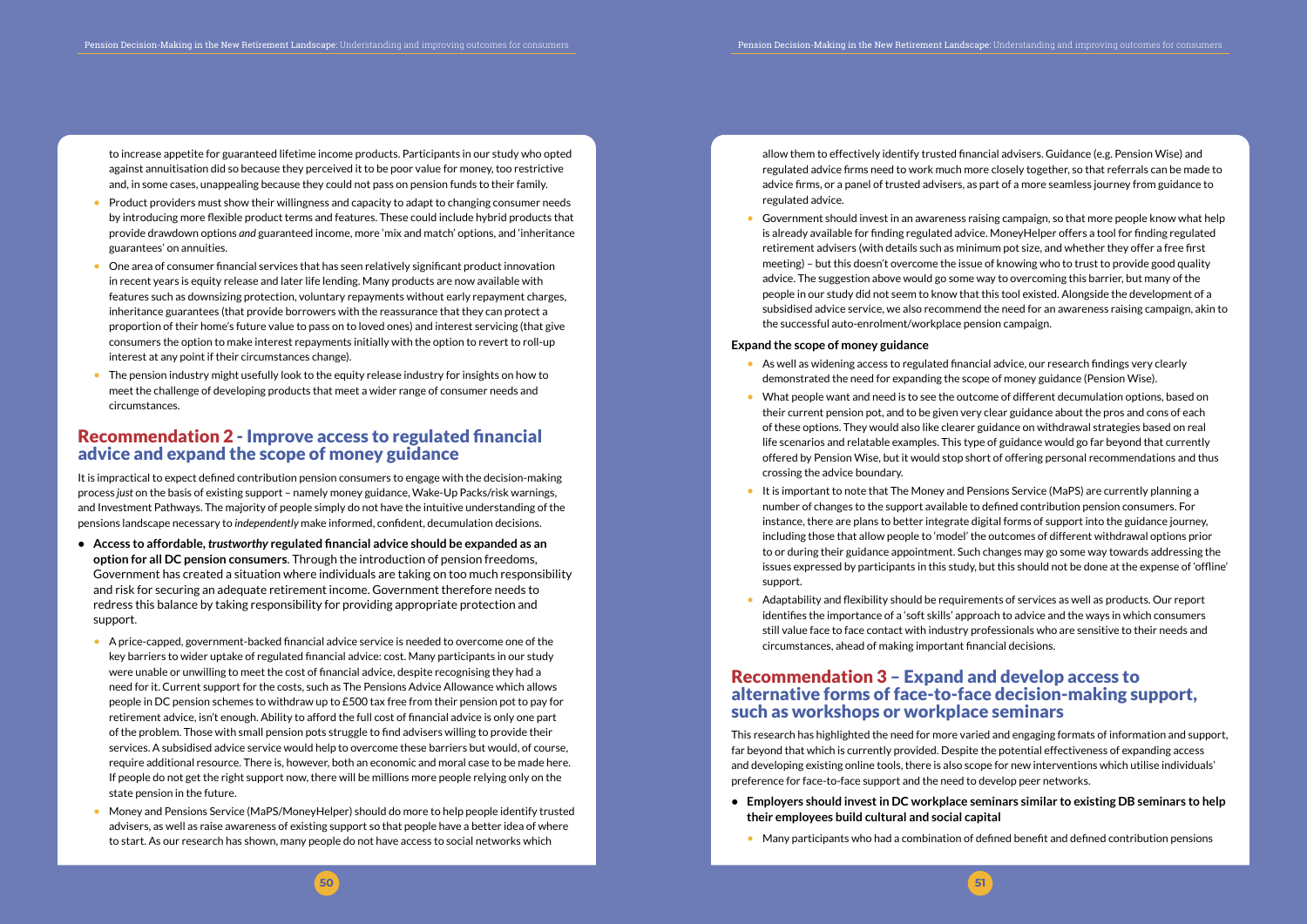

<span id="page-26-0"></span>noted the usefulness of workplace seminars that had been provided for their DB scheme. These generally involved presentations from IFAs/advice firms, and the opportunity to ask questions and talk to others going through the same process.

- This could also provide another potential first step on the pathway to trusted regulated financial advice.
- Such sessions may be particularly valuable for targeting vulnerable groups with enhanced support.
- **• Other agencies such as credit unions, local authorities and retail banks should consider the role they can play in offering these types of seminars to self-employed people**
	- Implementing the type of support outlined above would not be without challenge, not least because many DC pension consumers are self-employed and unable to receive workplace support. But this challenge could be seen as an opportunity for opening up an advice/guidance role for other agencies such as Citizens Advice, Credit Unions, Local Authorities and retail banks.

In summary, this report has highlighted some fundamental problems associated with DC pensions in offering adequate retirement security - concerns which have been documented elsewhere. The key issues with the existing system include, but are not limited to:

- The assumption that individuals will be able to engage directly with complex financial markets and products to achieve financial security. This research, alongside previous studies, has shown this expectation to be unrealistic.
- The expectation that individuals will be able to make their decision based on future circumstances that are effectively unknowable. This includes future health status, lifespan, care needs and market performance.
- The existing system disadvantages people who are already vulnerable to poor pension outcomes. For example, this research has shown how it is much harder for people experiencing adverse life circumstances (such as health issues, caring for an elderly relative, the shock of redundancy etc.) to engage with their DC decumulation decision. Furthermore, those from more disadvantaged backgrounds are also less likely to have access to networks of friends and family (i.e. social capital) that can help them with their decision.
- The existing system effectively places all the risk of market downturn onto individuals. This is particularly relevant to individuals in drawdown, but also relevant in general because of consumers' reliance on good market performance during accumulation.

There was a strong sense from the second stakeholder workshop that many of these problems are well-known to those within the field of pensions policy and regulation. However, so far, most attempts at reform have been relatively 'light touch', and have therefore failed to grapple with these more fundamental issues.

- **• Wake-up packs**<sup>11</sup> These are designed to give DC pension consumers 'timely, relevant and adequate information about their retirement options to enable them to make an informed decision' (FCA, 2019). They are sent out by pension providers when consumers reach 50, then at 5-year intervals until the pension is fully crystallised. The first wake-up pack includes a single page summary document of an individual's pension savings (including the current value and clear and information about Pension Wise) and a generic retirement risk warning. Subsequent wake-up packs also include a Money Advice Service Fact Sheet and specific risk warnings based on a consumer's individual risk factors.
- **• Pension Wise** Launched by the Government in 2015, this service is intended to act as a first port of call for those approaching retirement who need more information about accessing their DC pension. While Pension Wise is unable to offer financial advice, it can provide free and impartial information and guidance through face-to-face or phone appointments. From June 2022 pension providers will also be required to give their clients a 'stronger nudge' towards Pension Wise. This will include a referral to the service and an explanation of its purpose (FCA, 2021).
- **• Investment Pathways** In February 2021 the FCA introduced four 'investment pathways' that providers must offer non-advised customers if they opt to receive this support. Non-advised consumers who enter drawdown or transfer to a drawdown account are initially given three options: choosing investment pathways, choosing their own investments, and sticking with the investments they already have. Those who chose investment pathways are then offered four pathways based on what they plan to do with their savings in the next five years.
- **• Annuity information prompt for consumers interested in purchasing an annuity** Existing FCA rules require firms to let consumers know about the potential gains of shopping around before they purchase an annuity (FCA, 2017). Firms are also now required to ask consumers additional questions to help determine whether they are eligible for an enhanced annuity (FCA, 2019).
- **• Key Feature Illustrations (KFI) for drawdown consumers** Pension providers are required to send consumers a KFI when they move funds into drawdown, withdraw pension income for the first time (if this happens later), or withdraw a one-off (UFPLS) chunk from their pension pot. This must include key front-page summary information and information on the one-year single charge figure in cash terms.

<sup>11</sup> These are officially termed 'open-market options statement'

It is something of a paradox that auto-enrolment (introduced under the Pensions Act 2008) shifted the onus away from individuals and onto employers for retirement saving, underpinned by an assumption that individuals cannot be left to make suitably economically rational decisions. Yet, pension freedoms policy now places all the responsibility (and risk) for making optimal decumulation decisions on those who, in most cases, are least equipped to manage this effectively.

As individuals become increasingly dependent on DC pensions in the future, it is essential for policy makers to meaningfully engage with these risks, so that the pension system can be truly relied on to achieve its overarching objective of providing financial security in later life.

### Appendix 1 Current decision-making support available to defined contribution pension consumers, as set out by the FCA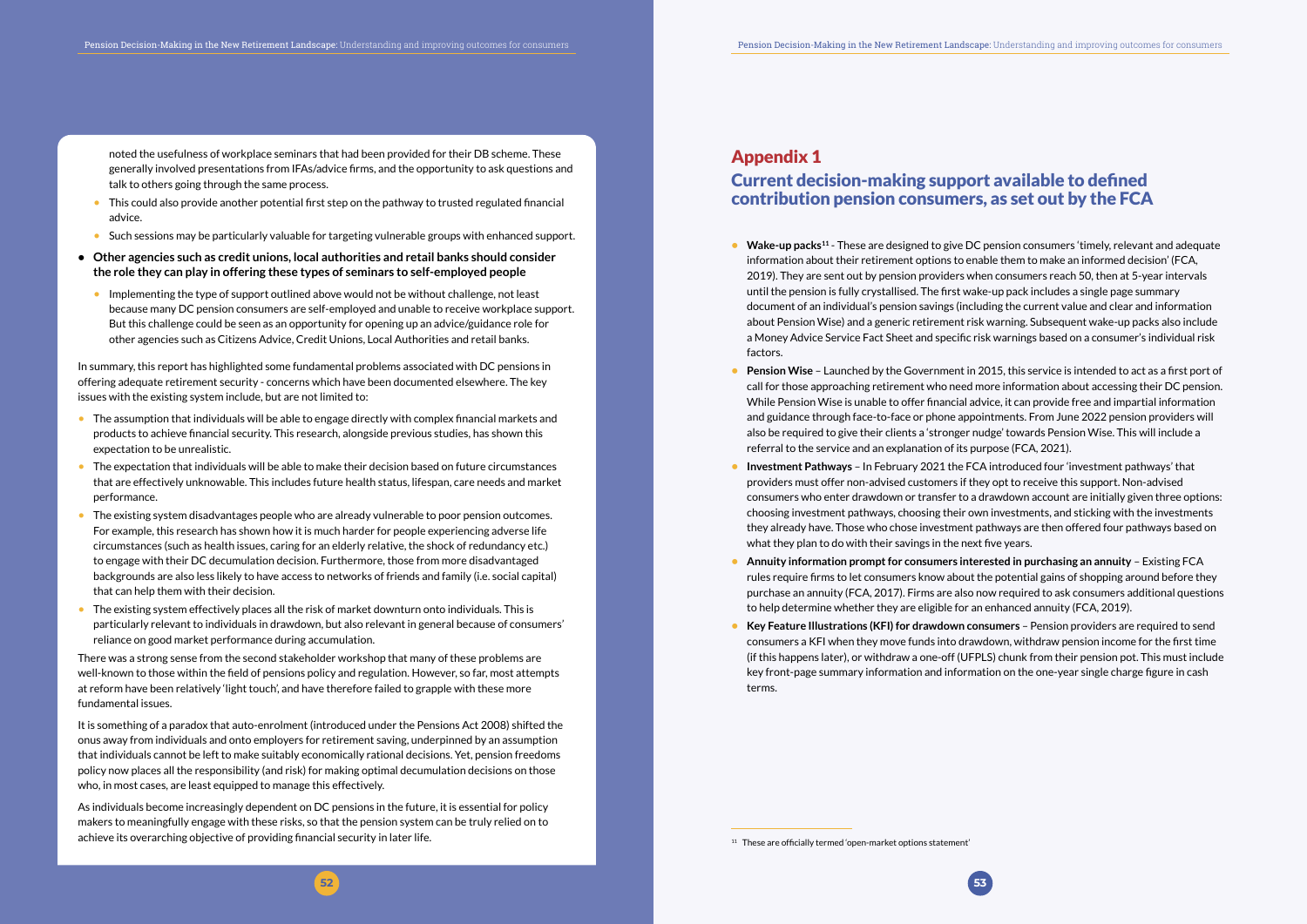#### <span id="page-27-0"></span>References

Aldridge, A. (1998) '*Habitus* and cultural capital in the field of personal finance', *The Sociological Review,*  46(1), pp.1-23

Berry, C. (2016) 'Austerity, ageing and the financialisation of pensions policy in the UK', *British Politics*, 11, pp.2–25

Bourdieu, P (1998) *Practical Reason: On the Theory of Action*, CA: Stanford University Press.

Bruch. E. and Feinberg, F. (2017) 'Decision-Making Processes in Social Contexts', *Annual Review of Sociology*, 43 (1), pp.207-227

Citizen's Advice (2015) *The Four Advice Gaps*: An analysis of the unmet consumer needs around financial advice and public financial guidance, *Citizen's Advice* [https://www.citizensadvice.org.uk/](https://www.citizensadvice.org.uk/Global/CitizensAdvice/Debt%20and%20Money%20Publications/Fouradvicegaps.pdf) [Global/CitizensAdvice/Debt%20and%20Money%20](https://www.citizensadvice.org.uk/Global/CitizensAdvice/Debt%20and%20Money%20Publications/Fouradvicegaps.pdf) [Publications/Fouradvicegaps.pdf](https://www.citizensadvice.org.uk/Global/CitizensAdvice/Debt%20and%20Money%20Publications/Fouradvicegaps.pdf) [Accessed 30/01/2022]

Clark, C.L., Strauss, K. and Knox-Hayes, J. (2012) *Saving for Retirement,* Oxford: Oxford University Press

Clark, G and Strauss, K. (2007) 'Human nature, the context of decision-making and the methods of a new economic geography' WPG 07-07

Cook, K.S. (2005) 'Networks, norms, and trust: the social psychology of social capital', *Soc. Psychol. Q*. 68, pp.4–14. Cited in Schilke, O., Reimann, M. and Cook, K.S. (2021) 'Trust in Social Relations', *Annual Review of Sociology*, 47, pp.239-59

Cook, K.S. (2015) 'Institutions, trust, and social order', in Lawler, E.J., Thye, S. and Yoon, J. (Eds) *Order on the Edge of Chaos: Social Psychology and the Problem of Social Order*, Cambridge: Cambridge University Press, pp.125-44. Cited in Schilke, O., Reimann, M. and Cook, K.S. (2021) 'Trust in Social Relations', *Annual Review of Sociology*, 47, pp.239-59

Corfe, S., Oakley, M. and Ahern, J. (2022) *A Guiding Hand: Improving access to pensions guidance and advice*, London: SMF, [https://www.smf.co.uk/wp-content/](https://www.smf.co.uk/wp-content/uploads/2022/02/A-Guiding-Hand-February-2022.pdf) [uploads/2022/02/A-Guiding-Hand-February-2022.](https://www.smf.co.uk/wp-content/uploads/2022/02/A-Guiding-Hand-February-2022.pdf) [pdf](https://www.smf.co.uk/wp-content/uploads/2022/02/A-Guiding-Hand-February-2022.pdf) [Accessed 28/03/2022]

DWP (2020) *Stronger nudge to pensions guidance: statement of policy intent,* GOV.UK, [https://www.](https://www.gov.uk/government/publications/stronger-nudge-to-pensions-guidance-statement-of-policy-intent) [gov.uk/government/publications/stronger-nudge](https://www.gov.uk/government/publications/stronger-nudge-to-pensions-guidance-statement-of-policy-intent)[to-pensions-guidance-statement-of-policy-intent](https://www.gov.uk/government/publications/stronger-nudge-to-pensions-guidance-statement-of-policy-intent) [Accessed 28/03/2022]

Epstein, G. (2005) 'Introduction: Financialization and the world economy', in Epstein, G. (Eds.), *Financialization and the World Economy*, Cheltenham: Edward Elgar, pp. 3-16.

FCA (2015) *Consumer vulnerability. FCA Occasional Paper No. 8*, London: Financial Conduct Authority.

FCA (2018) *Retirement Outcomes Review – Final Report, MS16/1.3 June 2018*, London: Financial Conduct Authority

FCA (2020) *Financial Lives: The experiences of vulnerable consumers, July 2020*, London: Financial Conduct Authority

FCA (2021) Finalised guidance FG21/1 Guidance for firms on the fair treatment of vulnerable customers, London: Financial Conduct Authority

Giddens, A. (1991) *Modernity and Self-Identity: Self and Society in the Late Modern Age*, Cambridge: Polity Press. Cited in Peggs, K. (2000) 'Which Pension?: Women, Risk and Pension Choice', *The Sociological Review*, 48(3), pp. 349–364

HM Treasury (2015) 'Pension Wise unveiled', GOV. UK, https://www.gov.uk/government/news/pensionwise-unveiled [Accessed 19/01/2021]

House of Commons Work and Pensions Committee (2021) *Protecting pension savers - five years on from the pension freedoms: Pension scams*, [https://committees.](https://committees.parliament.uk/publications/5322/documents/53036/default/) [parliament.uk/publications/5322/documents/53036/](https://committees.parliament.uk/publications/5322/documents/53036/default/) [default/](https://committees.parliament.uk/publications/5322/documents/53036/default/) [Accessed 28/03/2022]

Ignition House (2016) *New Choices, Big Decisions: Exploring Consumer Decision Making and Behaviours Under Pension Freedom and Choice – The People's Pension and State Street Global Advisers*, [https://](https://bandce.co.uk/wp-content/uploads/2016/03/ssga-tpp-report-new-choices-big-decisions.pdf) [bandce.co.uk/wp-content/uploads/2016/03/ssga](https://bandce.co.uk/wp-content/uploads/2016/03/ssga-tpp-report-new-choices-big-decisions.pdf)[tpp-report-new-choices-big-decisions.pdf](https://bandce.co.uk/wp-content/uploads/2016/03/ssga-tpp-report-new-choices-big-decisions.pdf) [Accessed 09/12/2021]

Ignition House (2017) *Retirement Outcomes Review: Interim Report: Annex 3 Qualitative consumer research for assessing the non-advised journey,* [https://www.](https://www.fca.org.uk/publication/market-studies/retirement-outcomes-review-interim-report-annex3.pdf) [fca.org.uk/publication/market-studies/retirement](https://www.fca.org.uk/publication/market-studies/retirement-outcomes-review-interim-report-annex3.pdf)[outcomes-review-interim-report-annex3.pdf](https://www.fca.org.uk/publication/market-studies/retirement-outcomes-review-interim-report-annex3.pdf) [Accessed 09/12/2021]

Ignition House (2018) *Four Pots for Your Retirement: Creating Personalised Solutions,* [https://www.lgim.com/](https://www.lgim.com/landg-assets/lgim/_old-document-library/solutions/four-pots-for-your-retirement.pdf) [landg-assets/lgim/\\_old-document-library/solutions/](https://www.lgim.com/landg-assets/lgim/_old-document-library/solutions/four-pots-for-your-retirement.pdf) [four-pots-for-your-retirement.pdf](https://www.lgim.com/landg-assets/lgim/_old-document-library/solutions/four-pots-for-your-retirement.pdf) [Accessed 09/12/2021]

Ignition House (2021) *New Choices, Big Decisions: 5 Years On*, [https://thepeoplespension.co.uk/media](https://thepeoplespension.co.uk/media-centre/policy-research/new-choices-big-decisions-5-years-on/)[centre/policy-research/new-choices-big-decisions-5](https://thepeoplespension.co.uk/media-centre/policy-research/new-choices-big-decisions-5-years-on/) [years-on/](https://thepeoplespension.co.uk/media-centre/policy-research/new-choices-big-decisions-5-years-on/) [Accessed 28/03/2022]

Kollock, P. (1994) 'The emergence of exchange structures: an experimental study of uncertainty, commitment, and trust', *American Journal of Sociology*, 100, pp.313–45. Cited in Schilke, O., Reimann, M. and Cook, K.S. (2021) 'Trust in Social Relations', *Annual Review of Sociology*, 47, pp.239-59

Lin, N. (2000) 'Inequality in Social Capital', *Contemporary Sociology*, 29(6), pp.785-795

Lin, N. (2001) *Social Capital: A Theory of Social Structure and Action*, Cambridge: Cambridge University Press

Lindley, D. (2014) *Dashboards and jam-jars: Helping consumers with small Defined Contribution pension pots make decisions about retirement income,* [https://](https://www.ageuk.org.uk/globalassets/age-uk/documents/reports-and-publications/reports-and-briefings/money-matters/rb_dec14_dashboards_and_jam_jars_pension_pots_and_retirement_income.pdf) [www.ageuk.org.uk/globalassets/age-uk/documents/](https://www.ageuk.org.uk/globalassets/age-uk/documents/reports-and-publications/reports-and-briefings/money-matters/rb_dec14_dashboards_and_jam_jars_pension_pots_and_retirement_income.pdf) [reports-and-publications/reports-and-briefings/](https://www.ageuk.org.uk/globalassets/age-uk/documents/reports-and-publications/reports-and-briefings/money-matters/rb_dec14_dashboards_and_jam_jars_pension_pots_and_retirement_income.pdf) [money-matters/rb\\_dec14\\_dashboards\\_and\\_jam\\_jars\\_](https://www.ageuk.org.uk/globalassets/age-uk/documents/reports-and-publications/reports-and-briefings/money-matters/rb_dec14_dashboards_and_jam_jars_pension_pots_and_retirement_income.pdf) pension pots and retirement income.pdf [Accessed] 09/12/2021]

Lindley, D. (2019) *Fixing the Freedoms: Helping smaller savers get the most out of the pension reforms,* London: Age UK

NatCen (2020) *Pension Freedoms – a qualitative research study of individuals' decumulation journeys,*  [https://assets.publishing.service.gov.uk/government/](https://assets.publishing.service.gov.uk/government/uploads/system/uploads/attachment_data/file/929728/pension-freedoms-research-study.pdf) [uploads/system/uploads/attachment\\_data/](https://assets.publishing.service.gov.uk/government/uploads/system/uploads/attachment_data/file/929728/pension-freedoms-research-study.pdf) [file/929728/pension-freedoms-research-study.pdf](https://assets.publishing.service.gov.uk/government/uploads/system/uploads/attachment_data/file/929728/pension-freedoms-research-study.pdf) [Accessed 09/12/2021]

Peggs, K. (2000) 'Which Pension?: Women, Risk and Pension Choice', *The Sociological Review*, 48(3), pp. 349–364

Pension and Lifetime Savings Association (PLSA) 'PLSA LAUNCHES RETIREMENT LIVING STANDARDS', *PLSA*, [https://www.plsa.co.uk/](https://www.plsa.co.uk/press-centre/press-releases/article/PLSA-launches-Retirement-Living-Standards) [press-centre/press-releases/article/PLSA](https://www.plsa.co.uk/press-centre/press-releases/article/PLSA-launches-Retirement-Living-Standards)[launches-Retirement-Living-Standards](https://www.plsa.co.uk/press-centre/press-releases/article/PLSA-launches-Retirement-Living-Standards) [Accessed 28/03/2022]

PPI (2021a) The DC Future Book 2021: In Association with Columbia Threadneedle Investments, https://www.pensionspolicyinstitute. org.uk/media/3907/20210923-the-dc-future-book-2021-final.pdf [Accessed 13/04/2022]

PPI (2021b) *The Pensions Framework, August 2021 - Briefing Paper: Why now is the right time for a dedicated UK pensions framework*, [https://www.pensionspolicyinstitute.org.uk/](https://www.pensionspolicyinstitute.org.uk/media/3888/20210819-ppi-briefing-paper-the-uk-pensions-framework.pdf) [media/3888/20210819-ppi-briefing-paper-the-uk](https://www.pensionspolicyinstitute.org.uk/media/3888/20210819-ppi-briefing-paper-the-uk-pensions-framework.pdf)[pensions-framework.pdf](https://www.pensionspolicyinstitute.org.uk/media/3888/20210819-ppi-briefing-paper-the-uk-pensions-framework.pdf) [Accessed 28/03/2022]

Portas, J. (2019) *Solving Women's pension deficit to improve retirement outcomes for all, London: Insuring Women's Futures*, [https://www.](https://www.insuringwomensfutures.co.uk/wp-content/uploads/2017/03/COH_J012646-IWF-Pension-Life-Journey-Report-Update-P2.pdf)

[insuringwomensfutures.co.uk/wp-content/](https://www.insuringwomensfutures.co.uk/wp-content/uploads/2017/03/COH_J012646-IWF-Pension-Life-Journey-Report-Update-P2.pdf) [uploads/2017/03/COH\\_J012646-IWF-Pension-](https://www.insuringwomensfutures.co.uk/wp-content/uploads/2017/03/COH_J012646-IWF-Pension-Life-Journey-Report-Update-P2.pdf)[Life-Journey-Report-Update-P2.pdf](https://www.insuringwomensfutures.co.uk/wp-content/uploads/2017/03/COH_J012646-IWF-Pension-Life-Journey-Report-Update-P2.pdf) [Accessed 28/03/2022]

Portes, A. (1998) 'Social Capital: Its Origins and Applications in Modern Sociology', *Annual Review of Sociology*, 24, pp.1-24

Prabhakar, R (2019) 'A house divided: assetbased welfare and housing asset-based welfare', *International Journal of Housing Policy*, 19(2), pp.213-231

Schilke, O., Reimann, M. and Cook, K.S. (2021) 'Trust in Social Relations', *Annual Review of Sociology*, 47, pp.239-59

Spencer, L., Ritchie, J., and O'Connor, W. (2003) 'Carrying out qualitative analysis', in J. Ritchie & J. Lewis (Eds.), *Qualitative research practice*, London: Sage, pp.219–262

The People's Pension (2019) *The Gender Pensions Gap: Tackling the Motherhood Penalty*, [https://](https://thepeoplespension.co.uk/info/wp-content/uploads/sites/3/2019/05/Gender-pension-gap-report-2019.pdf) [thepeoplespension.co.uk/info/wp-content/uploads/](https://thepeoplespension.co.uk/info/wp-content/uploads/sites/3/2019/05/Gender-pension-gap-report-2019.pdf) [sites/3/2019/05/Gender-pension-gap-report-2019.](https://thepeoplespension.co.uk/info/wp-content/uploads/sites/3/2019/05/Gender-pension-gap-report-2019.pdf) [pdf](https://thepeoplespension.co.uk/info/wp-content/uploads/sites/3/2019/05/Gender-pension-gap-report-2019.pdf) [Accessed 31/01/2022]

Vallet, G. and Pressman, S. (2020) 'Economics and Sociology: An Introduction', *Review of Political Economy*, 32(2), pp.141-148

van der Zwan, N (2014). 'Making sense of financialization,' *Socio-Economic Review*, 12(1), pp.99–129